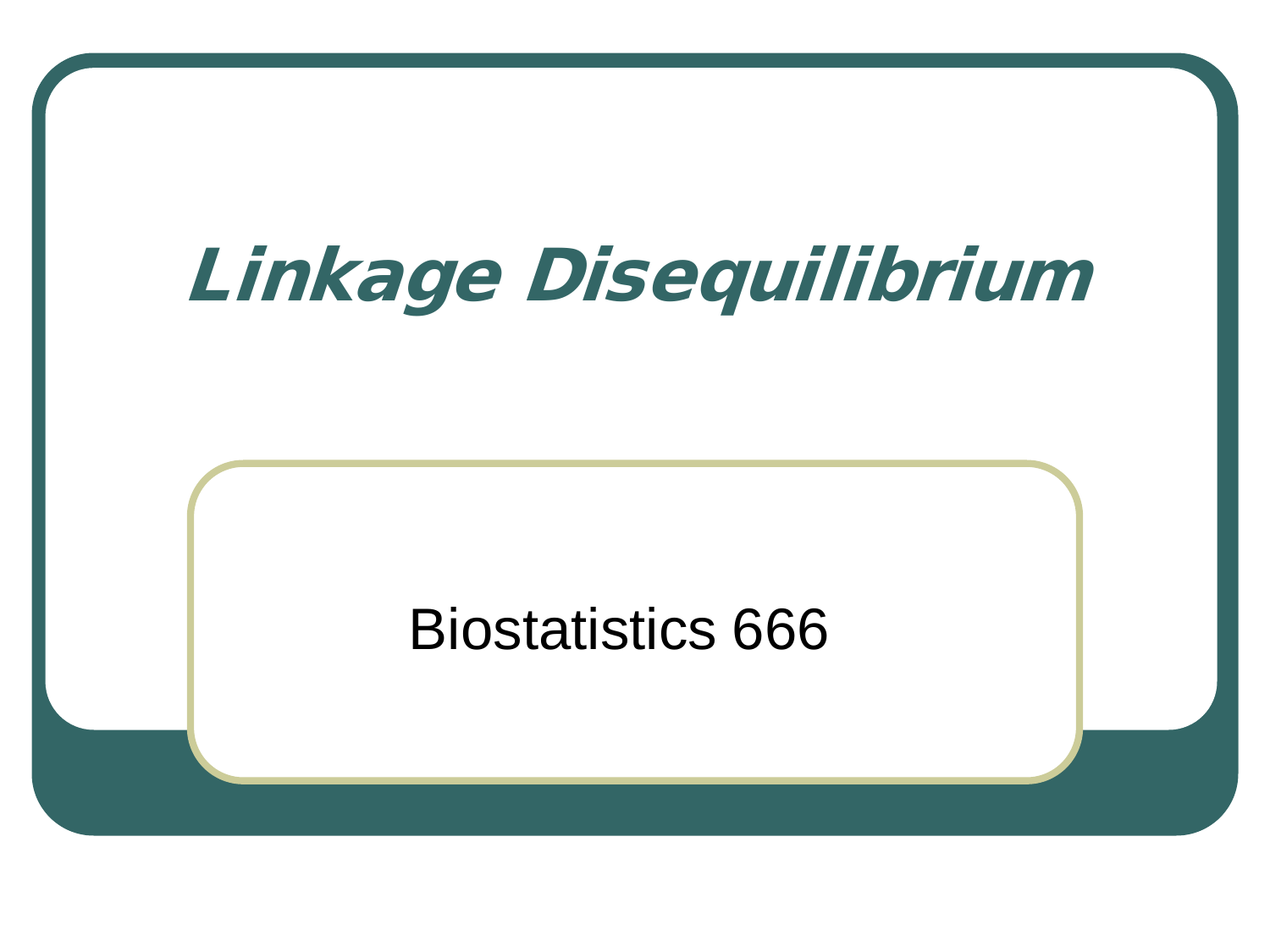### Logistics: Office Hours

- Office hours on Mondays at 4 pm.
- Room 4614 School of Public Health Tower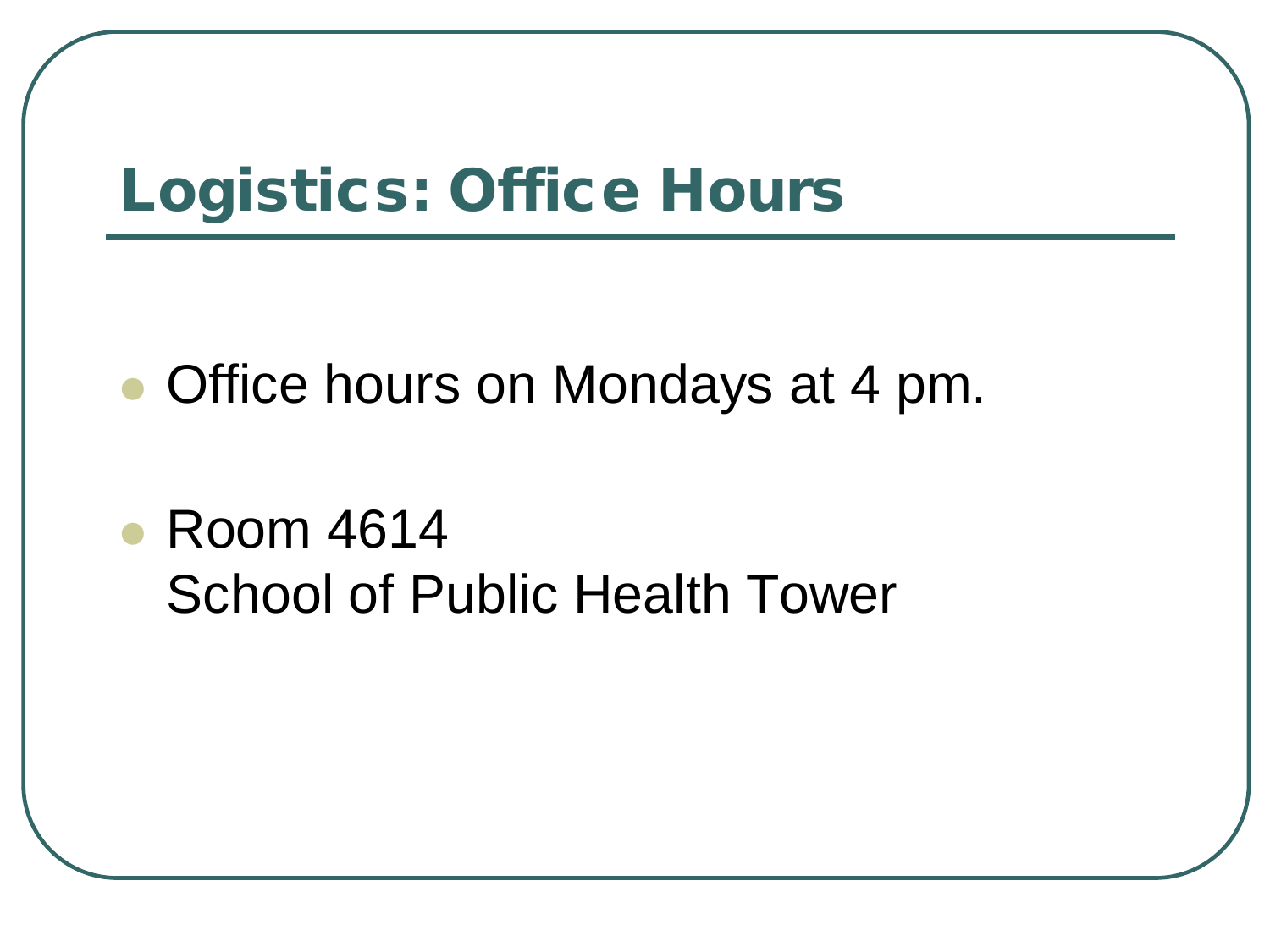# Previously …

#### Basic properties of a locus

- Allele Frequencies
- Genotype Frequencies
- Hardy-Weinberg Equilibrium
	- Relationship between allele and genotype frequencies that holds for most genetic markers

Exact Tests for Hardy-Weinberg Equilibrium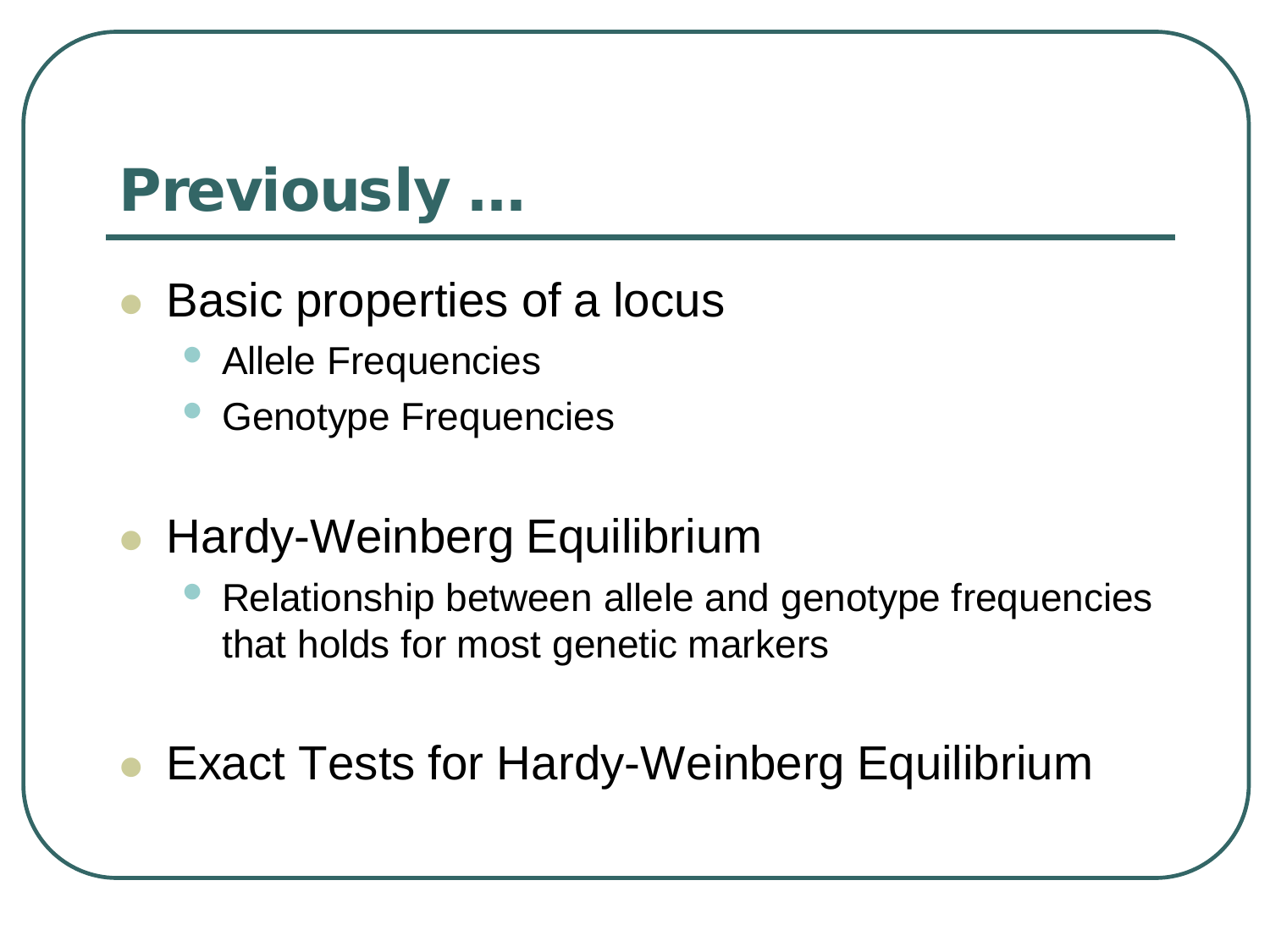# Today …

- We'll consider properties of pairs of alleles
- Haplotype frequencies
- **Linkage equilibrium**
- **Linkage disequilibrium**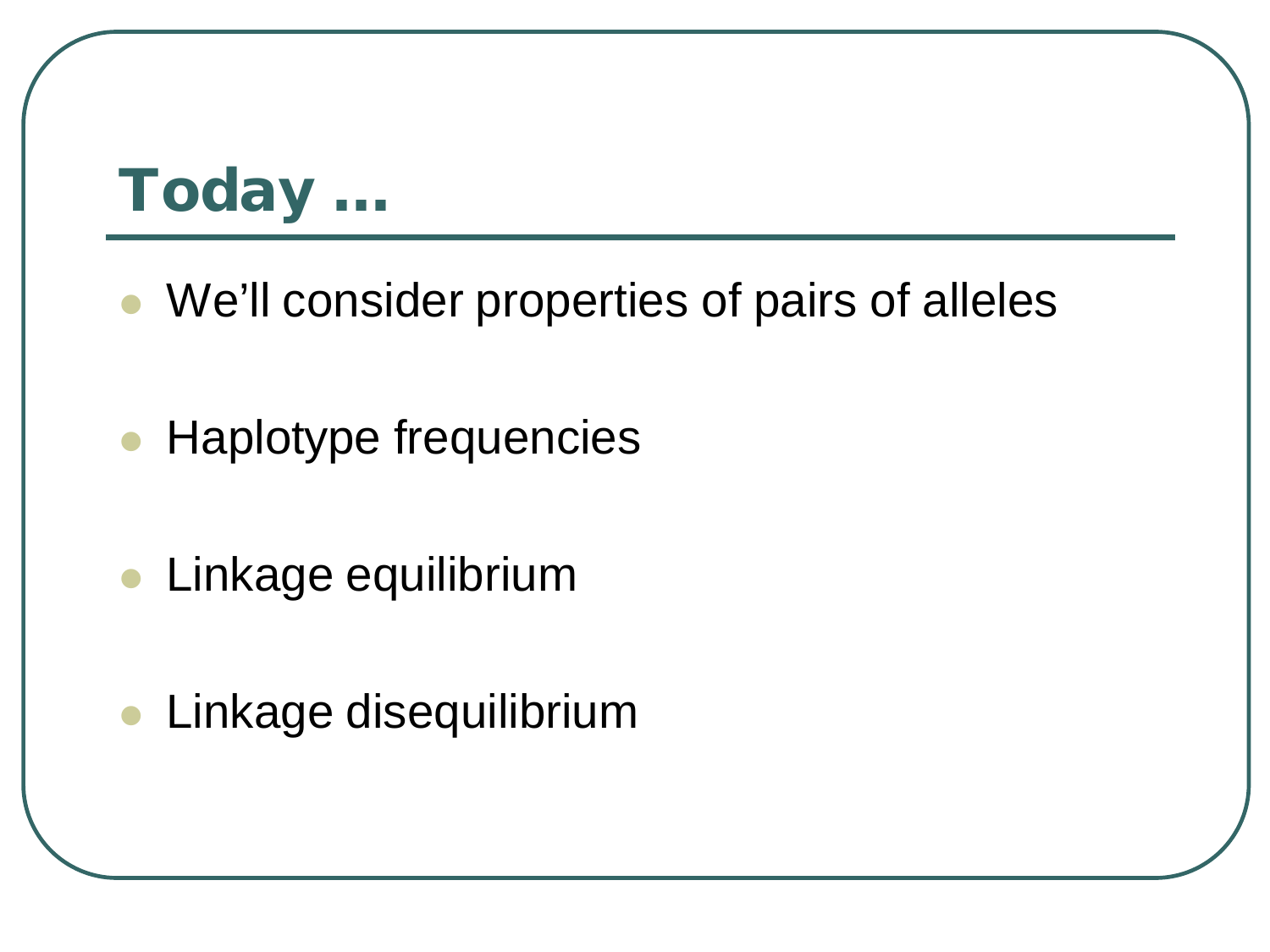# Let's consider the history of two neighboring alleles…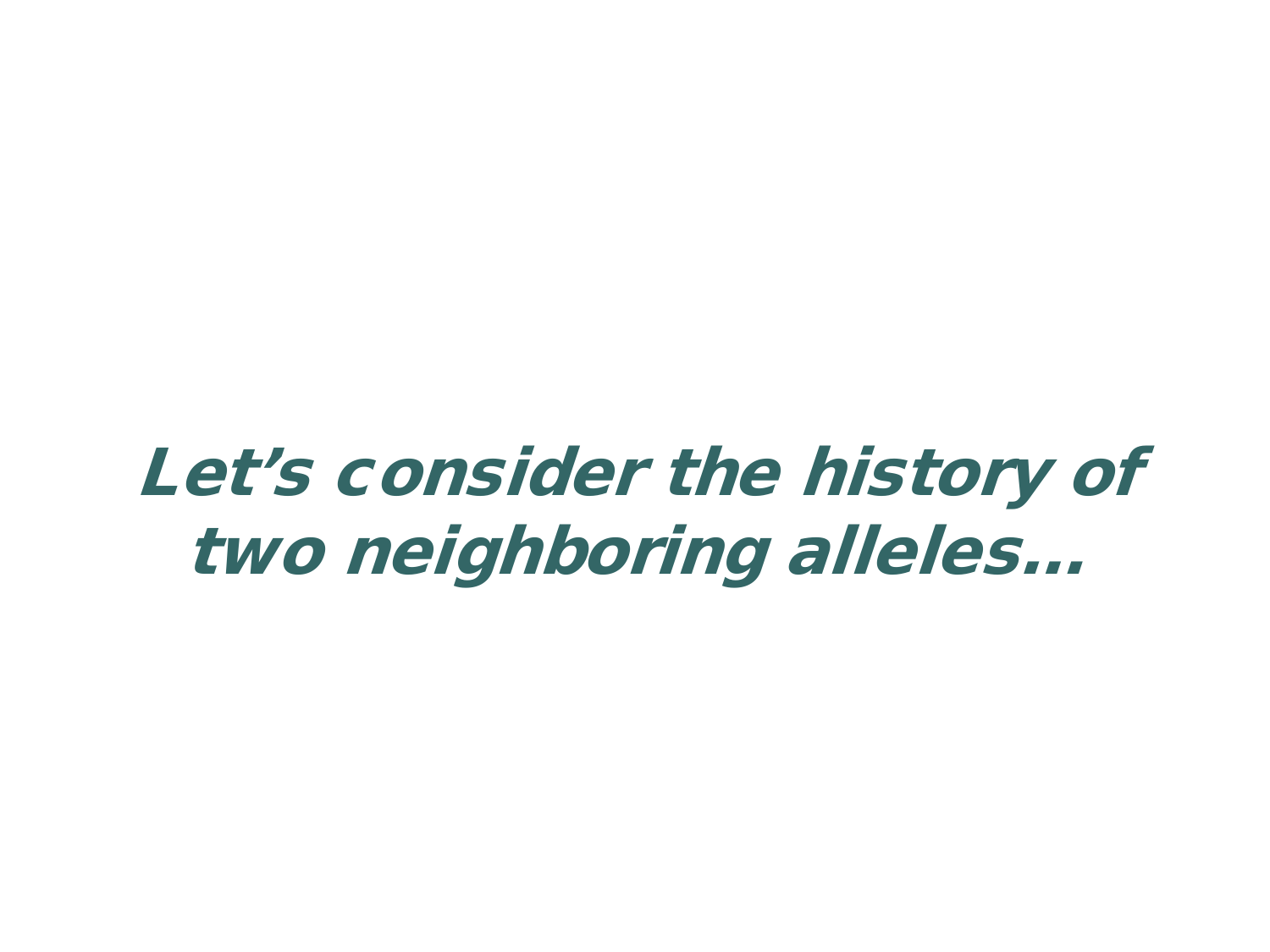#### Alleles that exist today arose through ancient mutation events…

**Before Mutation**

A C G T A **A** G T A C G T A C G T G T A C G A C G

**After Mutation**

A C G T A **A** G T A C G T A C G T G T A C G A C G

A C G T A **C** G T A C G T A C G T G T A C G A C G **Mutation**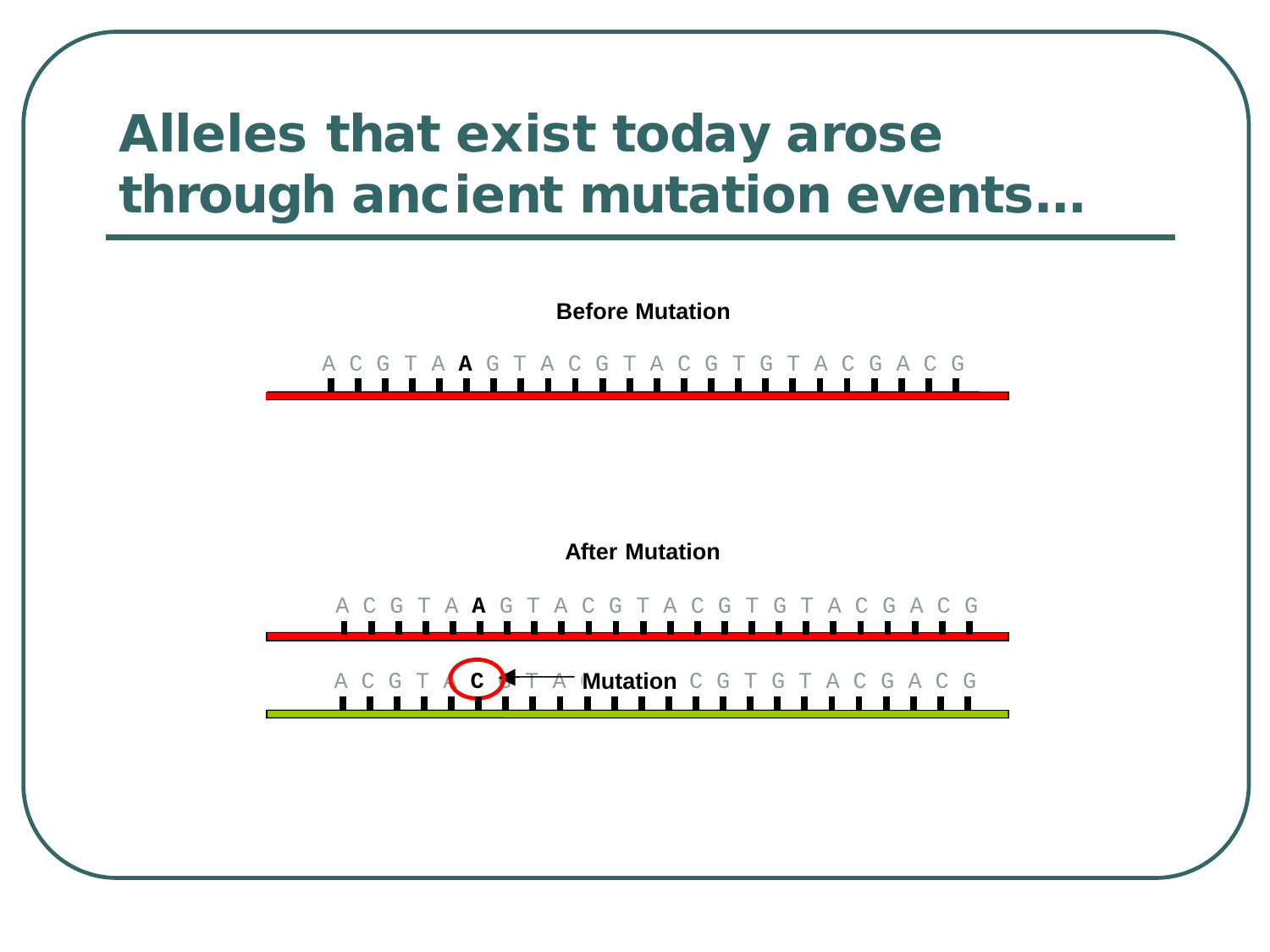#### Alleles that exist today arose through ancient mutation events…

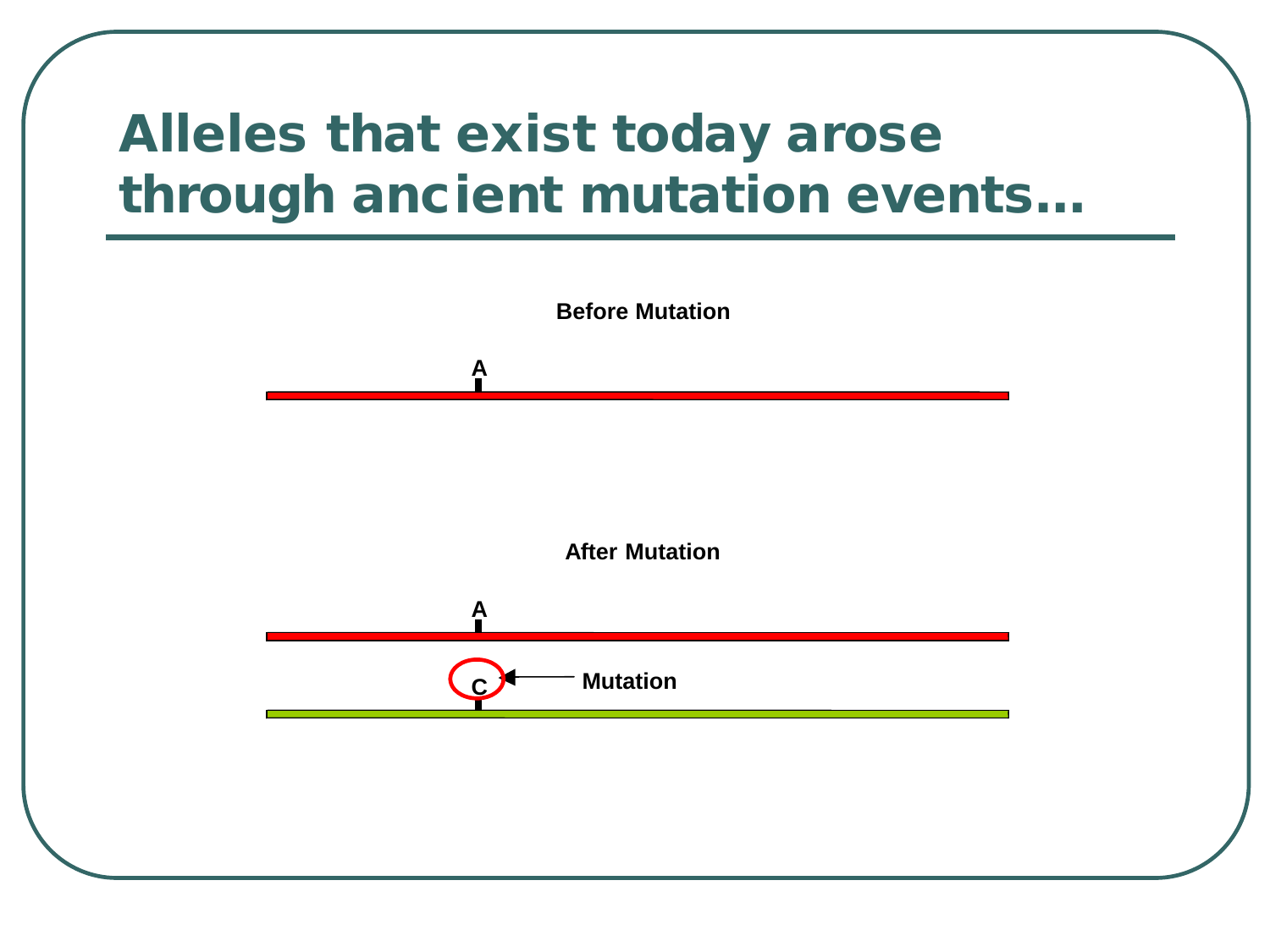## One allele arose first, and then the other…

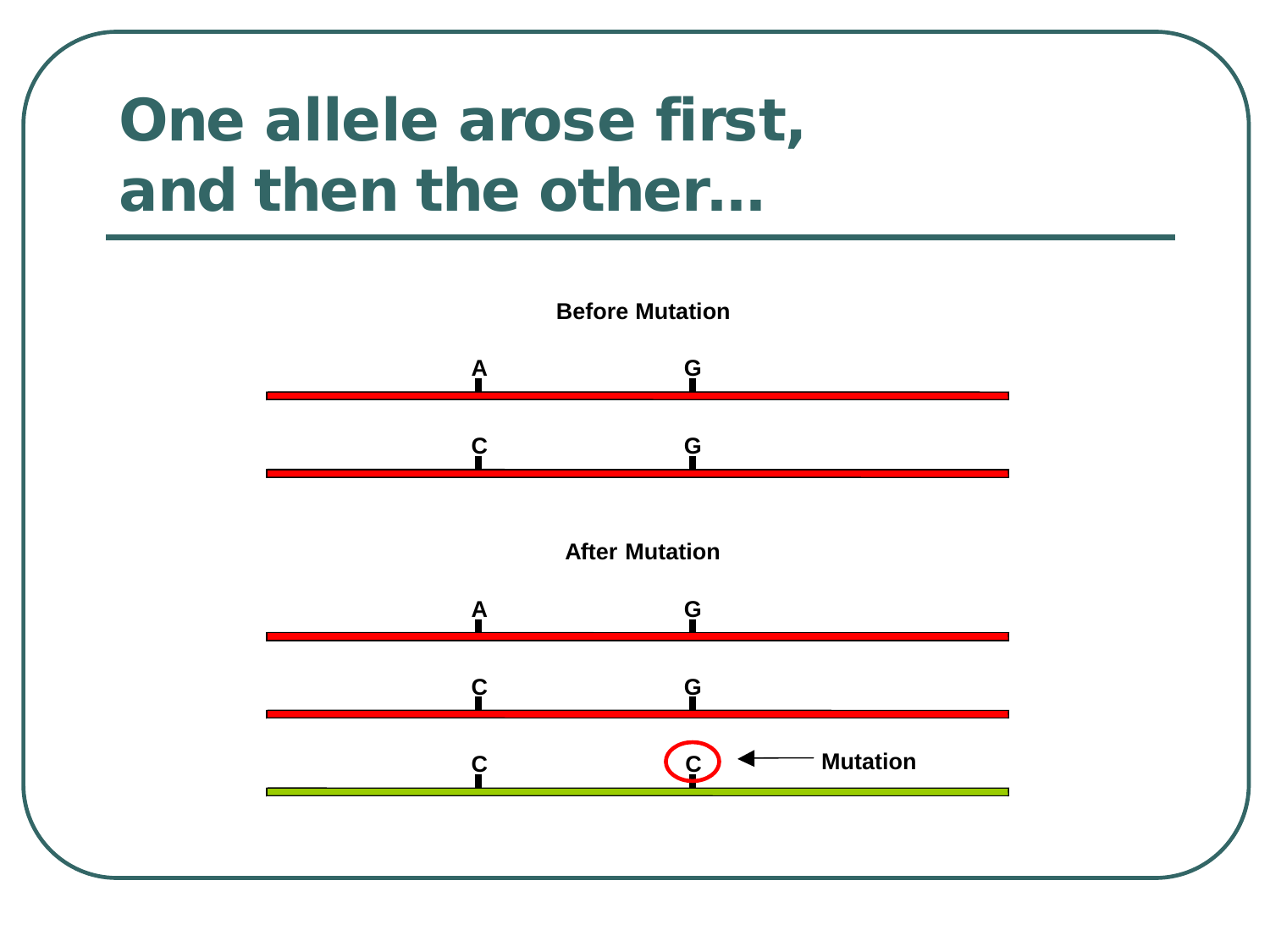#### Recombination generates new arrangements for ancestral alleles

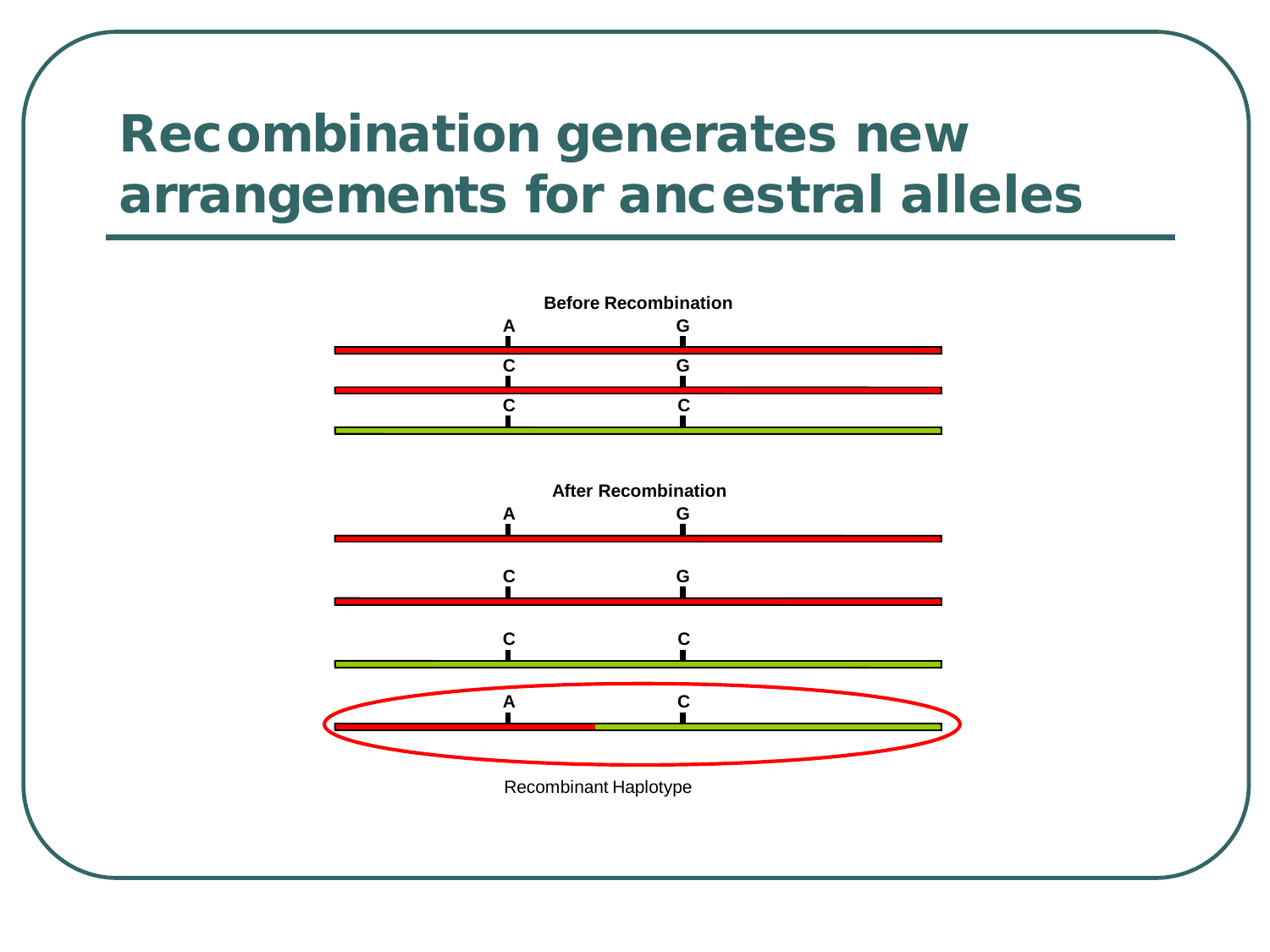# Linkage Disequilibrium

**Ancestor Present-day** Chromosomes are mosaics Extent and conservation of mosaic pieces depends on • Recombination rate **Mutation rate** • Population size • Natural selection Combinations of alleles at very close markers reflect ancestral haplotypes

| <b>Ancestor</b>    |  |
|--------------------|--|
| <b>Present-day</b> |  |
|                    |  |
|                    |  |
|                    |  |
|                    |  |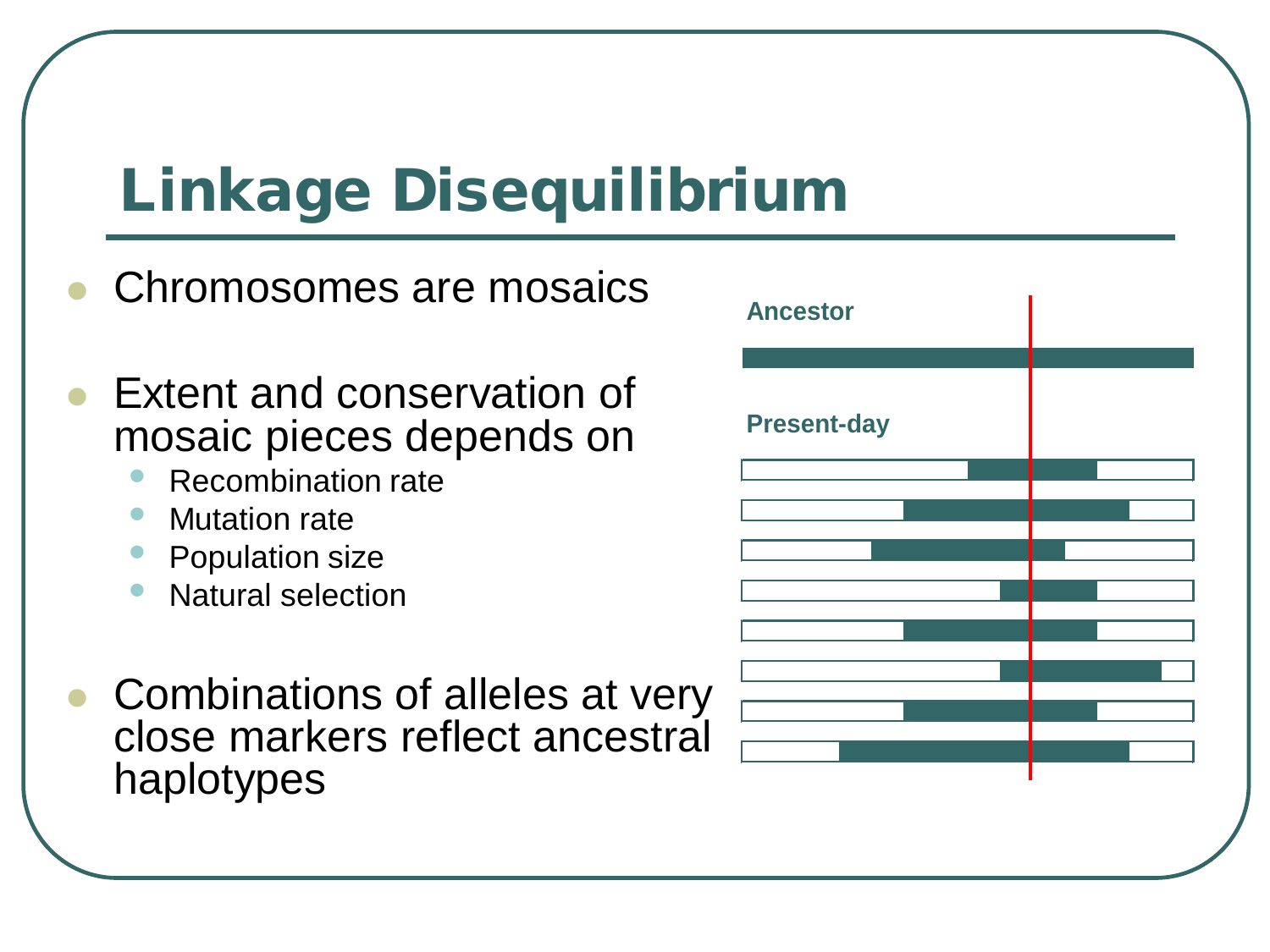# Why is linkage disequilibrium important for gene mapping?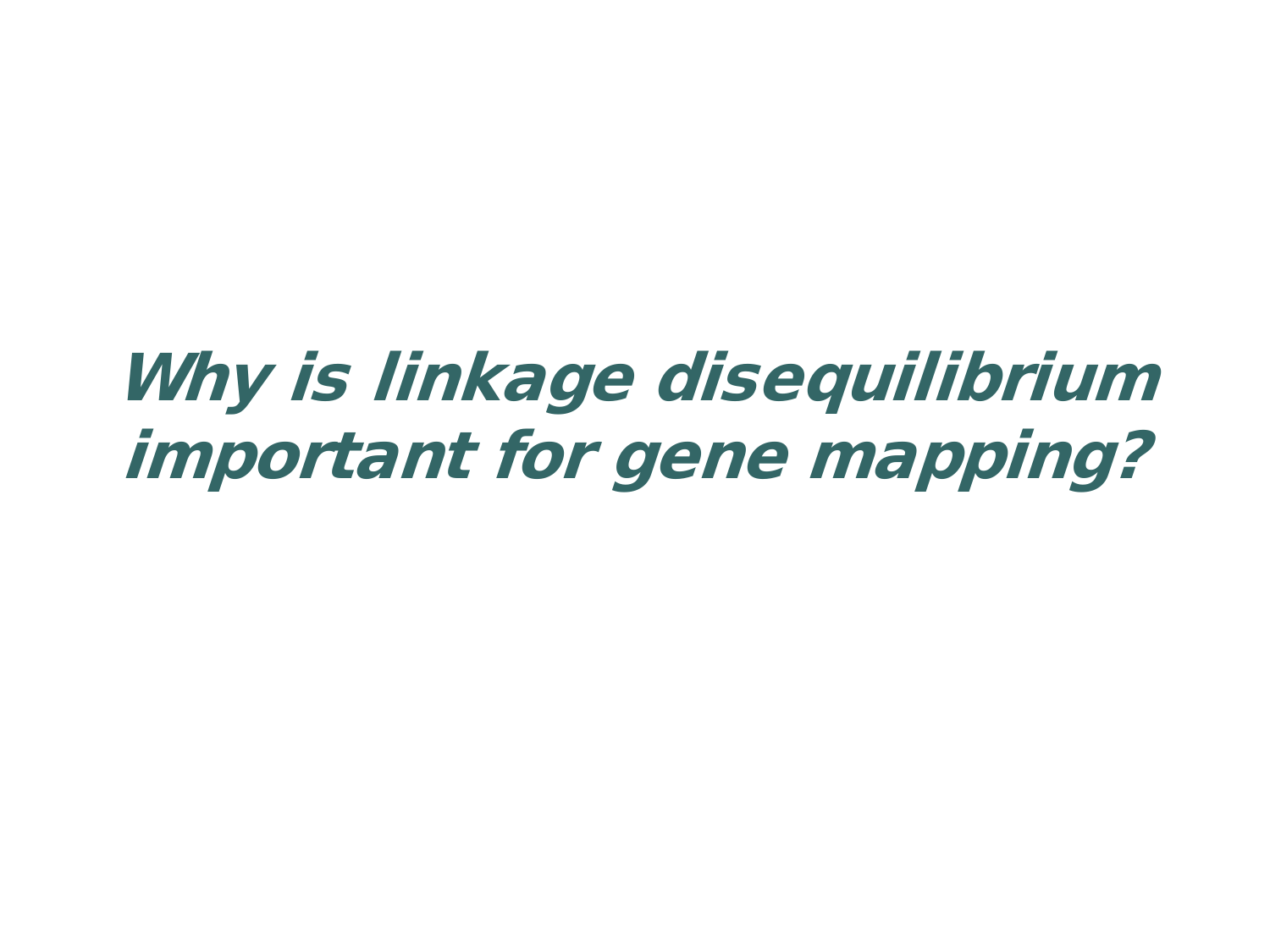# Association Studies and Linkage Disequilibrium

If all polymorphisms were independent at the population level, association studies would have to examine every one of them…

 Linkage disequilibrium makes tightly linked variants strongly correlated producing cost savings for association studies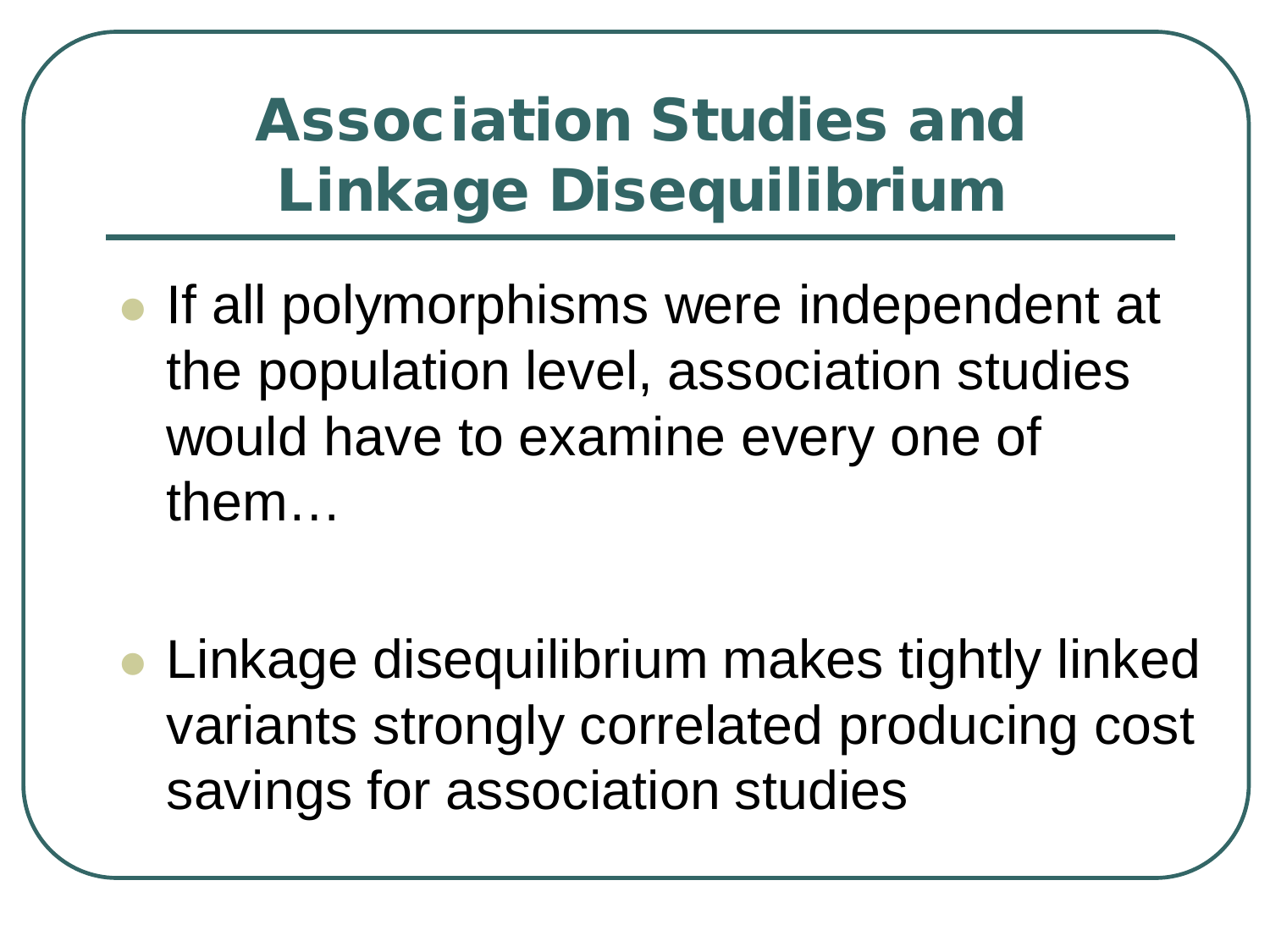# Tagging SNPs

- In a typical short chromosome segment, there are only a few distinct haplotypes
- Carefully selected SNPs can determine status of other SNPs

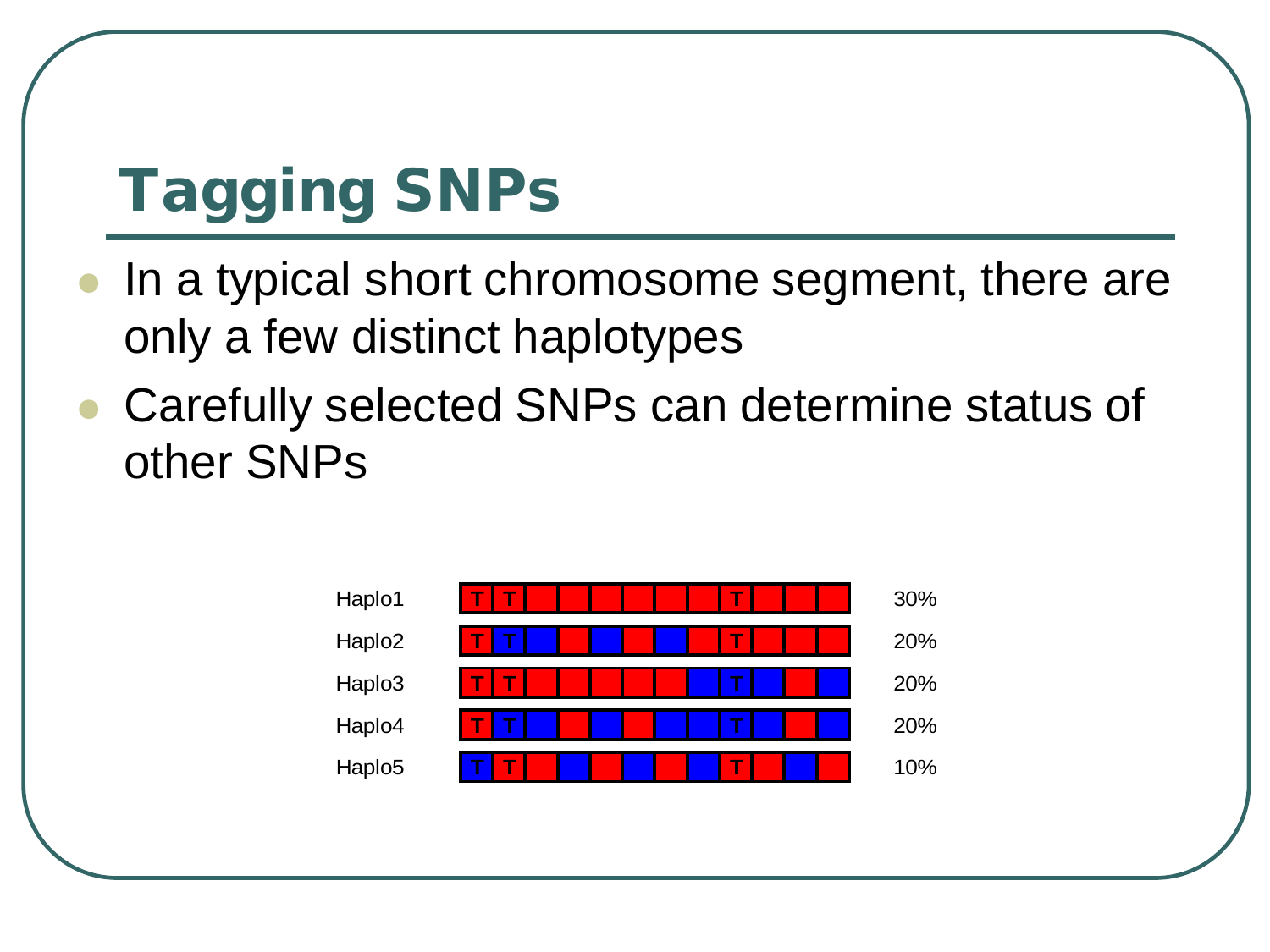# Basic Descriptors of Linkage Disequilibrium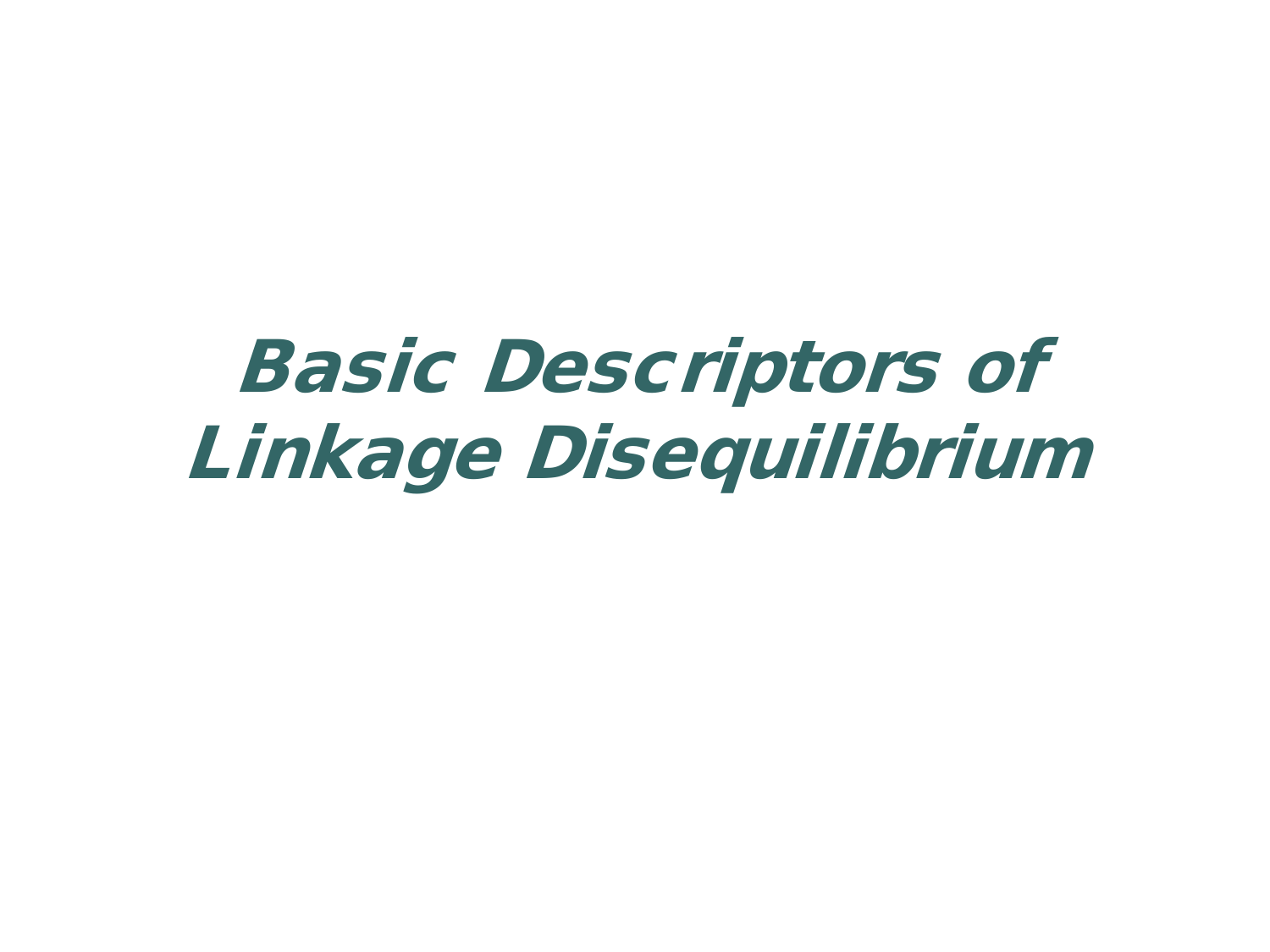# Commonly Used Descriptors

#### • Haplotype Frequencies

- The frequency of each type of chromosome
- Contain all the information provided by other summary measures
- Commonly used summaries
	- <sup>D</sup>
	- D'
	- $\ln^2$  or  $\Delta^2$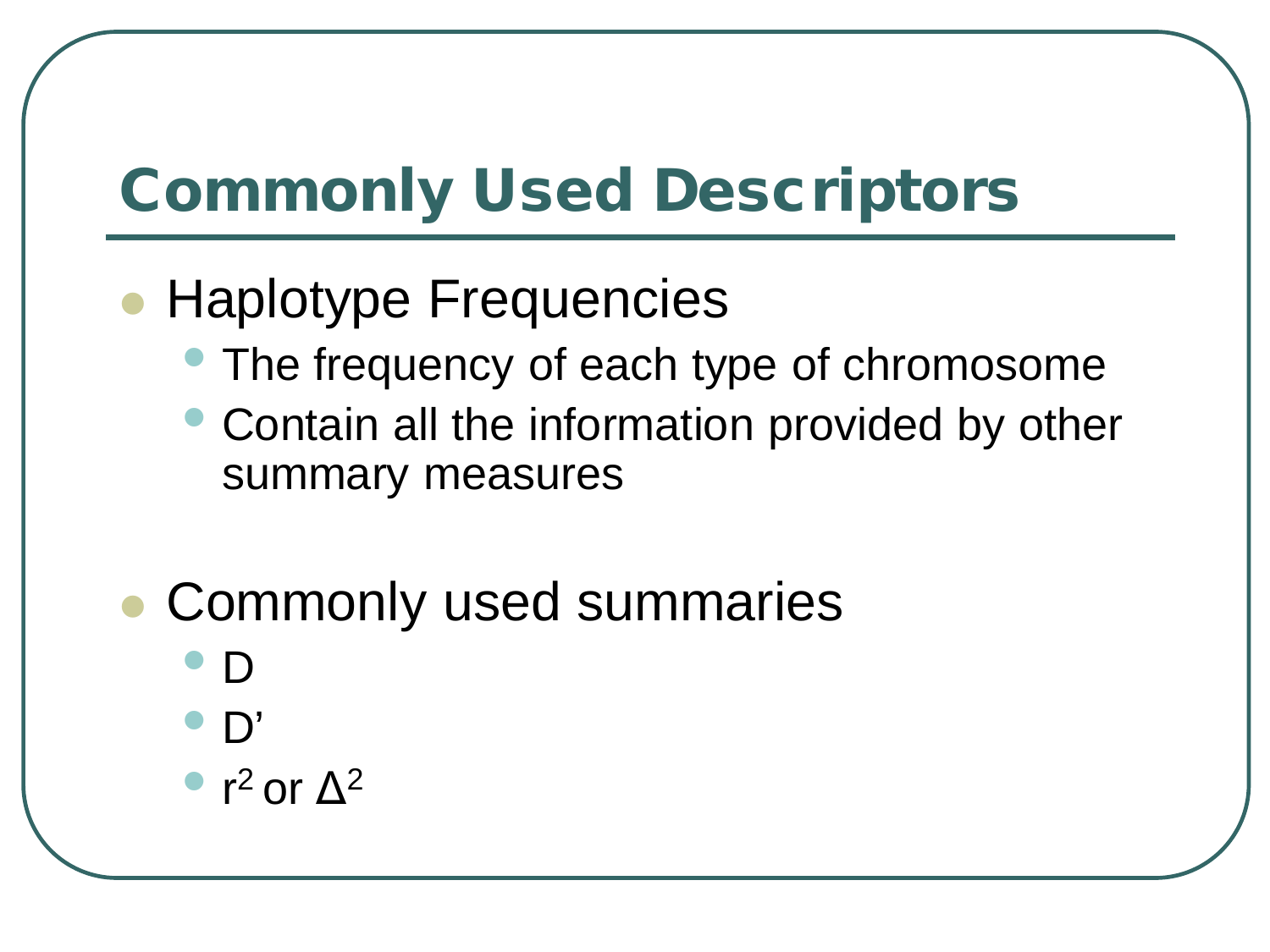#### Haplotype Frequencies

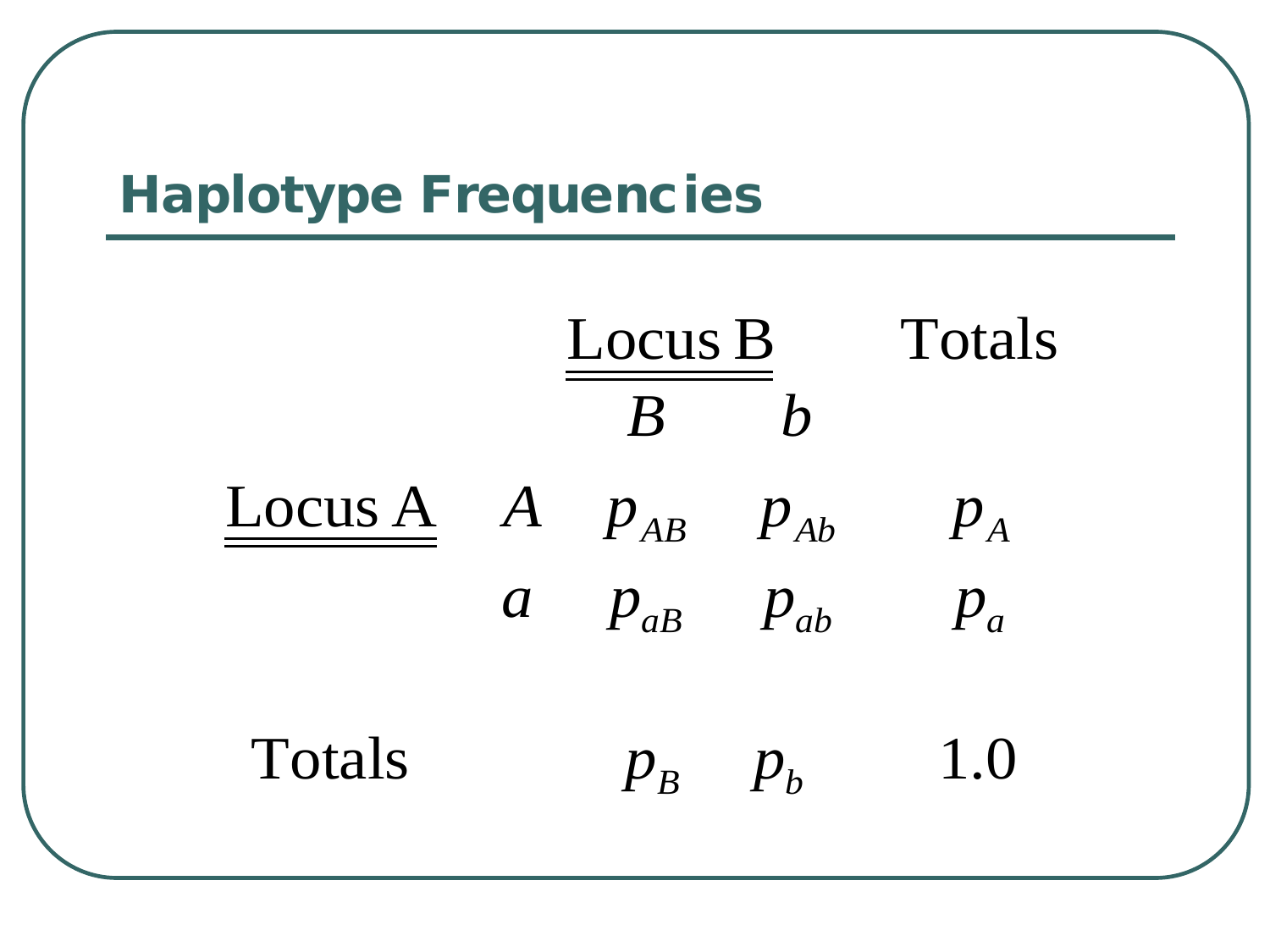# Linkage Equilibrium Expected for Distant Loci

$$
p_{AB} = p_A p_B
$$
  
\n
$$
p_{Ab} = p_A p_b = p_A (1 - p_B)
$$
  
\n
$$
p_{ab} = p_a p_B = (1 - p_A) p_B
$$
  
\n
$$
p_{ab} = p_a p_b = (1 - p_A) (1 - p_B)
$$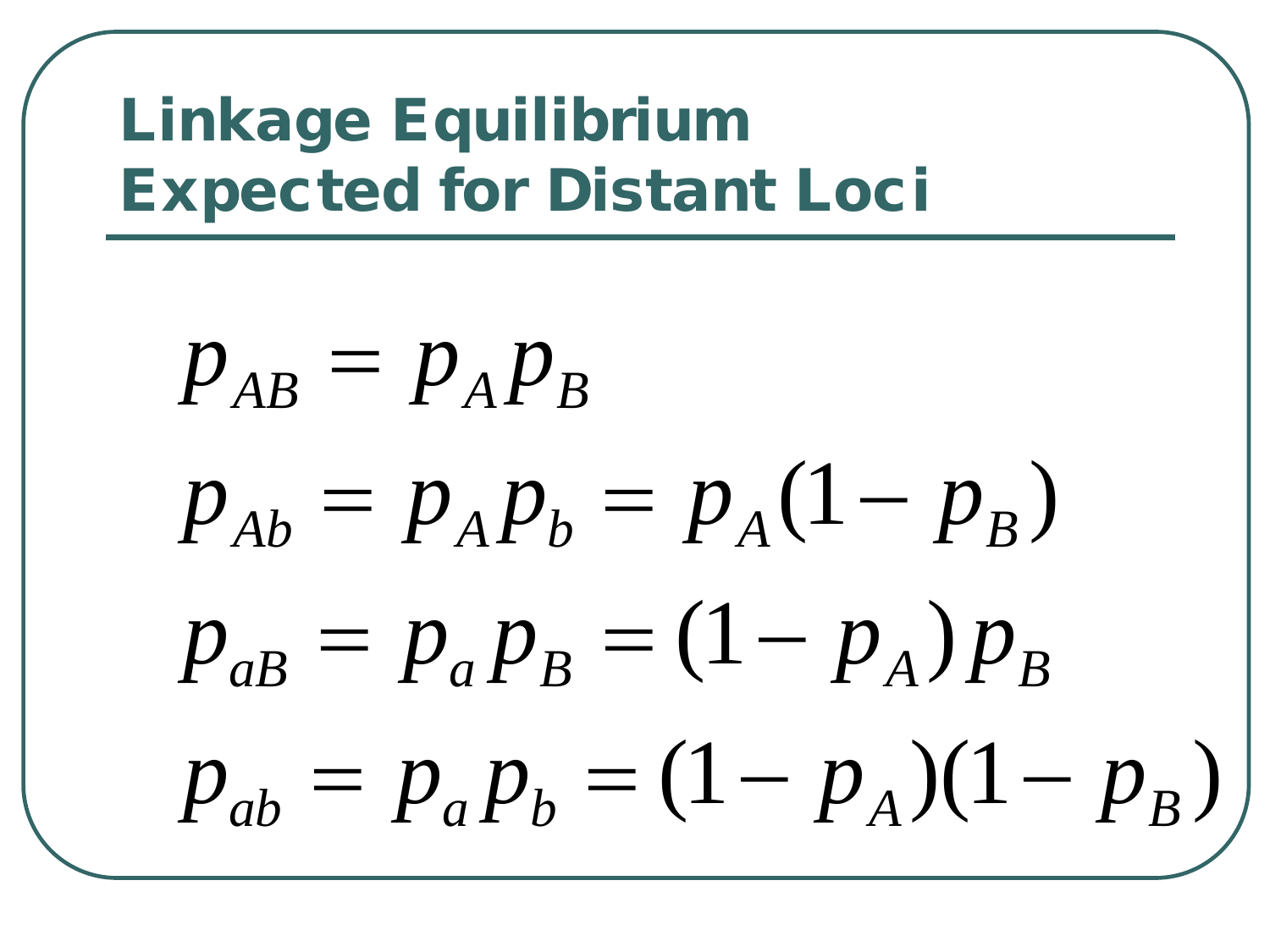Linkage Disequilibrium Expected for Nearby Loci

$$
p_{AB} \neq p_A p_B
$$
  
\n
$$
p_{Ab} \neq p_A p_b = p_A (1 - p_B)
$$
  
\n
$$
p_{ab} \neq p_a p_B = (1 - p_A) p_B
$$
  
\n
$$
p_{ab} \neq p_a p_b = (1 - p_A) (1 - p_B)
$$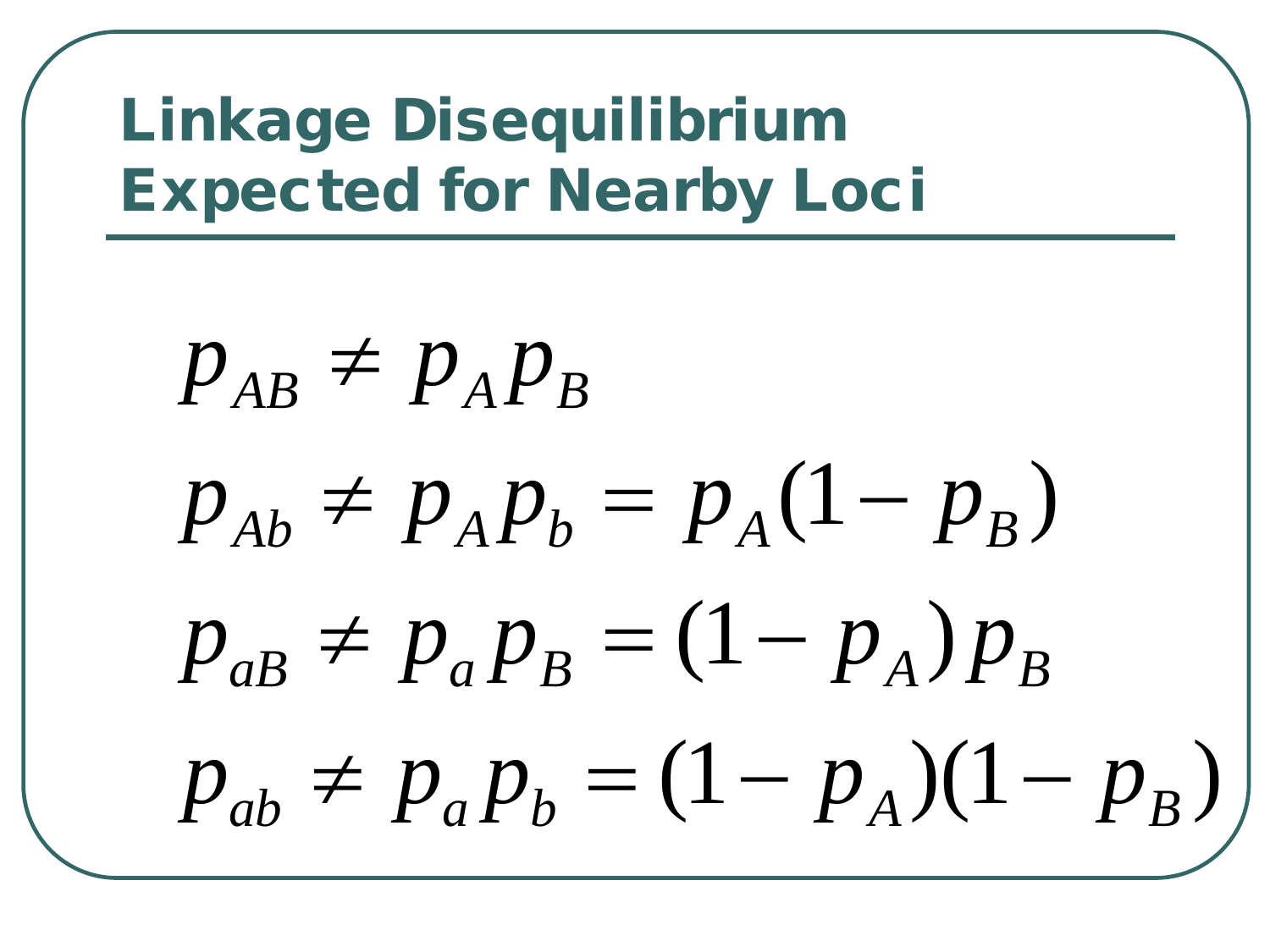# Disequilibrium Coefficient DAB

$$
D_{AB} = p_{AB} - p_A p_B
$$
  
\n
$$
p_{AB} = p_A p_B + D_{AB}
$$
  
\n
$$
p_{Ab} = p_A p_b - D_{AB}
$$
  
\n
$$
p_{ab} = p_a p_B - D_{AB}
$$
  
\n
$$
p_{ab} = p_a p_b + D_{AB}
$$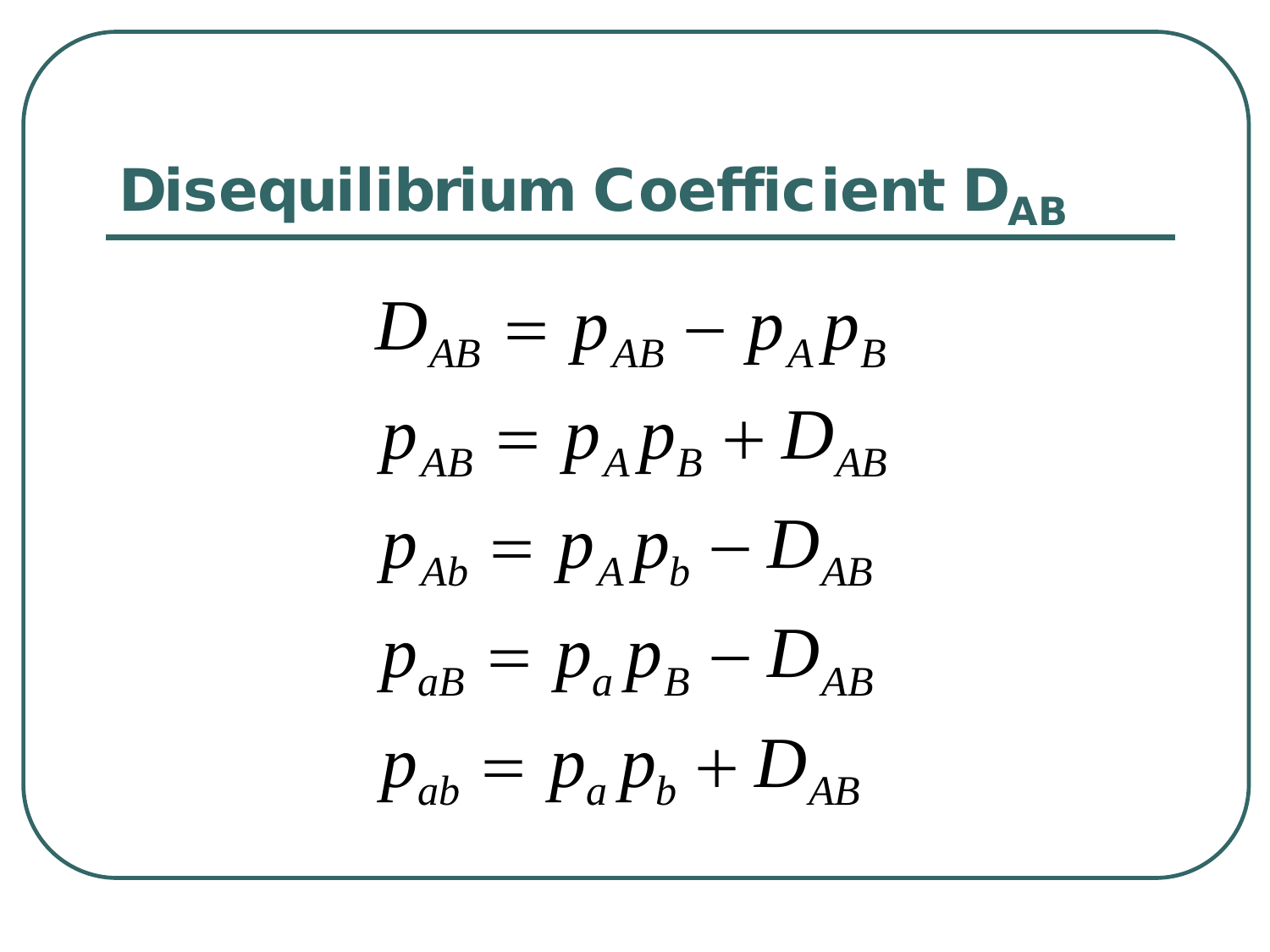# $D_{AB}$  is hard to interpret

#### Sign is arbitrary …

• A common convention is to set A, B to be the common allele and a, b to be the rare allele

#### Range depends on allele frequencies • Hard to compare between markers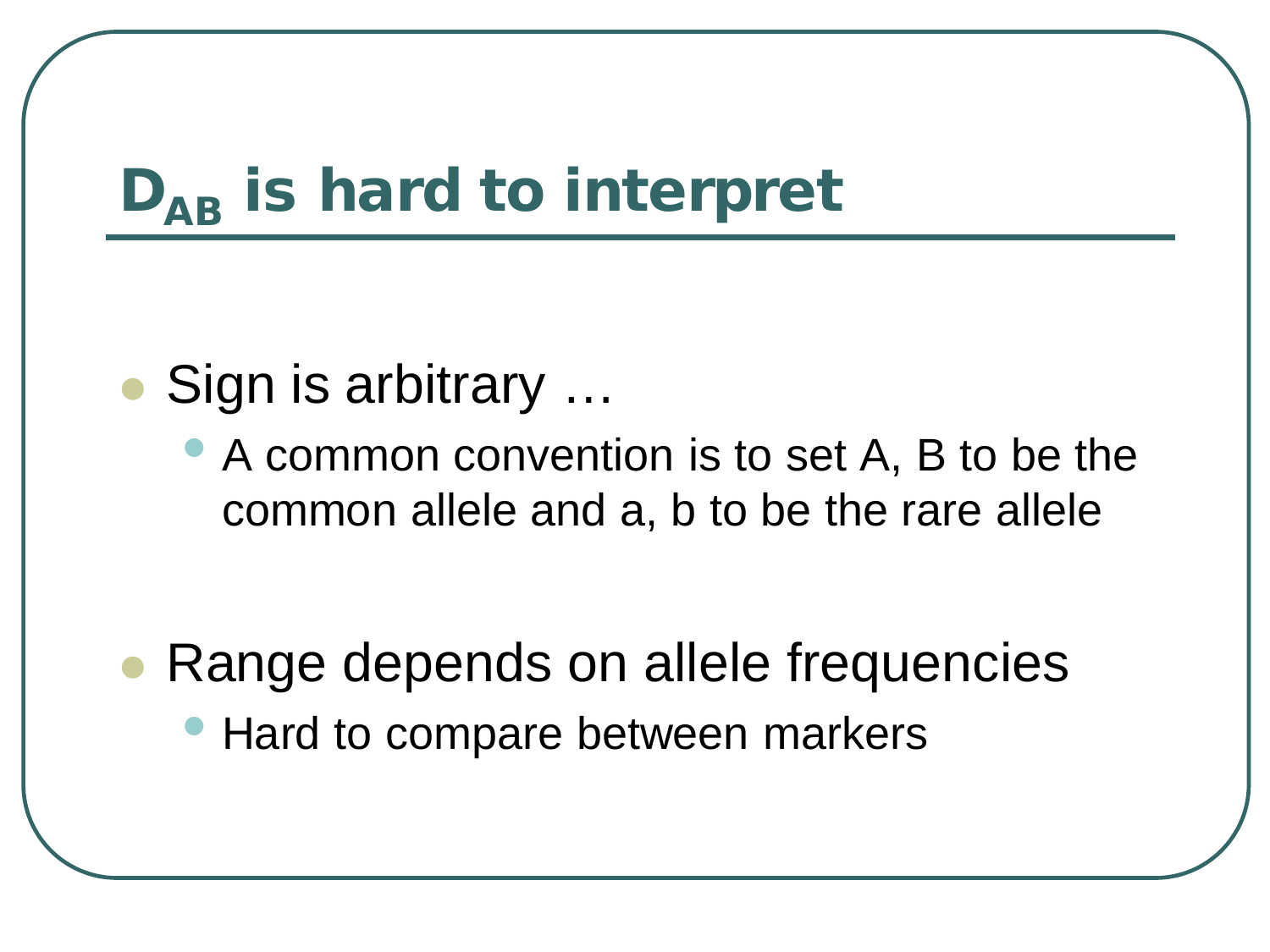# What is the range of  $D_{AB}$ ?

 What are the maximum and minimum possible values of  $D_{AB}$  when

$$
p_A = 0.3
$$
 and  $p_B = 0.3$ 

$$
p_A = 0.2
$$
 and  $p_B = 0.1$ 

• Can you derive a general formula for this range?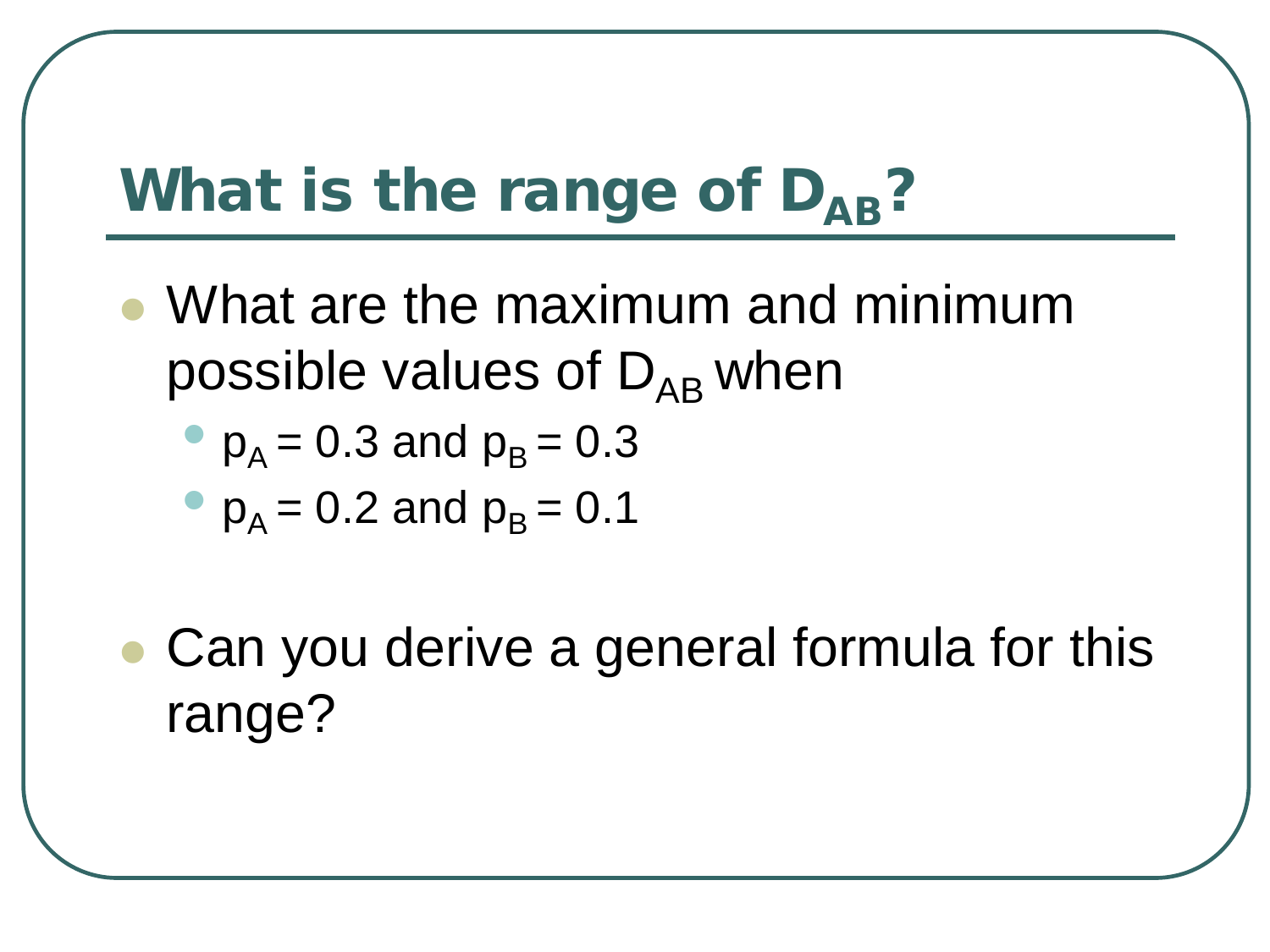#### D' – A scaled version of D

$$
D'_{AB} = \begin{cases} \frac{D_{AB}}{\min(p_A p_B, p_a p_b)} & D_{AB} < 0\\ \frac{D_{AB}}{\min(p_A p_b, p_a p_b)} & D_{AB} > 0 \end{cases}
$$

- Ranges between –1 and +1
	- More likely to take extreme values when allele frequencies are small
	- $\pm$ 1 implies at least one of the observed haplotypes was not observed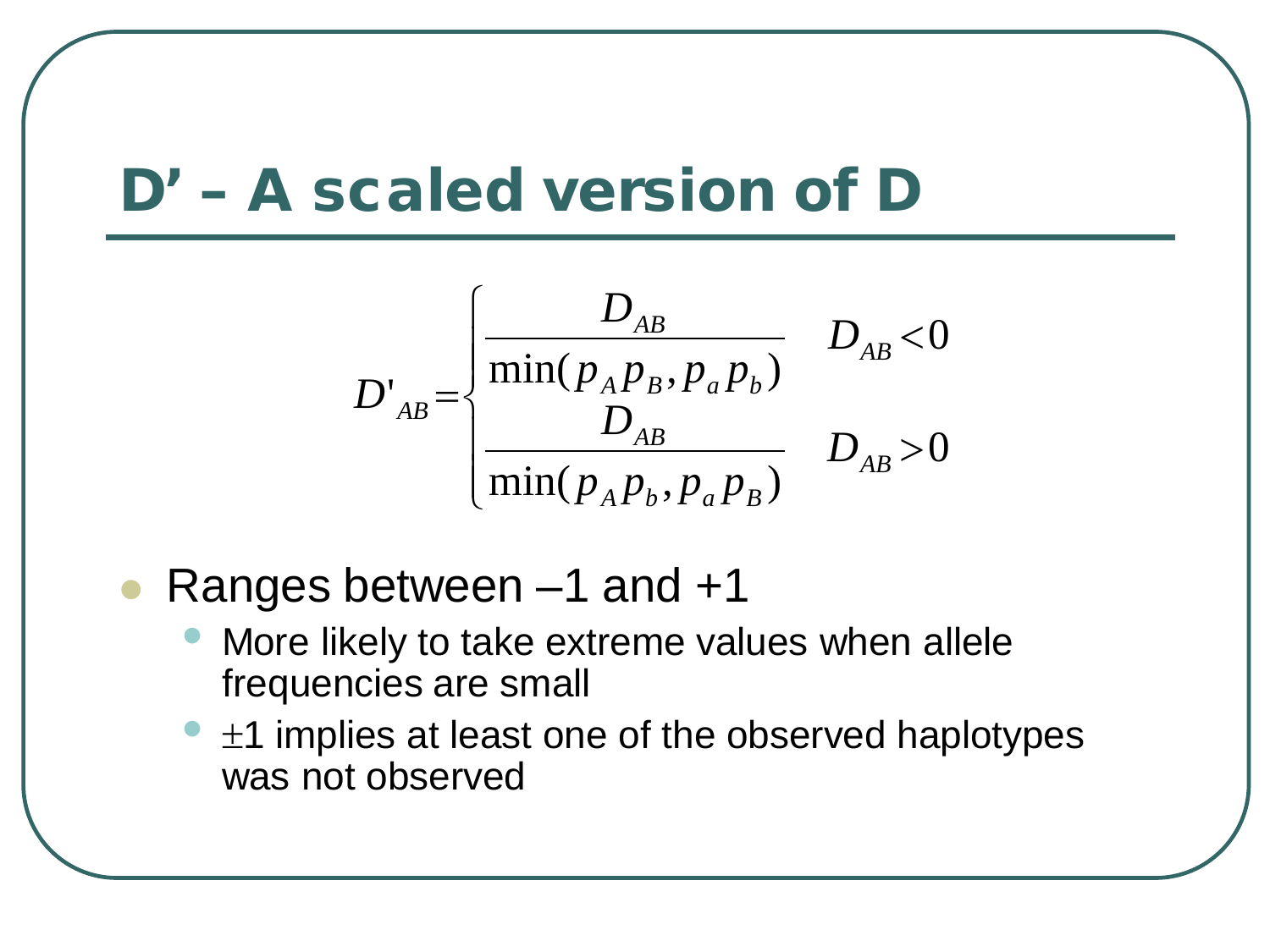#### More on D'

#### Pluses:

- $D' = 1$  or  $D' = -1$  means no evidence for recombination between the markers
- If allele frequencies are similar, high D' means the markers are good surrogates for each other

#### Minuses:

- D' estimates inflated in small samples
- D' estimates inflated when one allele is rare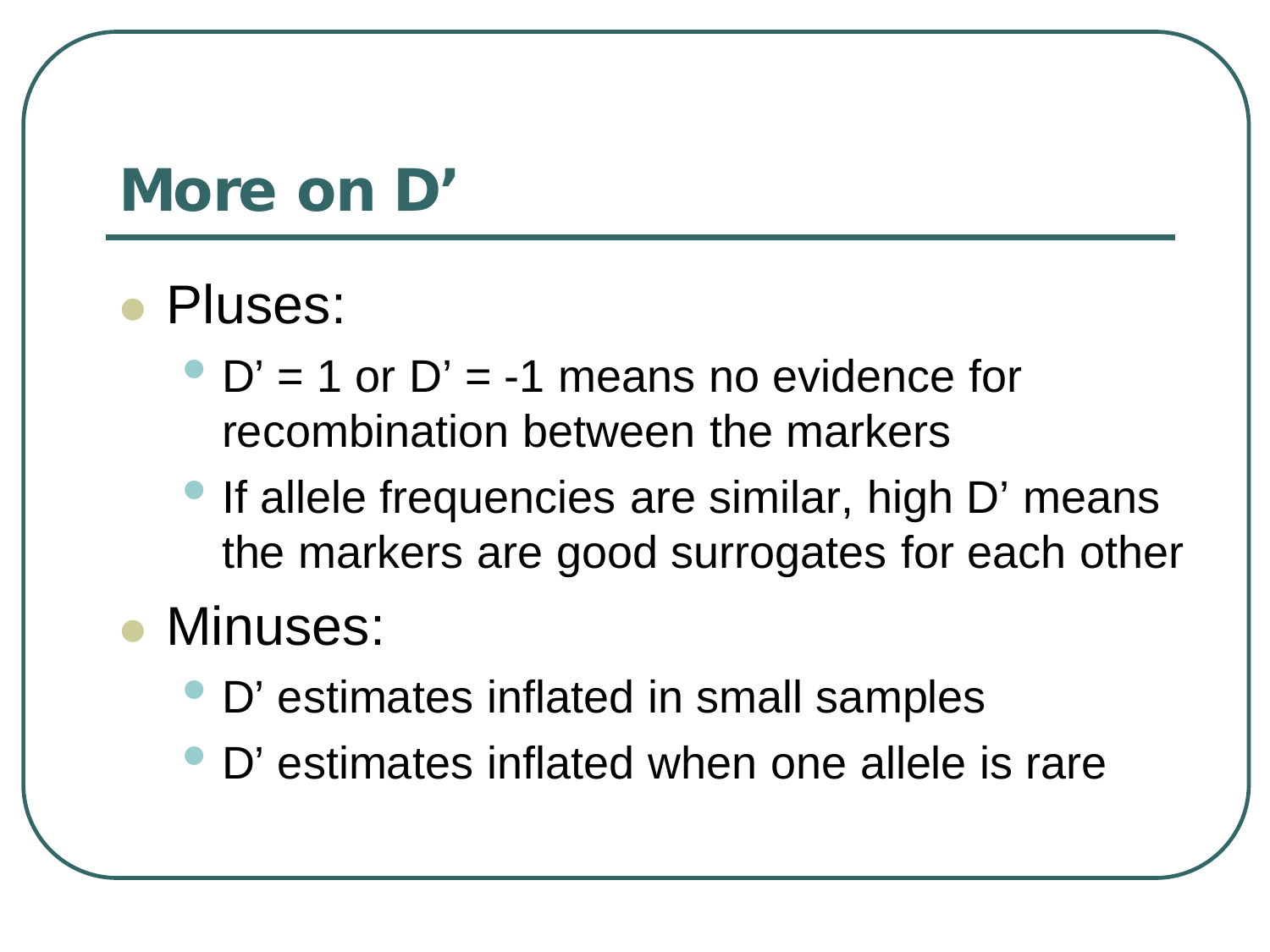# $\Delta^2$  (also called r<sup>2</sup>)

$$
\Delta^2 = \frac{D_{AB}^2}{p_A(1-p_A)p_B(1-p_B)}
$$

$$
= \frac{\chi^2}{2n}
$$

- Ranges between 0 and 1
	- 1 when the two markers provide identical information
	- 0 when they are in perfect equilibrium
- Expected value is 1/2*n*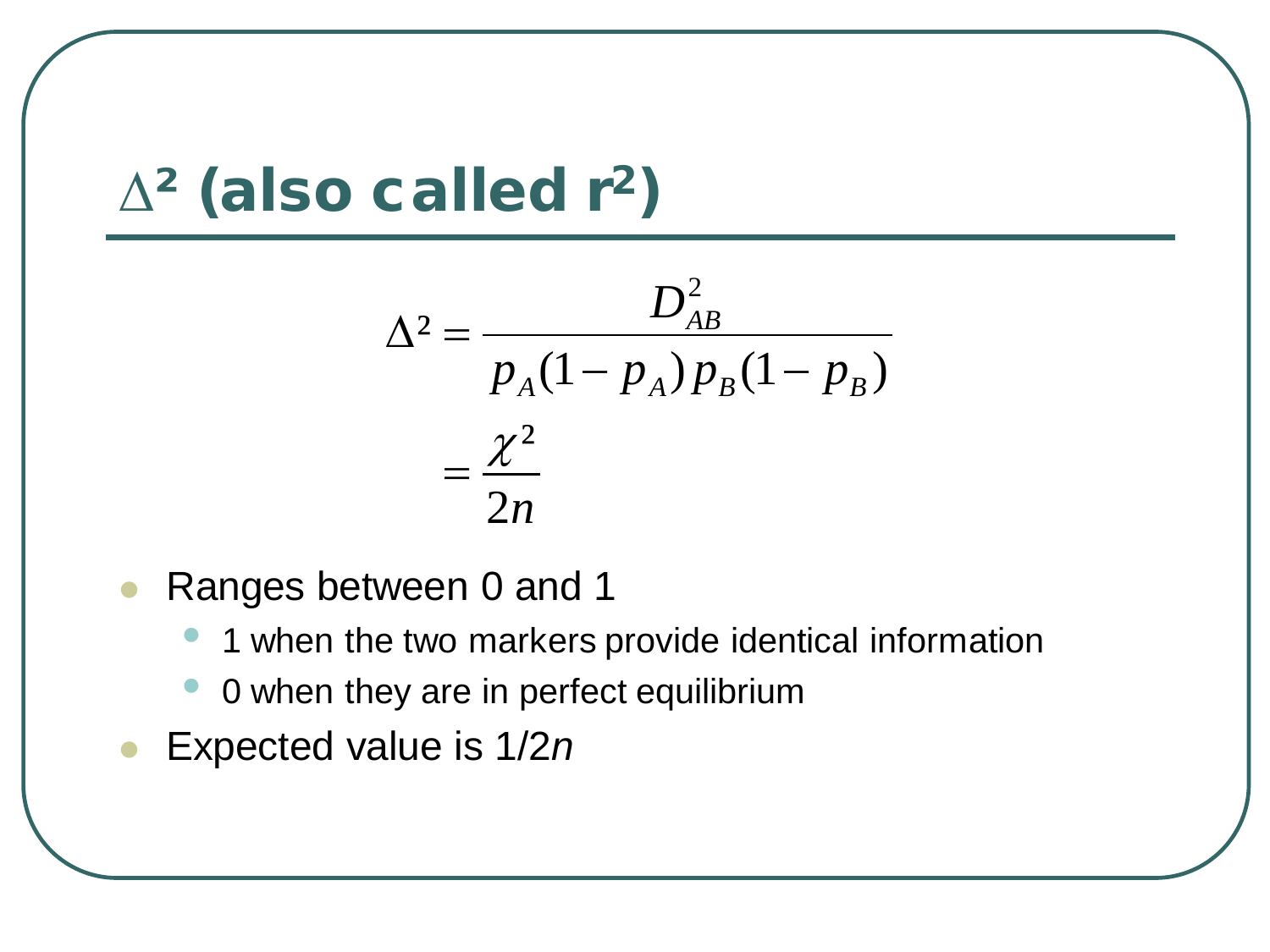#### More on r<sup>2</sup>

- $r^2$  = 1 implies the markers provide exactly the same information
- The measure preferred by population geneticists
- Measures loss in efficiency when marker A is replaced with marker B in an association study • With some simplifying assumptions (e.g. see Pritchard and Przeworski, 2001)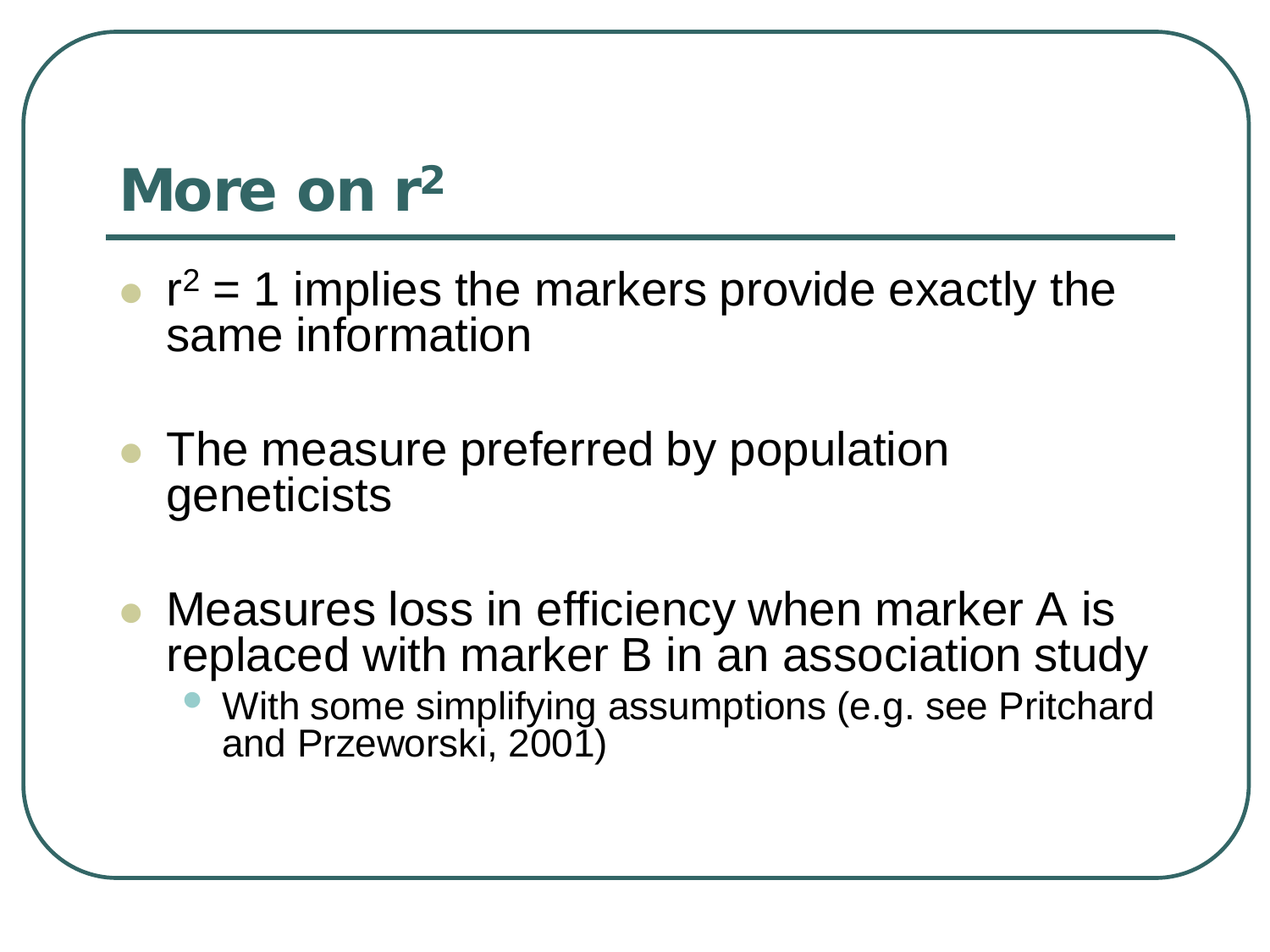# When does linkage equilibrium hold?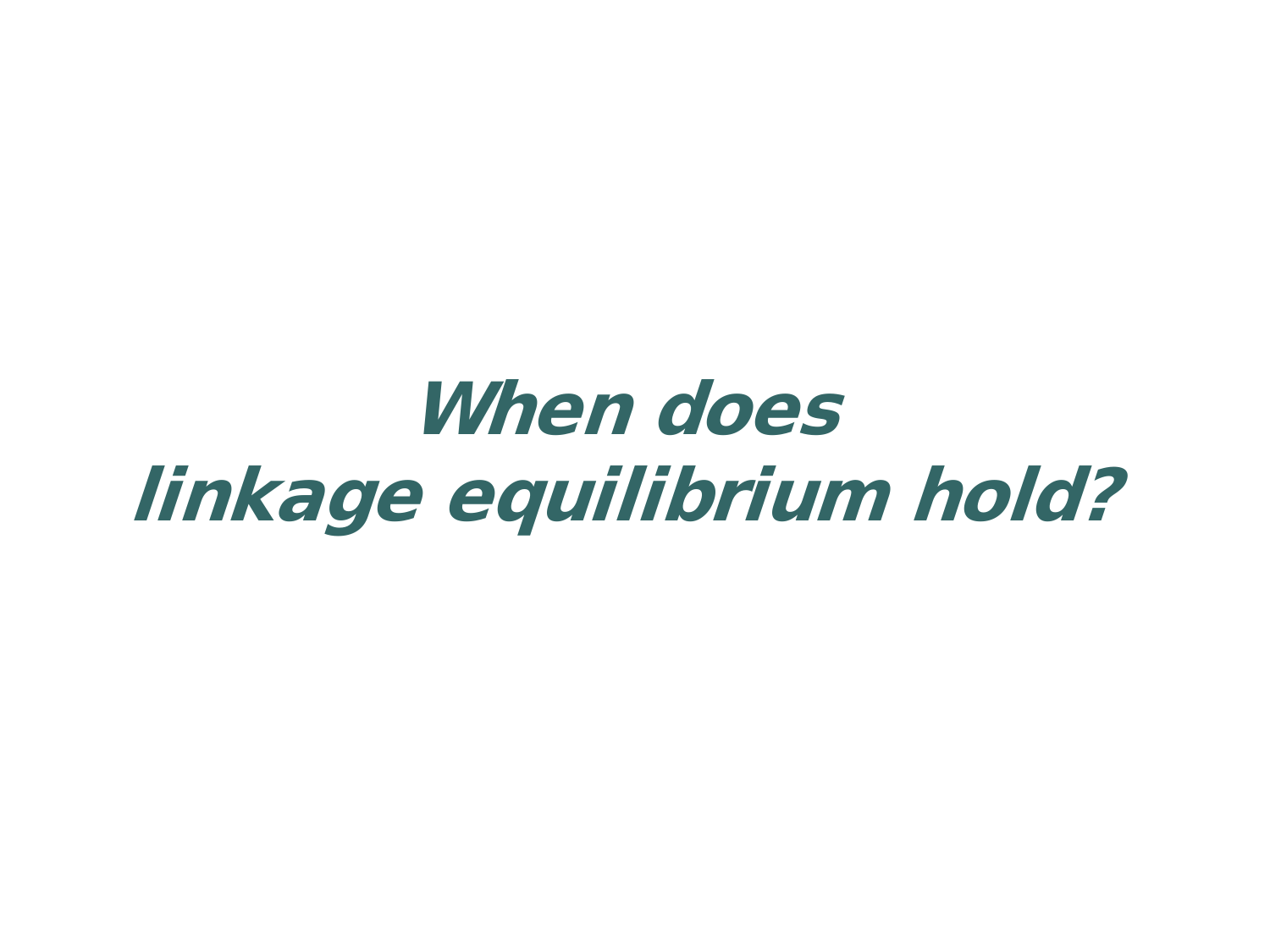# Equilibrium or Disequilibrium?

 We will present simple argument for why linkage equilibrium holds for most loci

#### Balance of factors

- Genetic drift (a function of population size)
- Random mating
- Distance between markers • …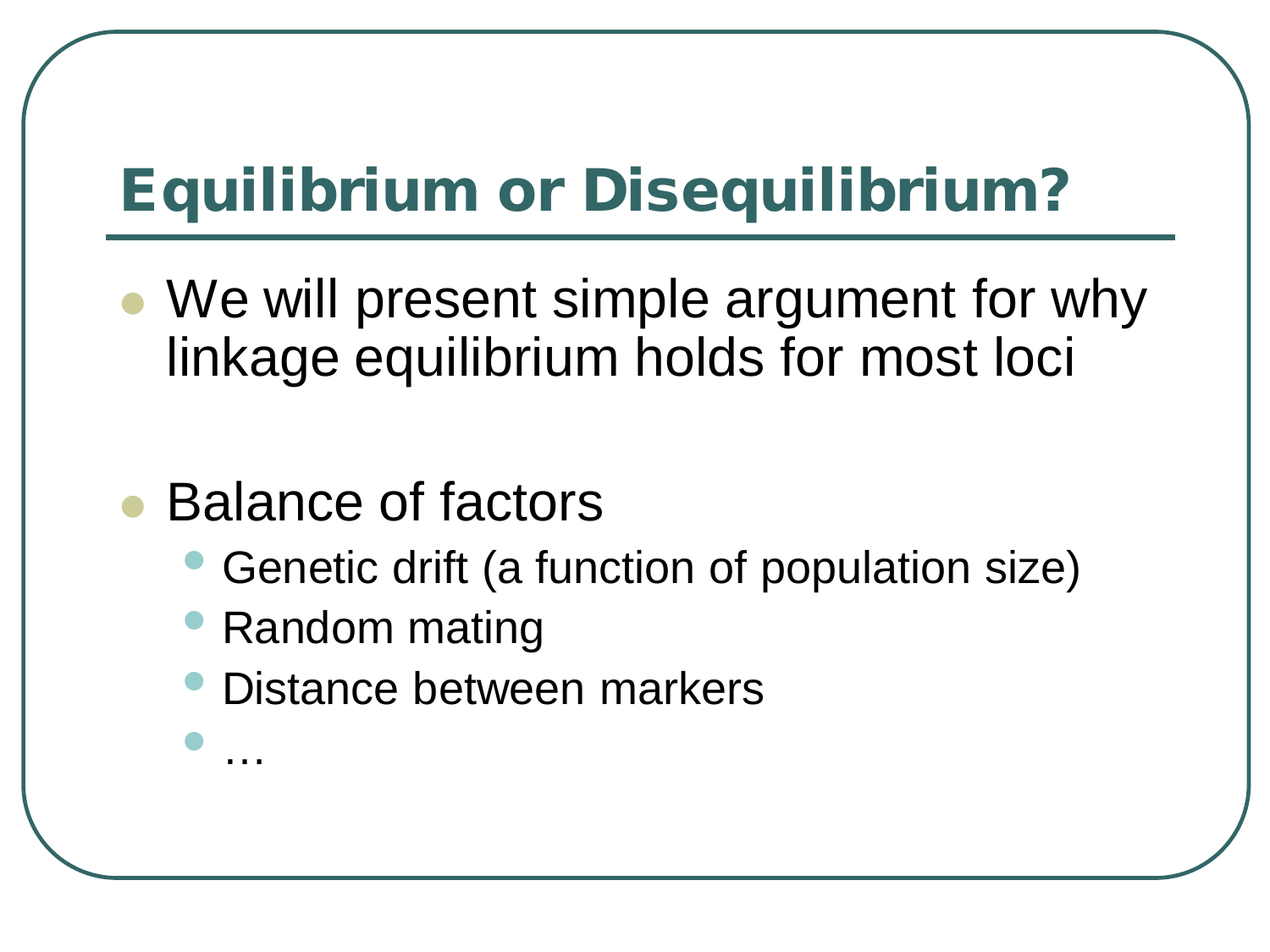# Why Equilibrium is Reached…

- Eventually, random mating and recombination should ensure that mutations spread from original haplotype to all haplotypes in the population…
- Simple argument:
	- Assume fixed allele frequencies over time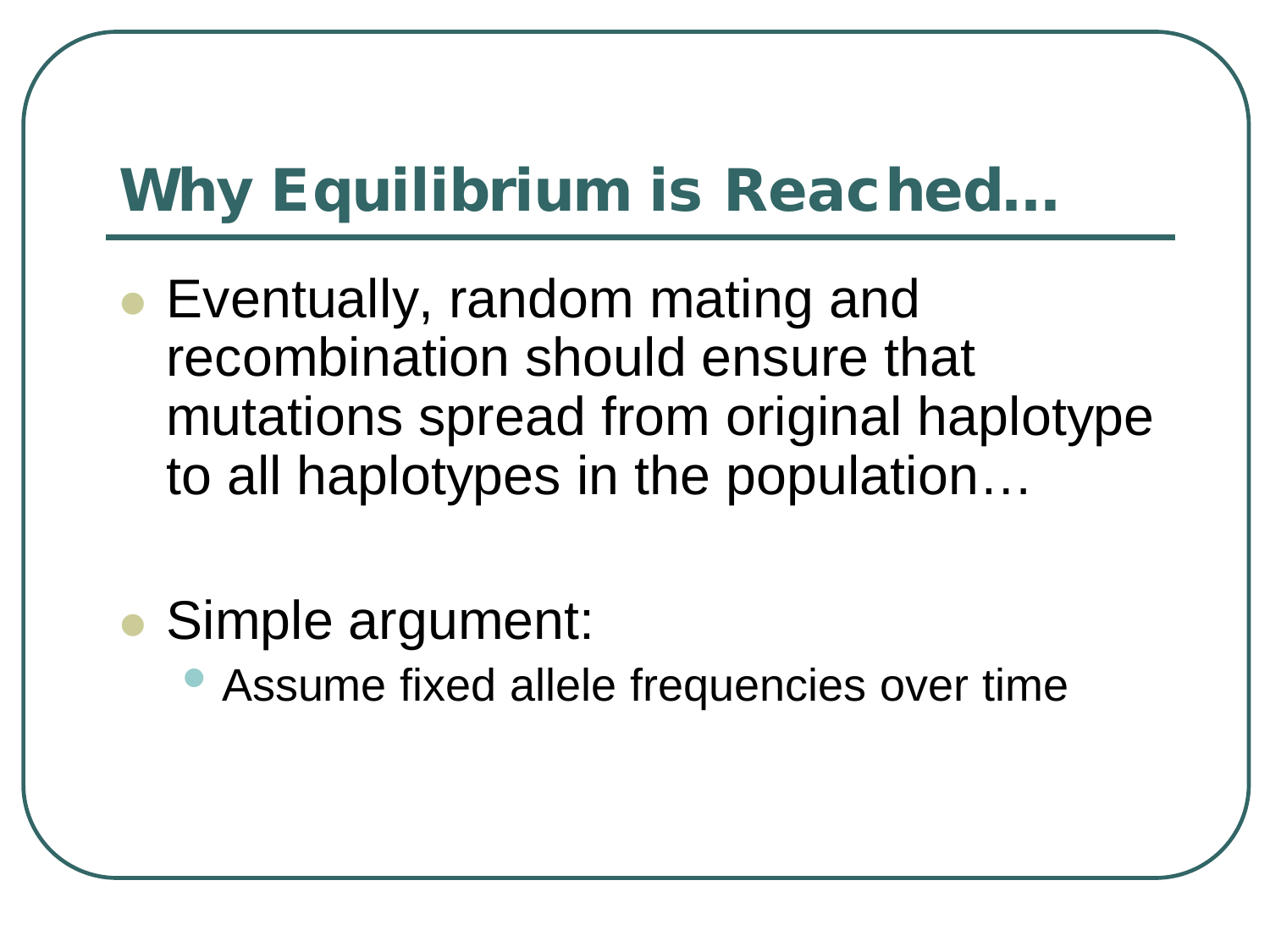# Generation t, Initial Configuration



Assume arbitrary values for the allele frequencies and disequilibrium coefficient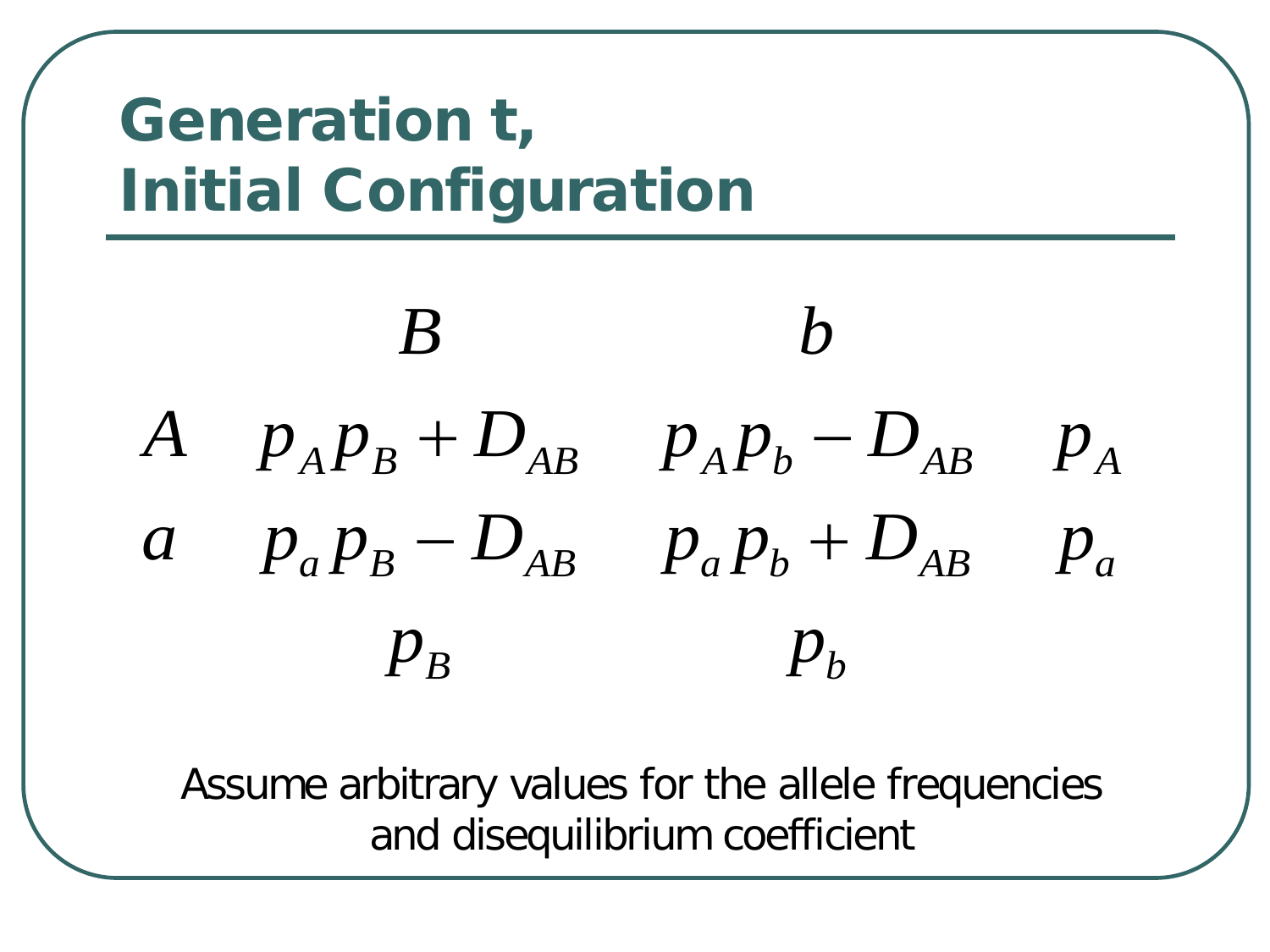# Generation t+1, Without Recombination



Haplotype Frequencies Remain Stable Over Time Outcome has probability 1- R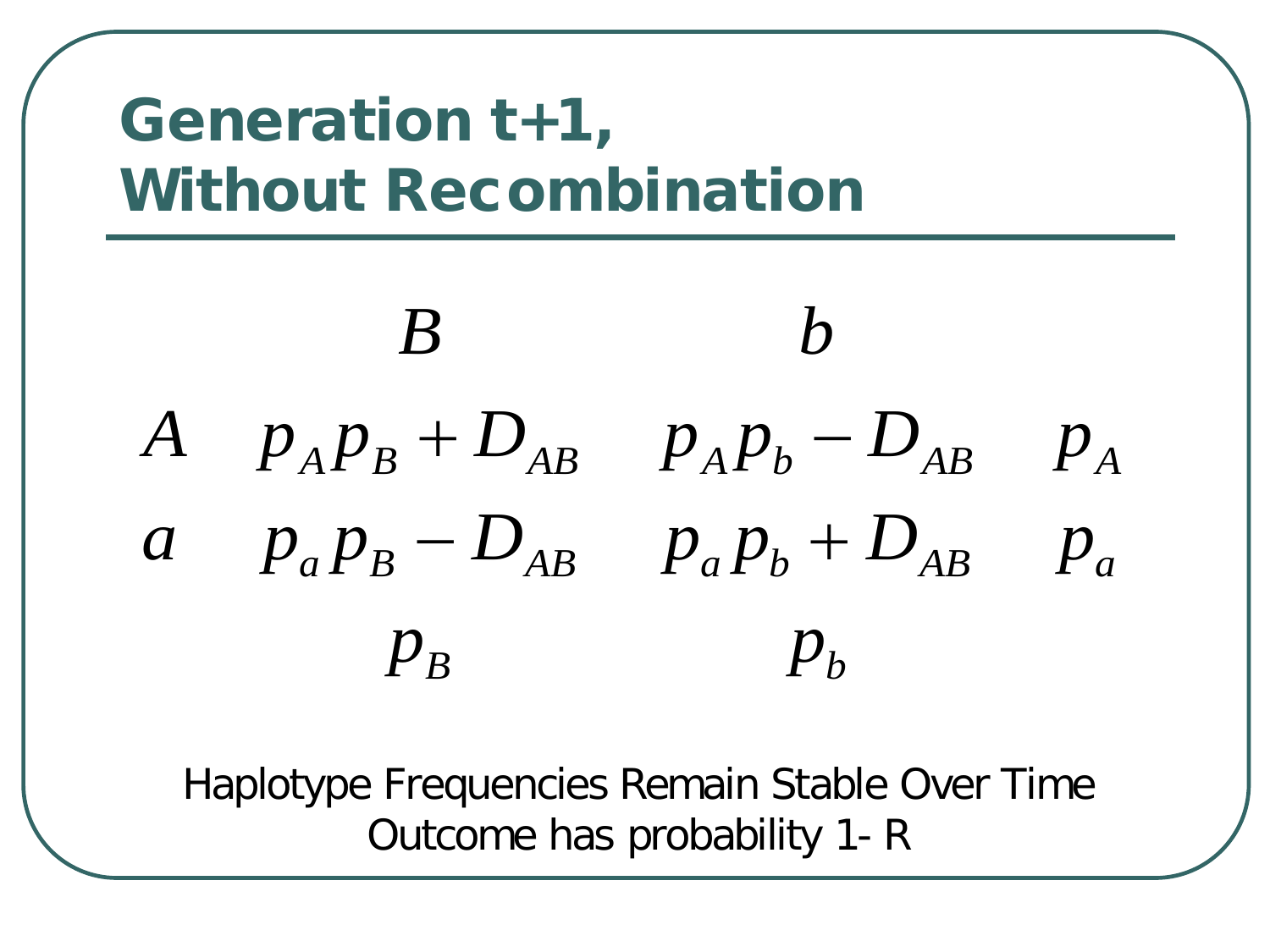# Generation t+1, With Recombination

# $p_B$  *p<sub>b</sub>*  $a$   $p_A p_b$   $p_a p_b$   $p_a$  $A$  *p*<sub>*A*</sub> $p$ <sub>*B*</sub> *p*<sub>*A*</sub> $p$ <sub>*b*</sub> *p*<sub>*A*</sub> *B b*

Haplotype Frequencies Are Function of Allele Frequencies Outcome has probability R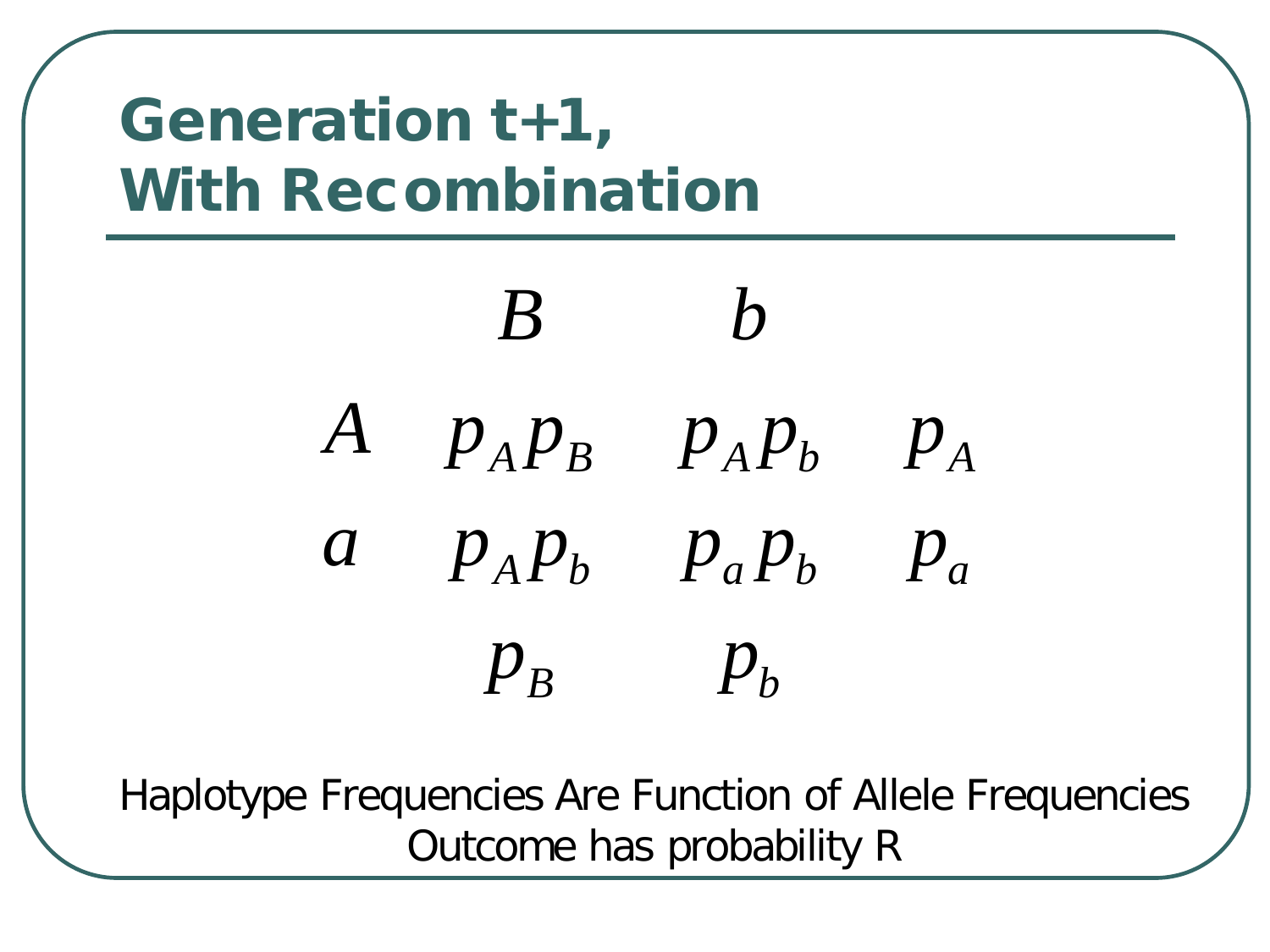### Generation t+1, **Overall**



Disequilibrium Decreases…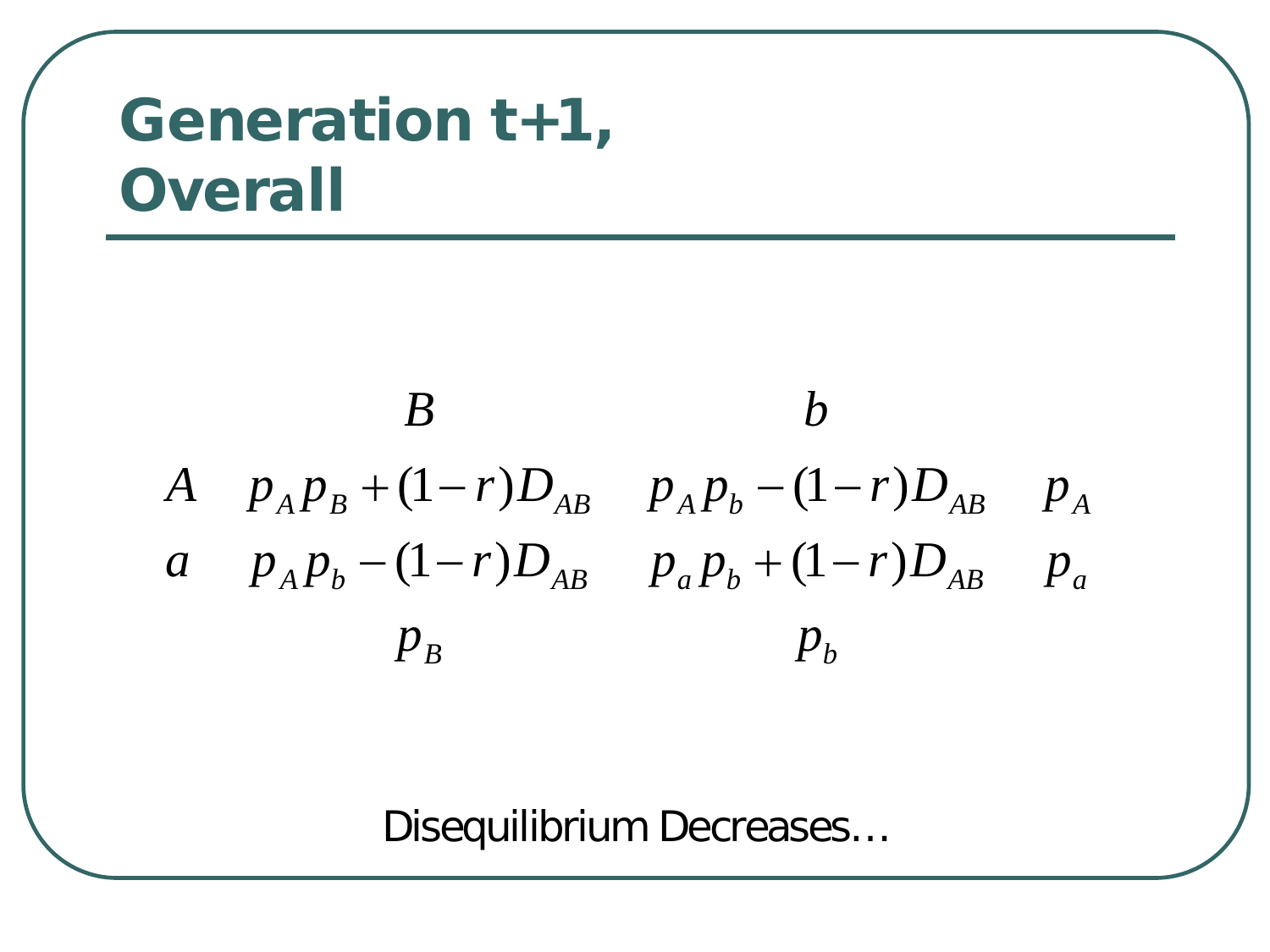# Recombination Rate (R)

- Probability of an odd number of crossovers between two loci
- **Proportion of time alleles from two different** grand-parents occur in the same gamete
- Increases with physical (base-pair) distance, but rate of increase varies across genome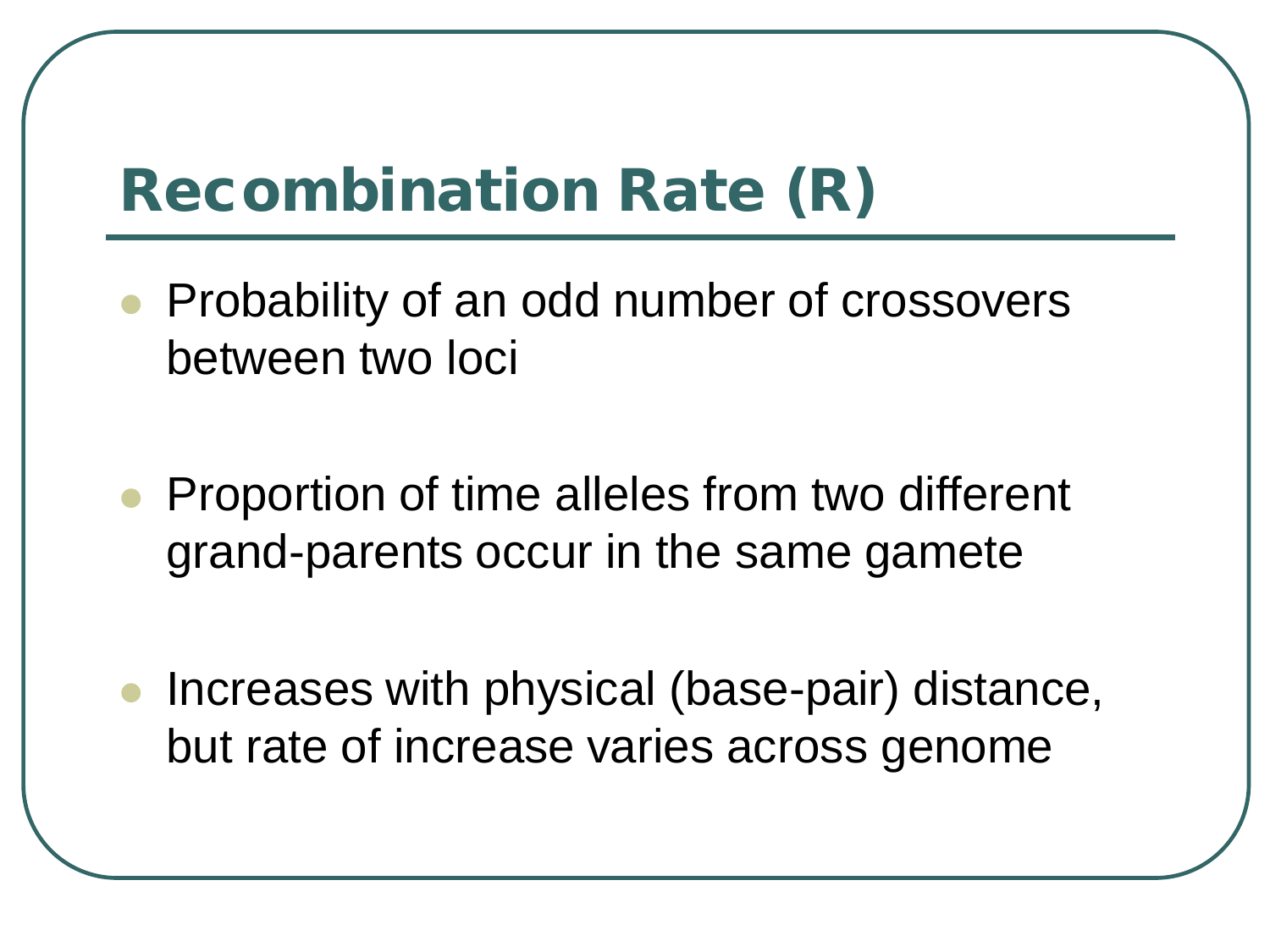#### Decay of D with Time

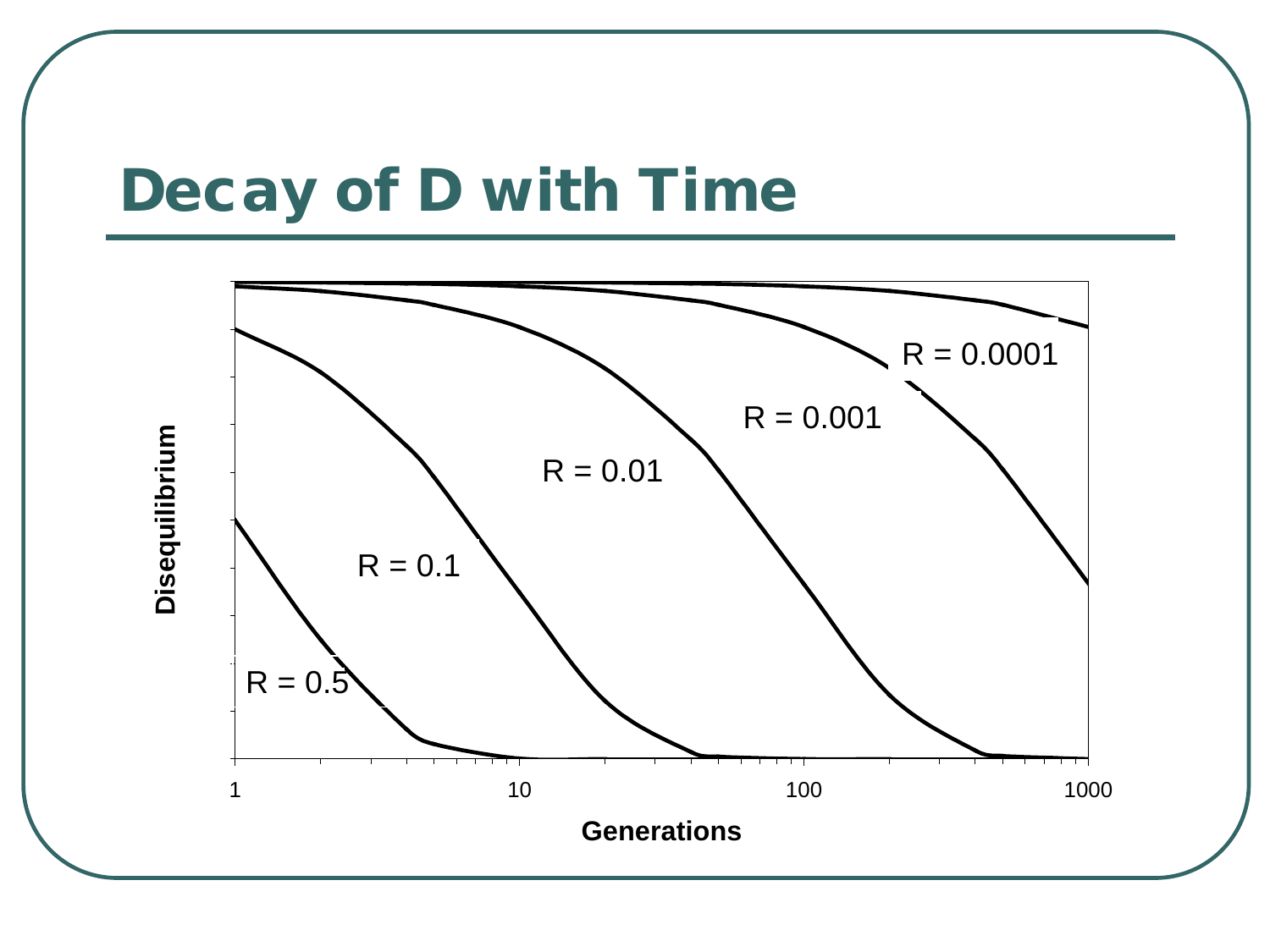#### Predictions

- Disequilibrium will decay each generation
	- In a large population
- After t generations...
	- $D^{t}{}_{AB} = (1 R)^{t} D^{0}{}_{AB}$
- A better model should allow for changes in allele frequencies over time…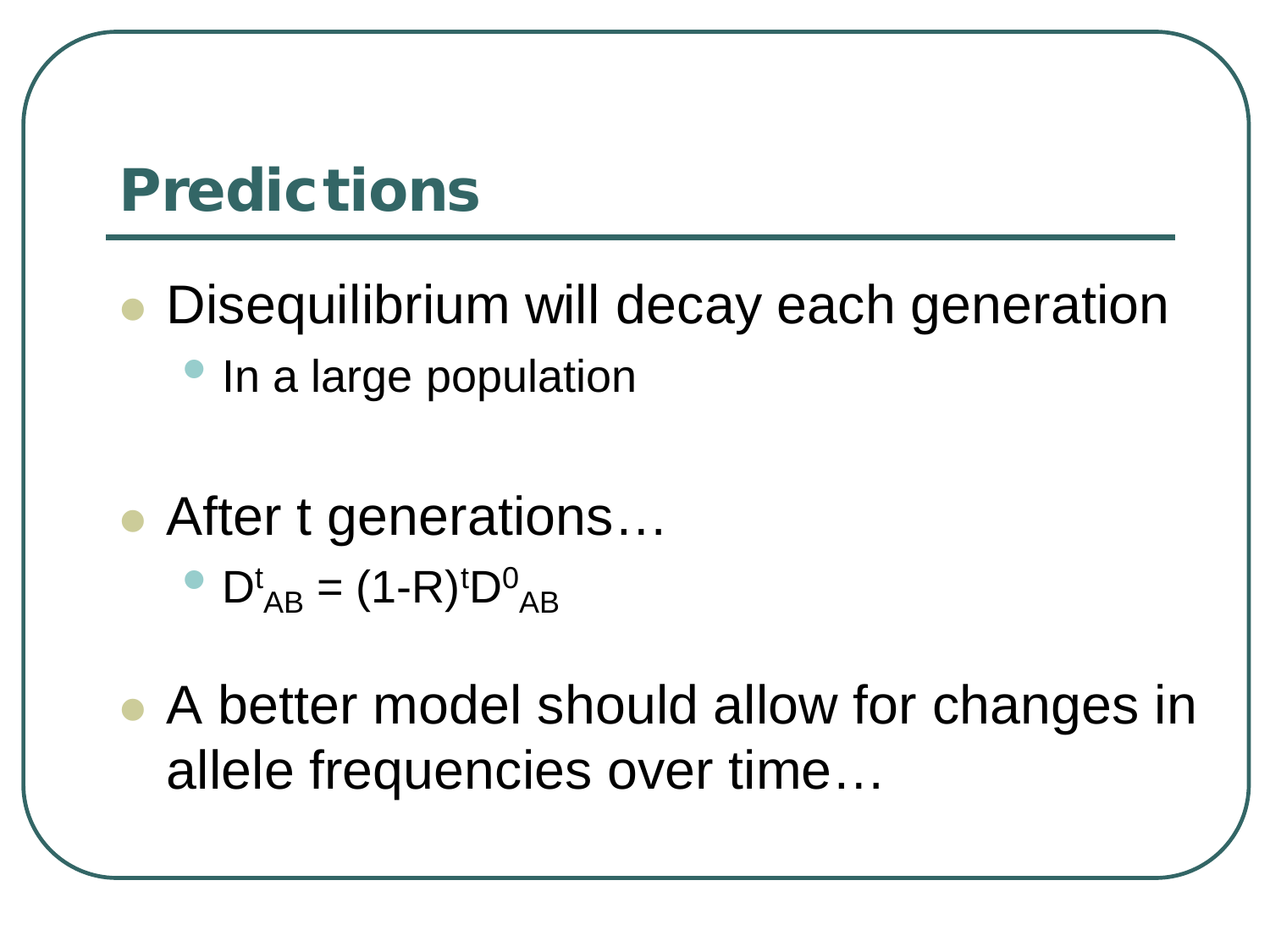# Linkage Equilibrium

• In a large random mating population haplotype frequencies converge to a simple function of allele frequencies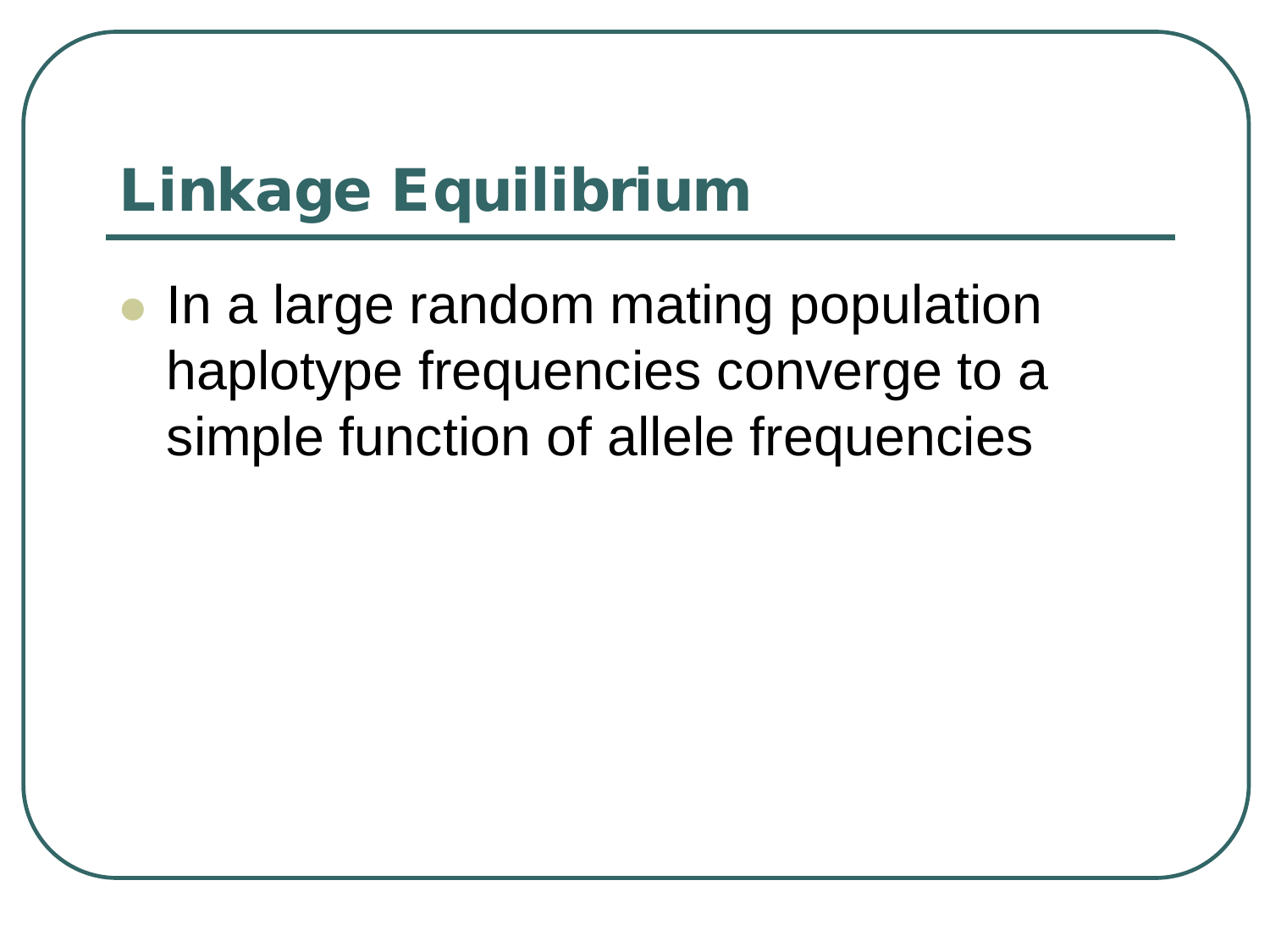# Some Examples of Linkage Disequilibrium Data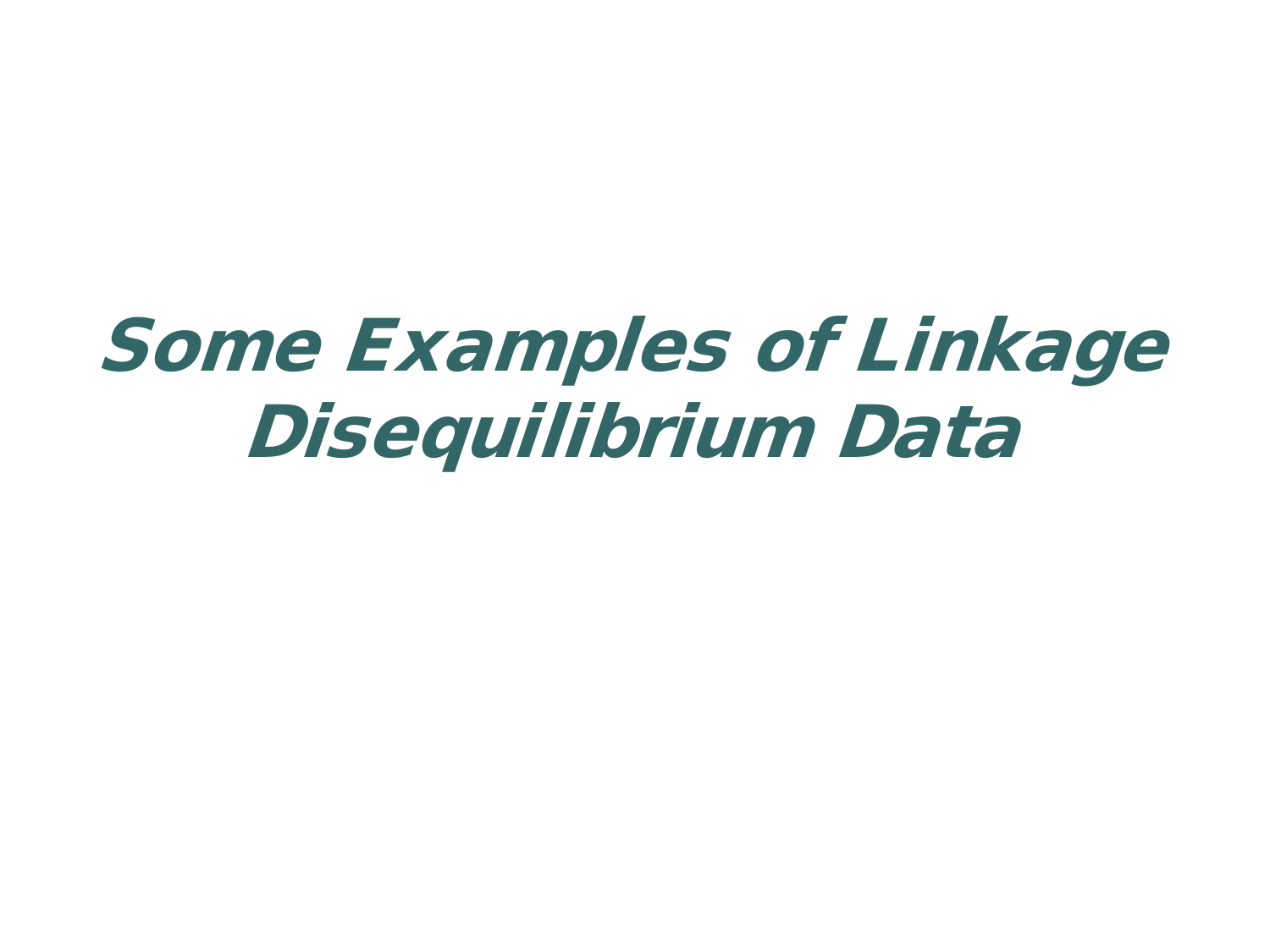# Summary of Disequilibrium in the Genome

• How much disequilibrium is there?

What are good predictors of disequilibrium?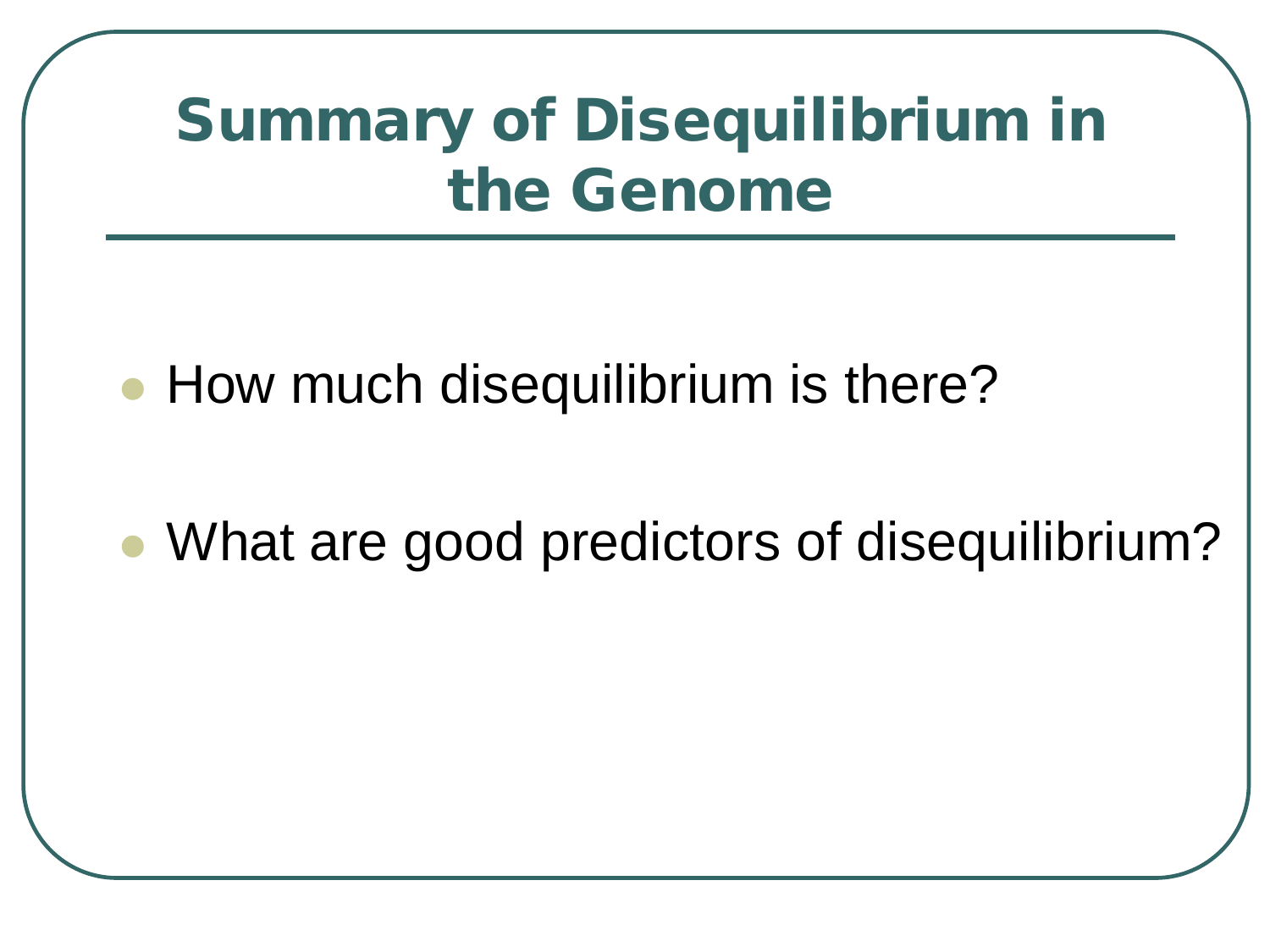#### Raw |D'| data from Chr22

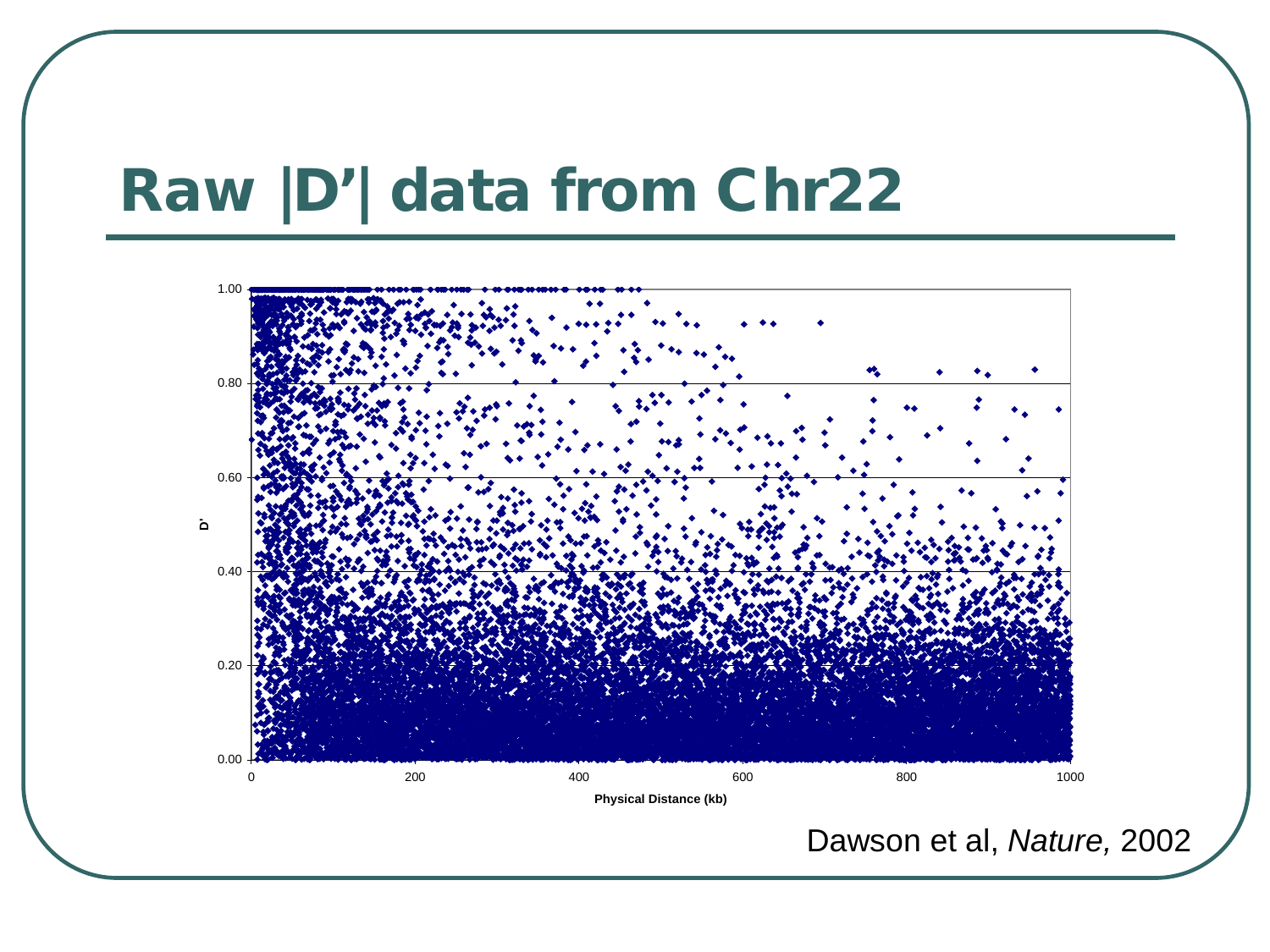#### Raw ∆² data from Chr22

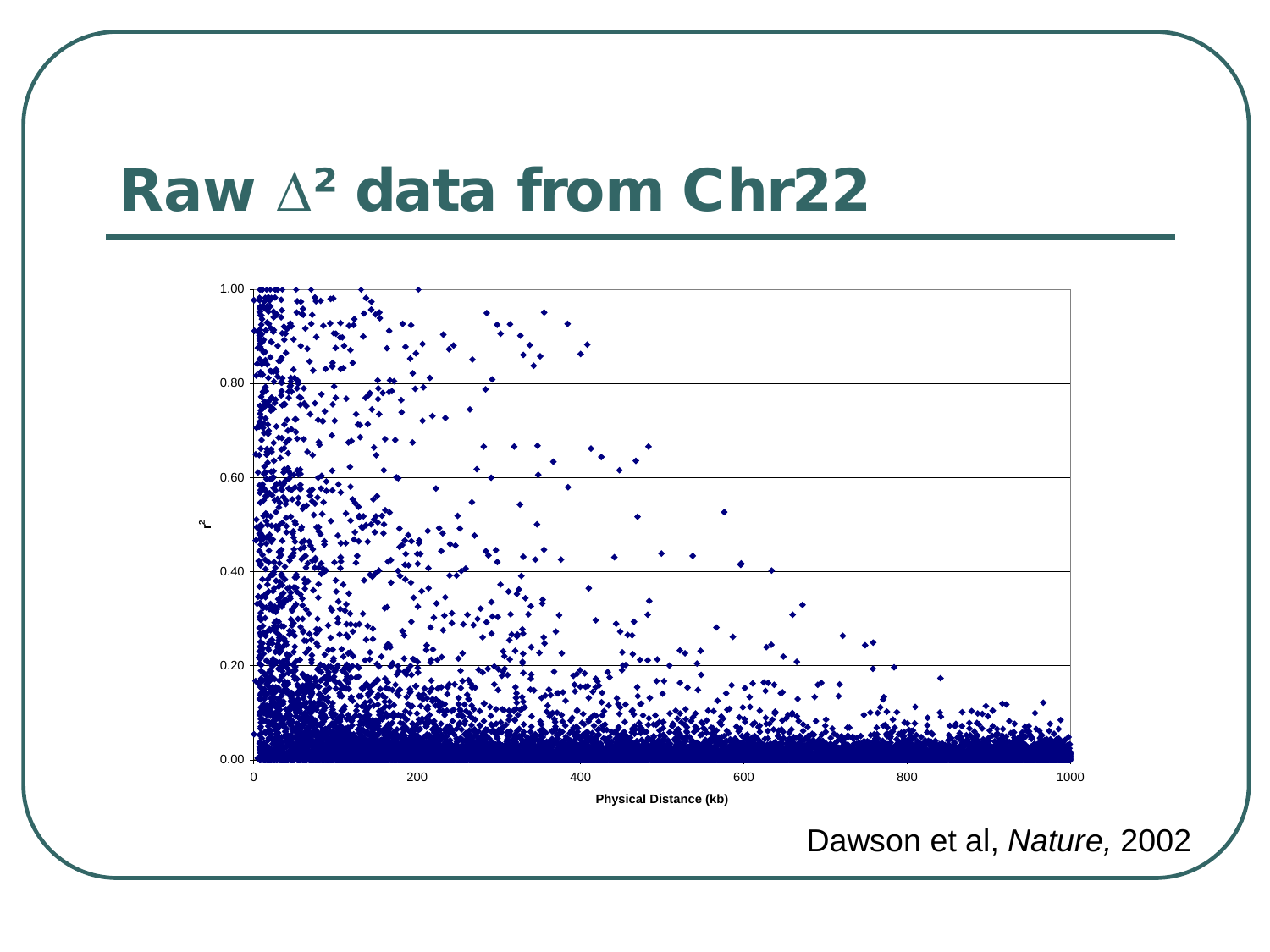#### Summarizing Disequilibrium

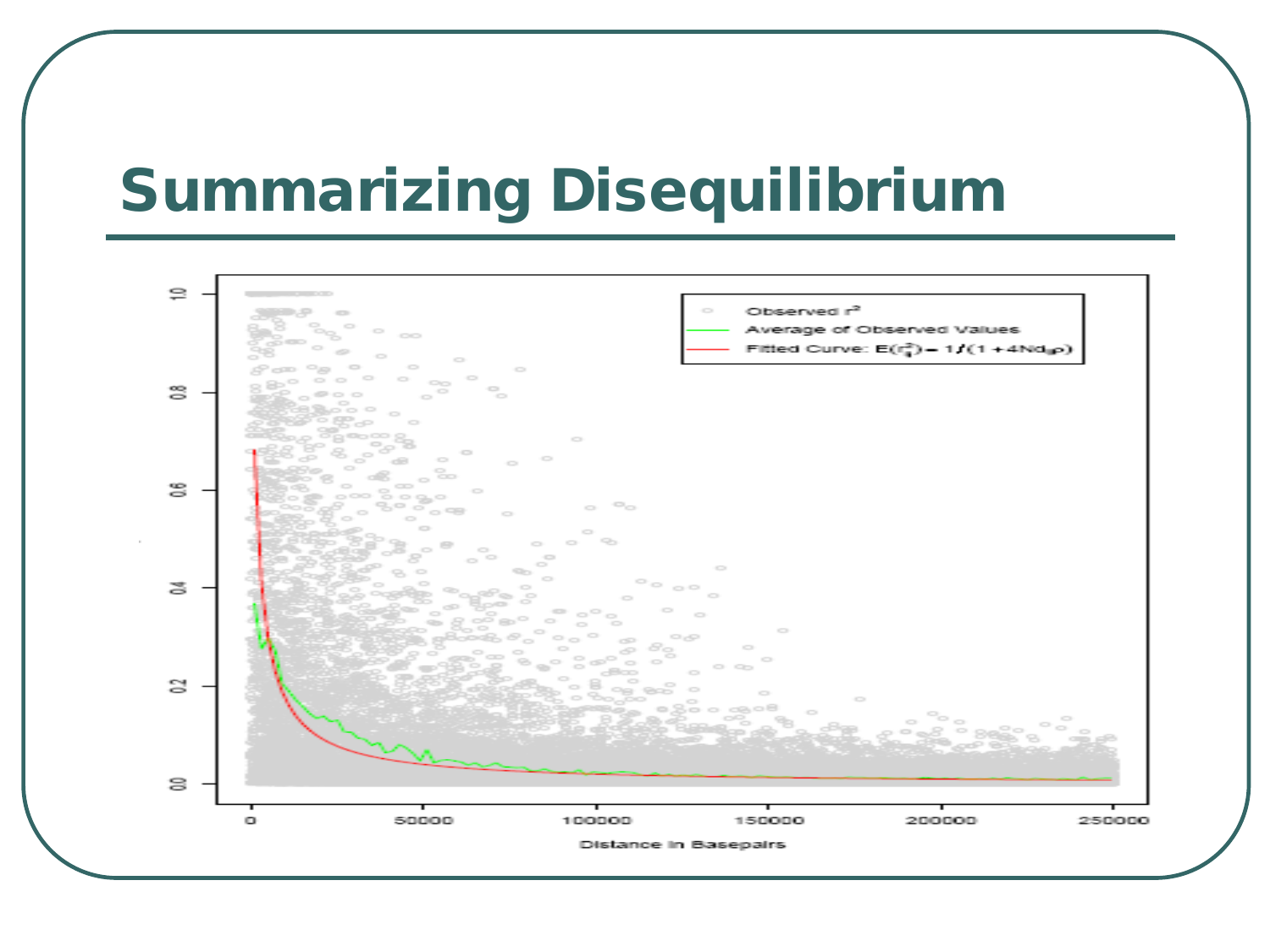# **Comparing Populations ...**



LD extends further in CEPH and the Han/Japanese than in the Yoruba

International HapMap Consortium, *Nature,* 2005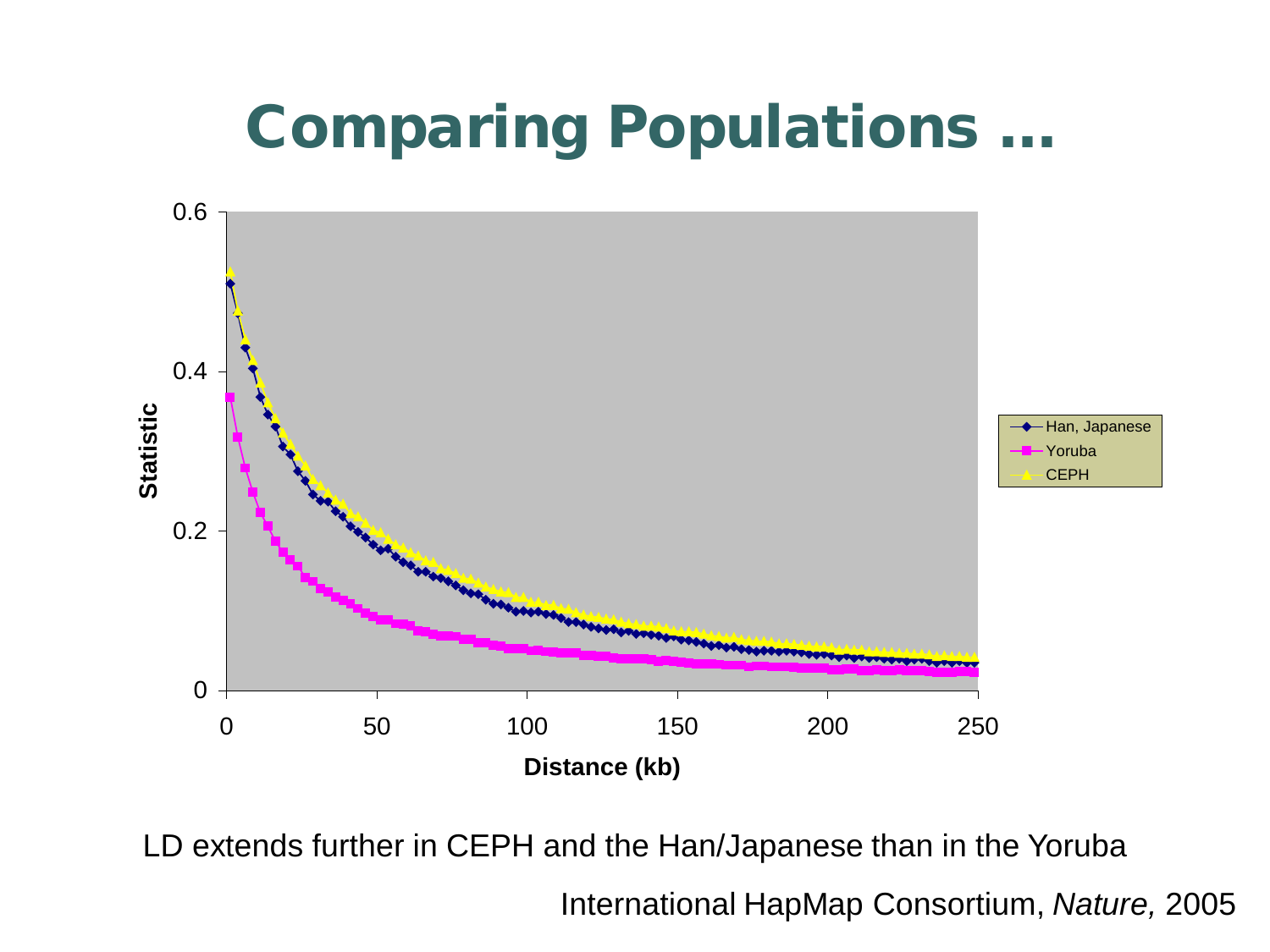Variation in Linkage Disequilibrium Along The Genome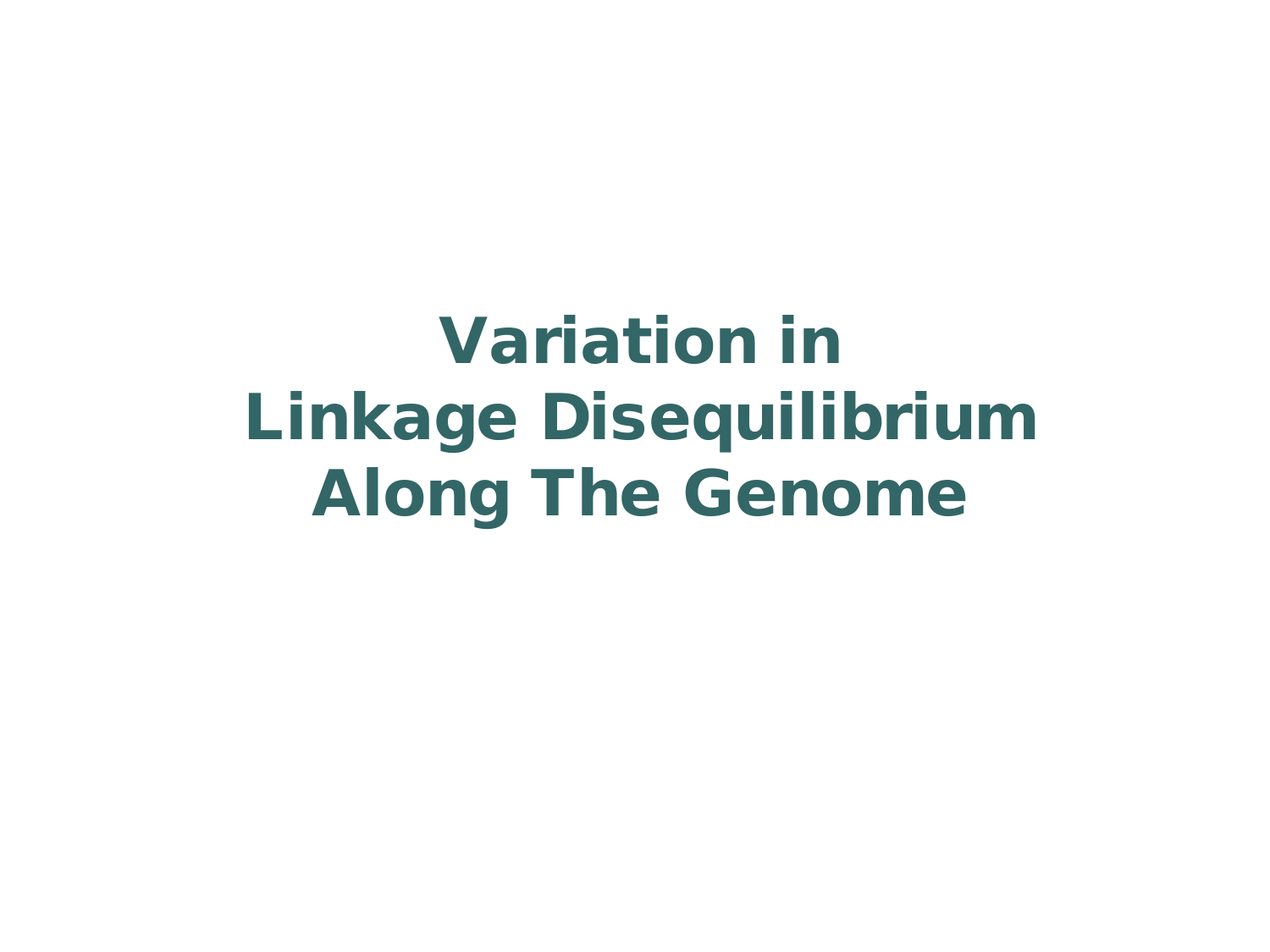# Comparing Genomic Regions …

 Rather than compare curves directly, it is convenient to a pick a summary for the decay curves

• One common summary is the distance at which the curve crosses a threshold of interest (say 0.50)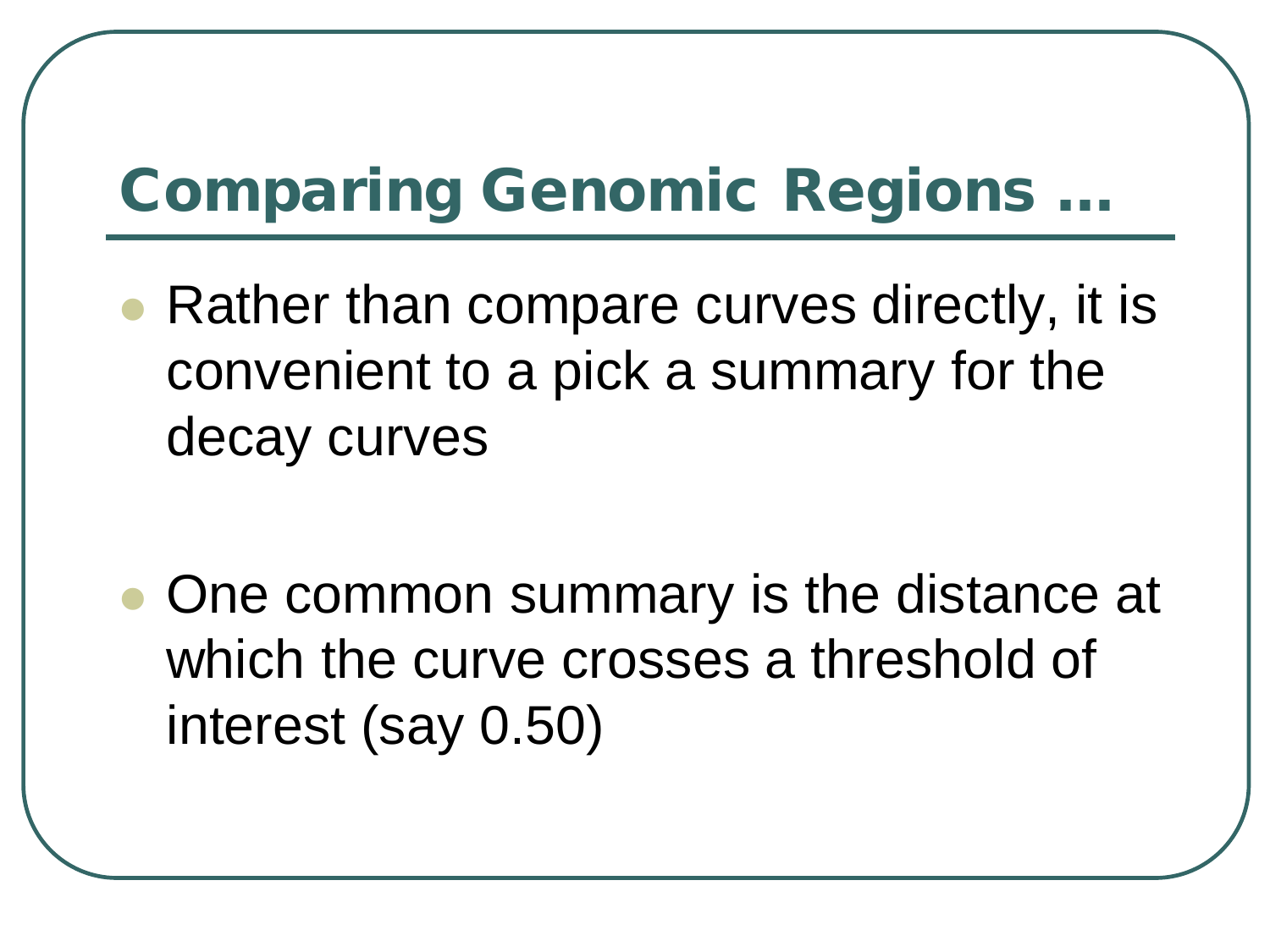#### **Extent of Linkage Disequilibrium**



LD extends further in the larger chromosomes, which have lower recombination rates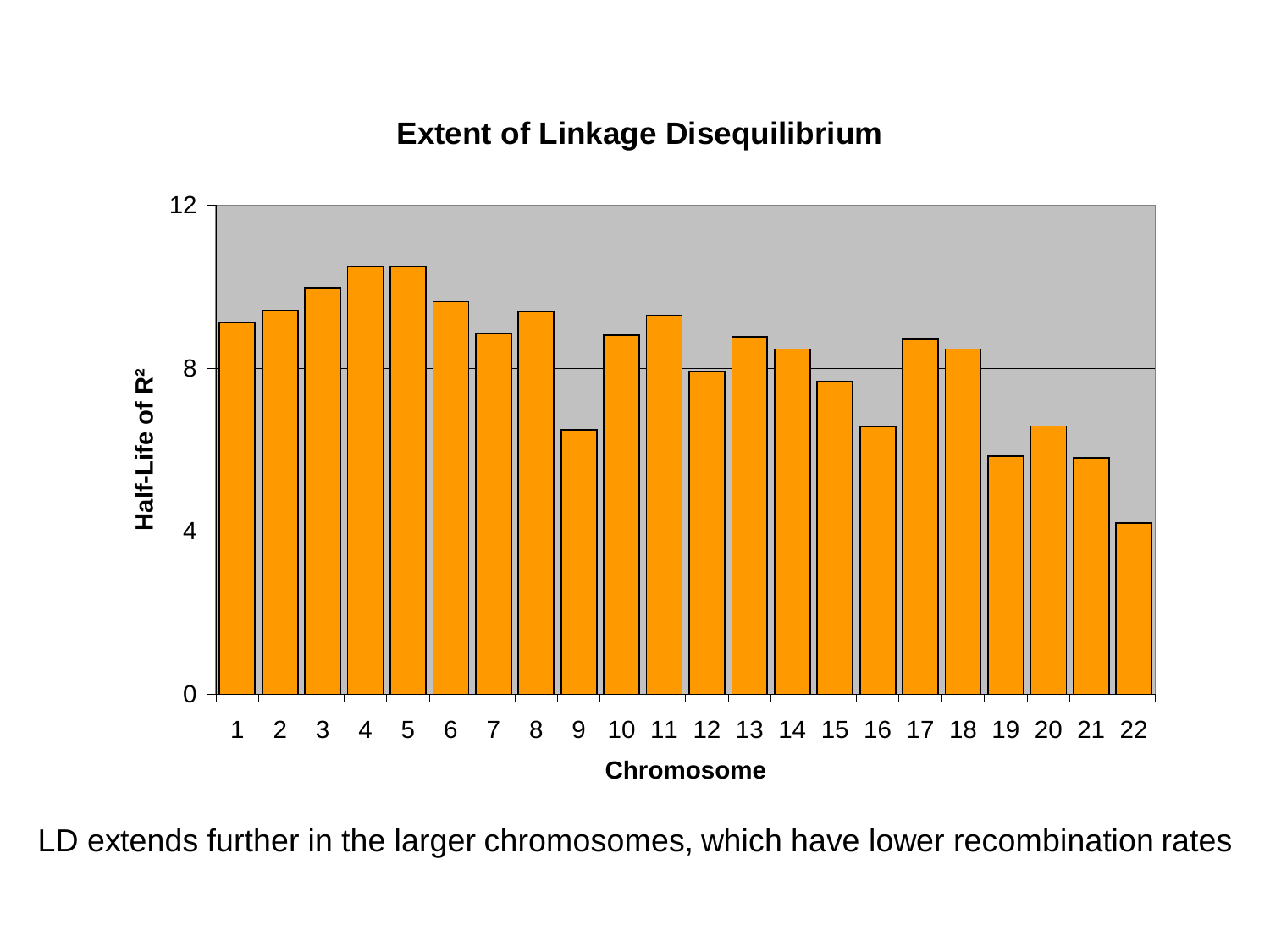

But within each chromosome, there is still huge variability!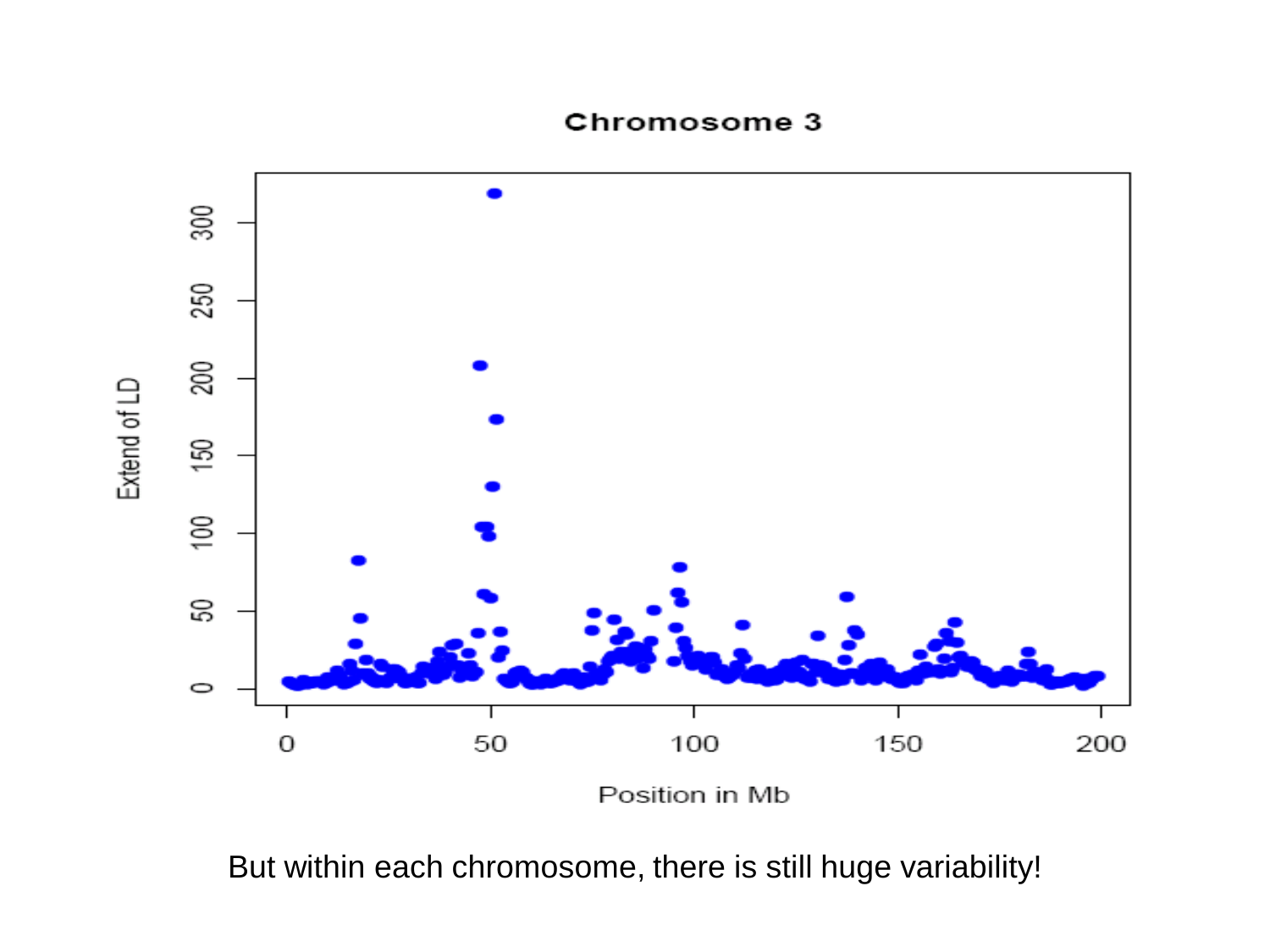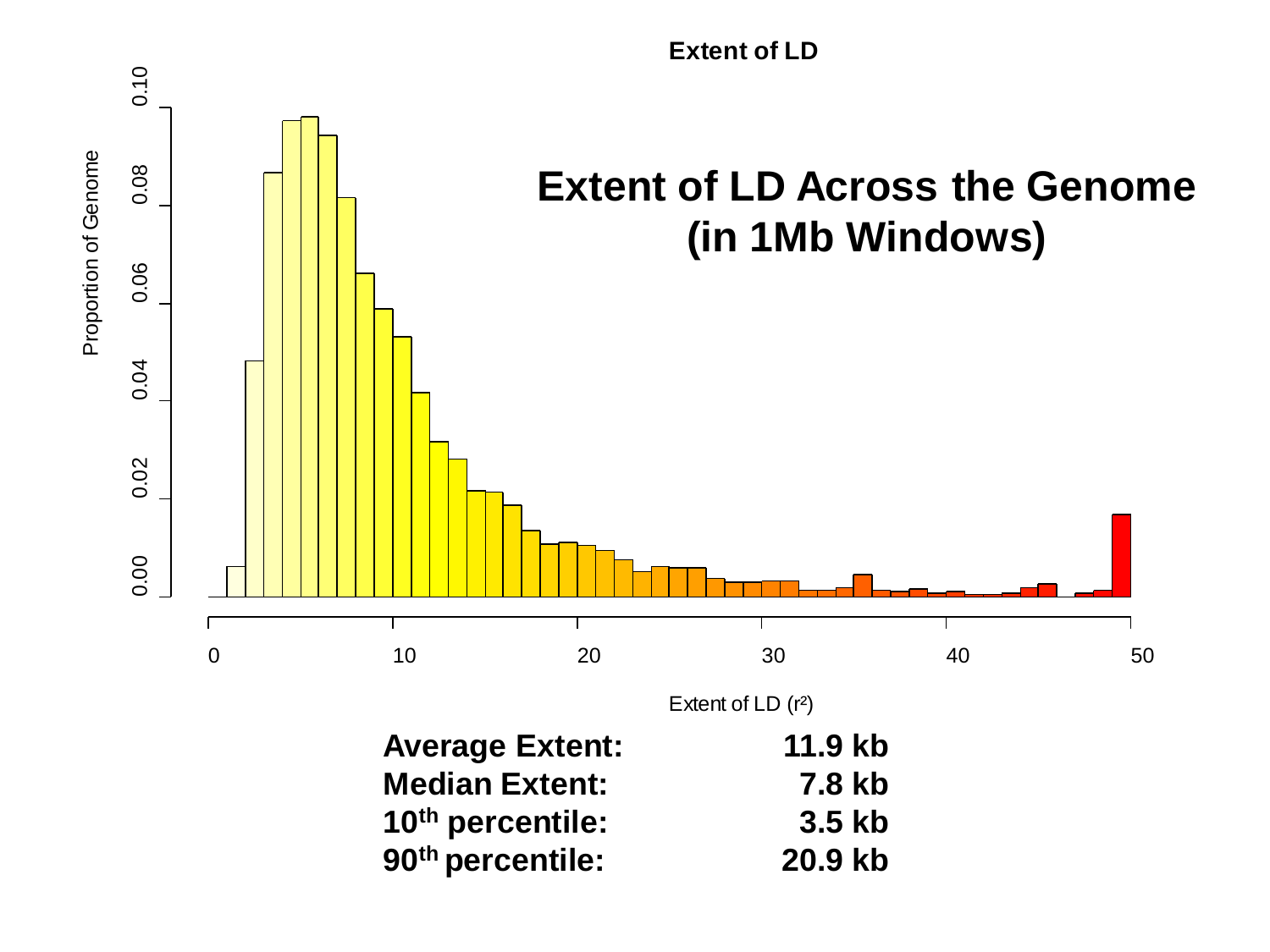#### Genomic Variation in LD (CEPH)

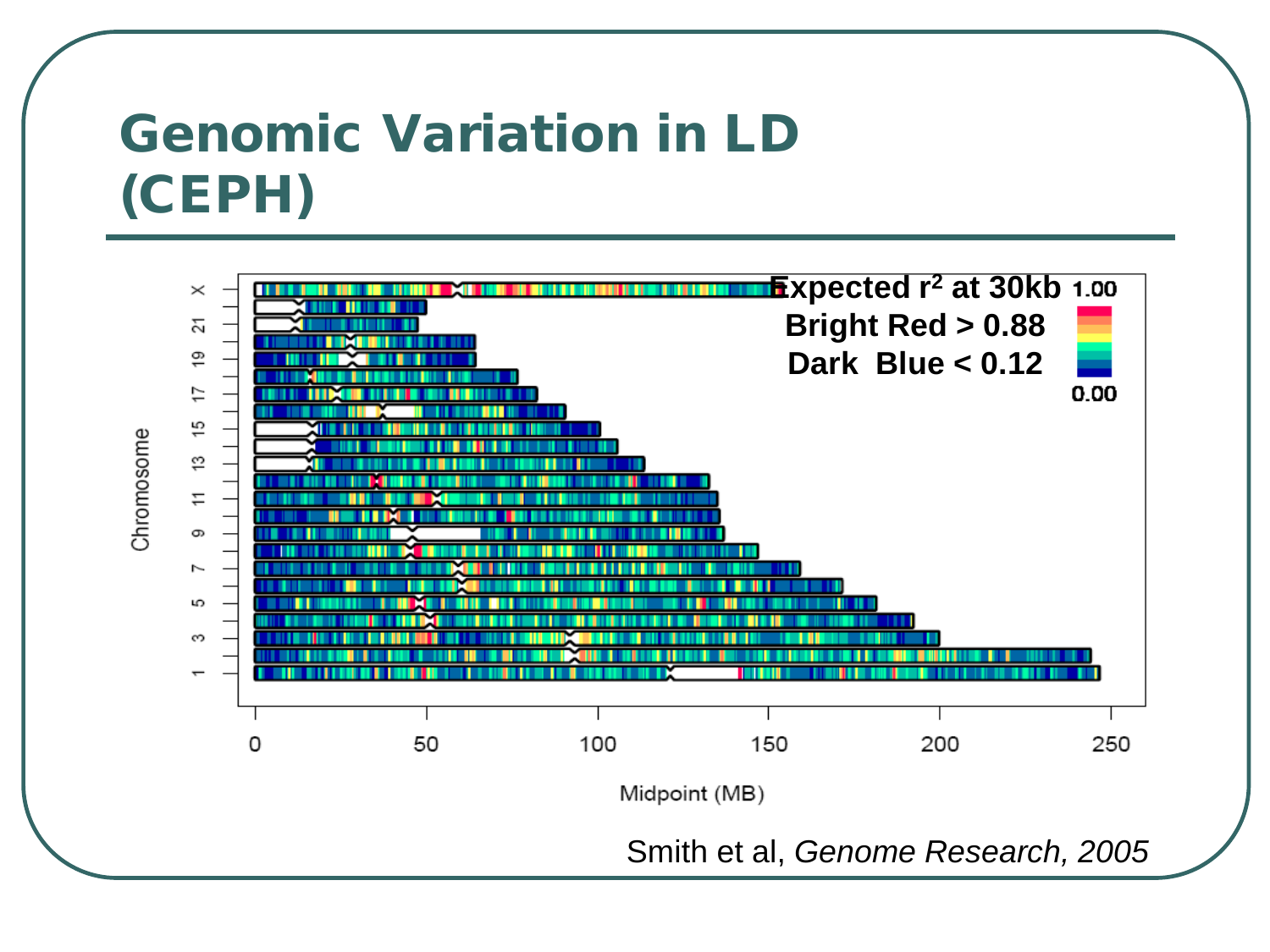#### Genomic Variation in LD (JPT + CHB)

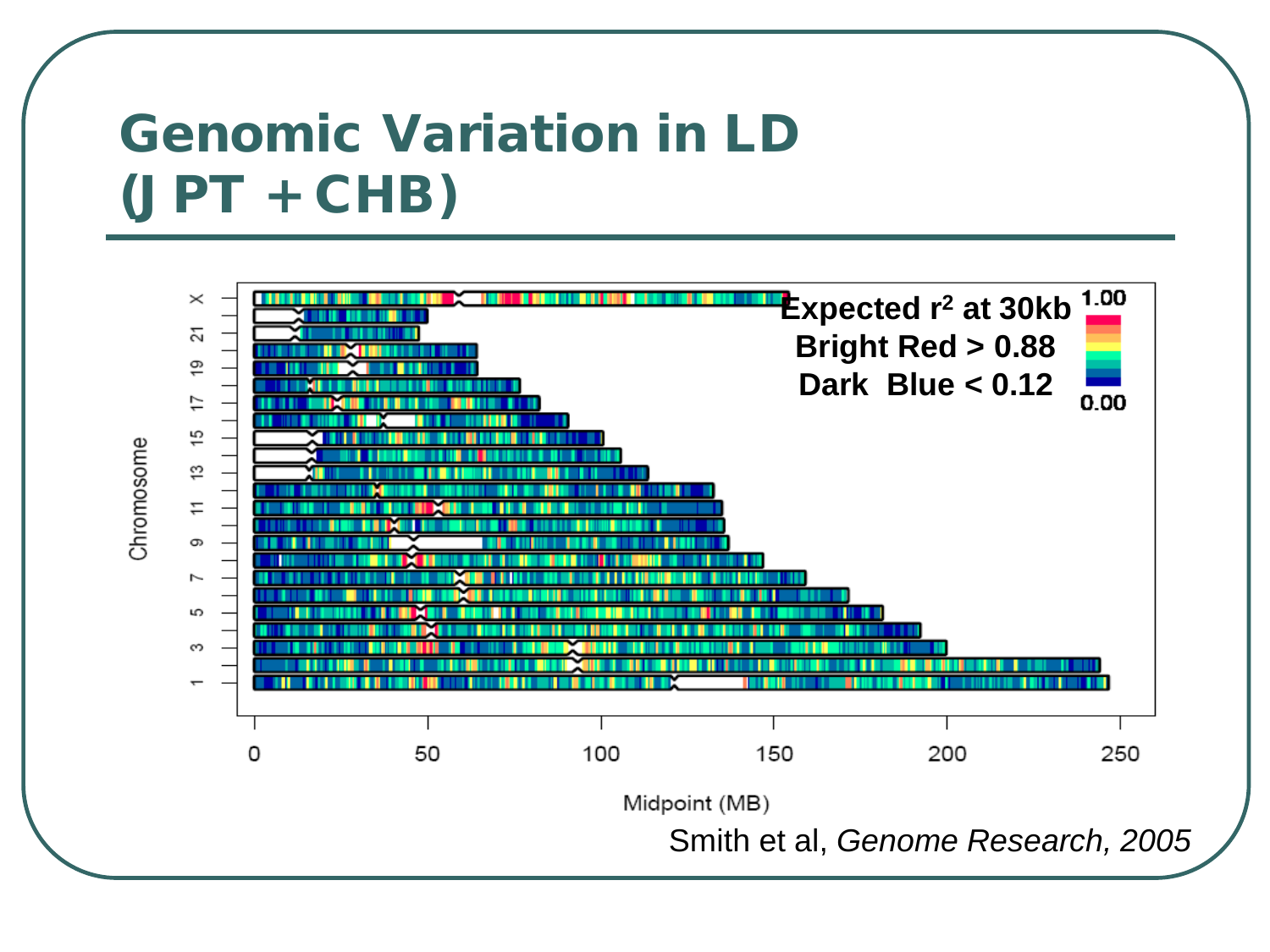#### Genomic Variation in LD (YRI)

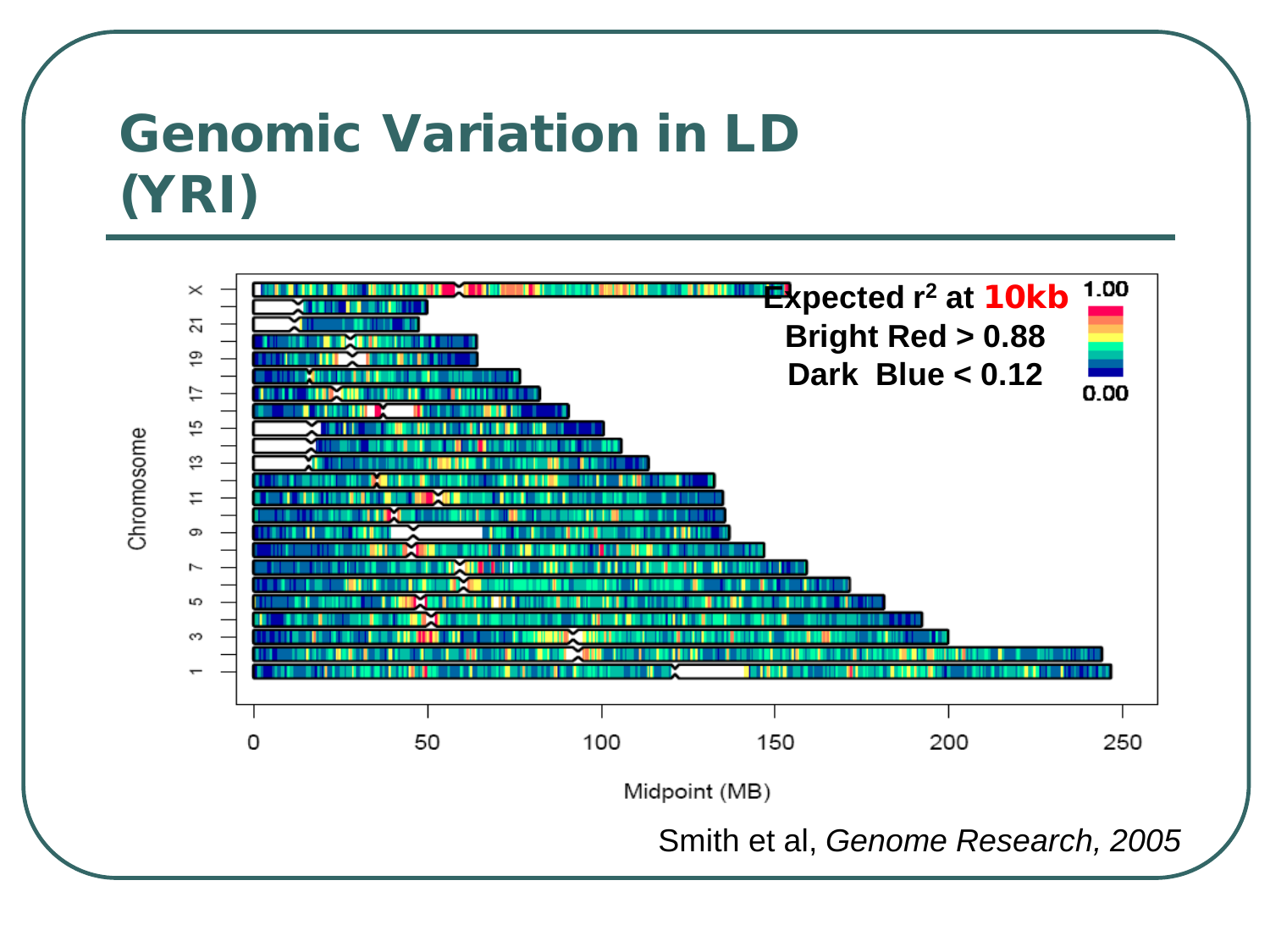#### Genomic Distribution of LD (YRI)

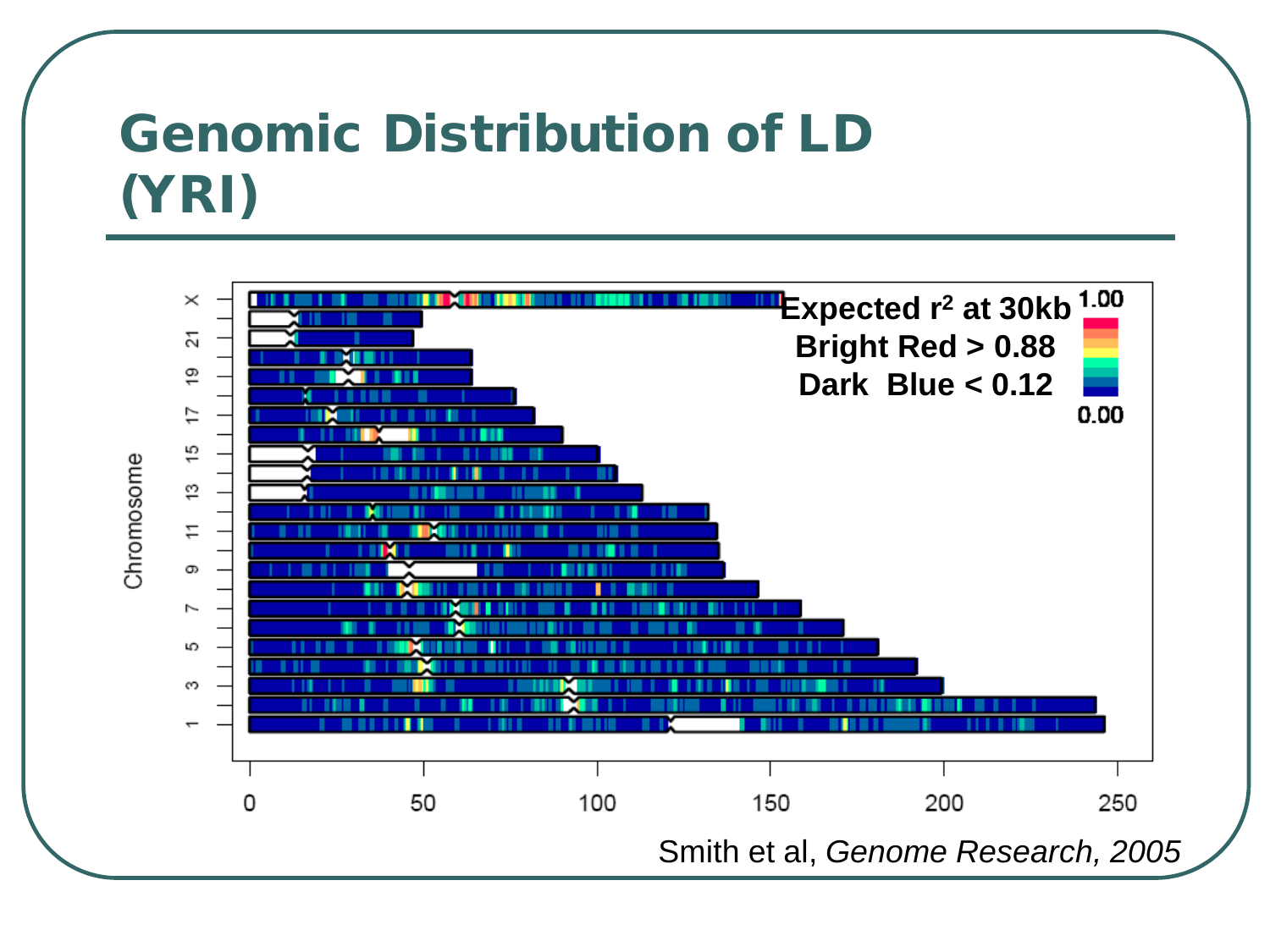#### Sequence Composition vs. LD (some selected comparisons)

|                                    | <b>Genome Quartiles, Defined Using LD</b> |                |                |           |      |                   |  |
|------------------------------------|-------------------------------------------|----------------|----------------|-----------|------|-------------------|--|
|                                    | (Low LD)                                  |                |                | (High LD) |      |                   |  |
|                                    | <b>Genome</b>                             | Q <sub>1</sub> | Q <sub>2</sub> | Q3        | Q4   | <b>Trend</b>      |  |
| <b>Basic Sequence Features</b>     |                                           |                |                |           |      |                   |  |
| GC Bases (%)                       | 40.8                                      | 43.5           | 41.0           | 39.6      | 39.0 | Decreases With LD |  |
| Bases in CpG Islands (%)           | 0.7                                       | 0.9            | 0.7            | 0.6       | 0.6  | Decreases With LD |  |
| Polymorphism ( $\Pi * 10,000$ )    | 10.1                                      | 11.9           | 10.6           | 9.6       | 8.3  | Decreases With LD |  |
| <b>Genes and Related Features</b>  |                                           |                |                |           |      |                   |  |
| Known Genes (per 1000 kb)          | 6.4                                       | 6.6            | 6.1            | 6.2       | 6.7  | U shaped          |  |
| Genic Bases (Exon, Intron, UTR, %) | 38.5                                      | 37.6           | 34.6           | 36.0      | 45.9 | U shaped          |  |
| Coding Bases (%)                   | 1.2                                       | 1.1            | 1.0            | 1.1       | 1.4  | U shaped          |  |
| Conserved Non-Coding Sequence (%)  | 1.4                                       | 1.6            | 1.5            | 1.3       | 1.1  | Decreases with LD |  |
| <b>Repeat Content</b>              |                                           |                |                |           |      |                   |  |
| Total Bases in Repeats (%)         | 47.9                                      | 44.2           | 46.4           | 48.6      | 52.3 | Increases with LD |  |
| Bases in LINE repeats (%)          | 20.9                                      | 16.5           | 19.9           | 22.4      | 24.9 | Increases with LD |  |
| Bases in SINE repeats (%)          | 13.6                                      | 14.7           | 13.1           | 12.6      | 14.0 | U shaped          |  |

Smith et al, *Genome Research, 2005*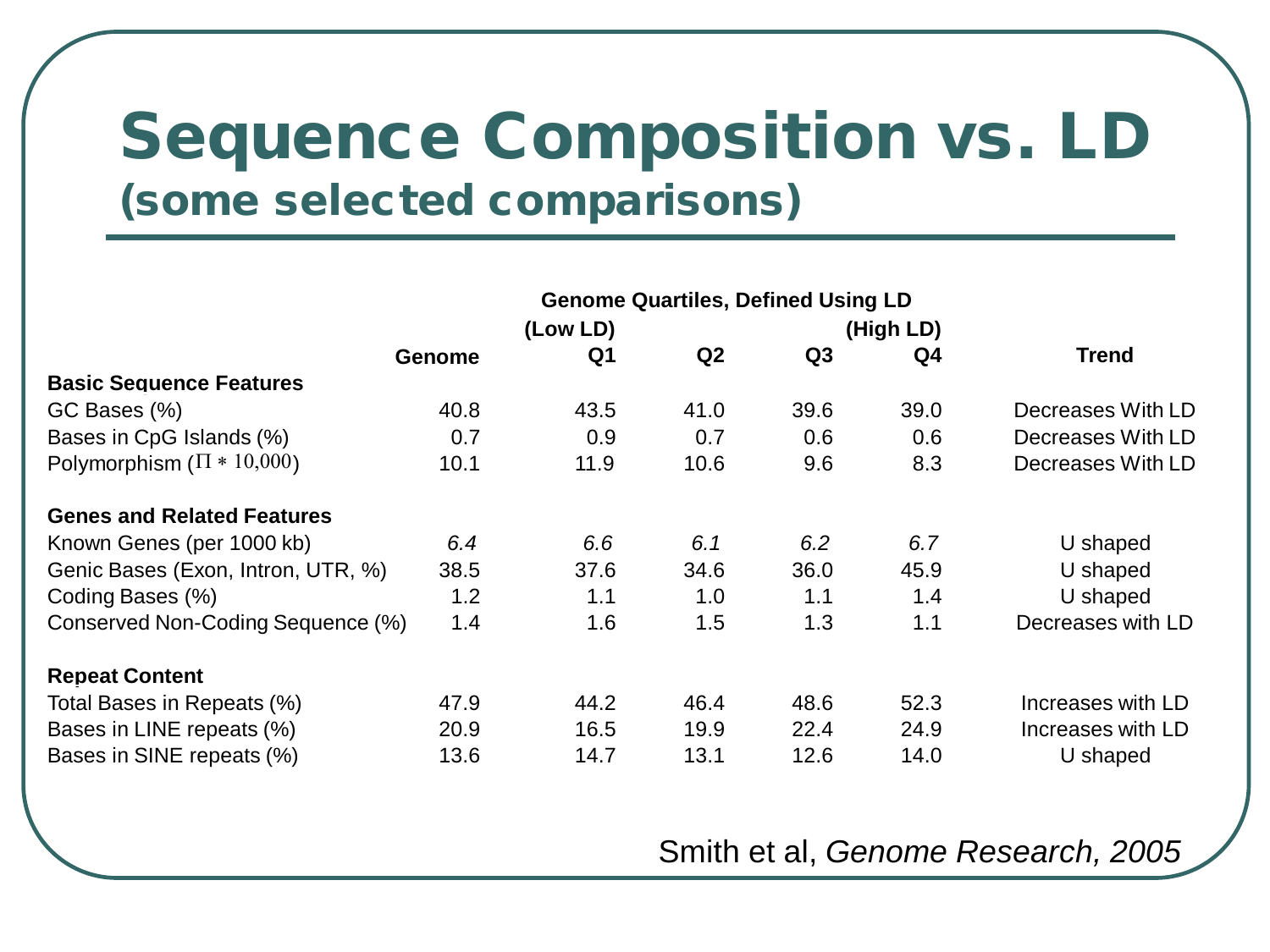# Gene Function in Regions of High and Low Disequilibrium

| Annotated                                    |              |        |                |       |         |  |  |
|----------------------------------------------|--------------|--------|----------------|-------|---------|--|--|
| <b>Gene Function (GO Term)</b>               | <b>Genes</b> | Low LD | <b>High LD</b> | $v^2$ | P-value |  |  |
| <b>All Swissprot Entries Examined</b>        | 7520         | 2305   | 2045           |       |         |  |  |
| DNA metabolism                               | 366          | 74     | 139            | 35.37 | < .0001 |  |  |
| Immune Response                              | 622          | 232    | 94             | 34.36 | < .0001 |  |  |
| Cell cycle                                   | 493          | 119    | 177            | 26.24 | < .0001 |  |  |
| <b>Protein Metabolism</b>                    | 1193         | 318    | 375            | 23.33 | < .0001 |  |  |
| <b>Organelle Organization and Biogenesis</b> | 444          | 107    | 152            | 19.65 | < .0001 |  |  |
| <b>Intracellular Transport</b>               | 263          | 56     | 95             | 19.61 | < .0001 |  |  |
| Organogenesis                                | 805          | 294    | 162            | 16.49 | 0.00005 |  |  |
| <b>Cell Organization and Metabolism</b>      | 545          | 138    | 178            | 16.43 | 0.00005 |  |  |
| <b>RNA Metabollism</b>                       | 208          | 41     | 71             | 15.33 | 0.00009 |  |  |

**Results from a comparison of the distribution of 40 most common gene classifications in the GENE Ontology Database**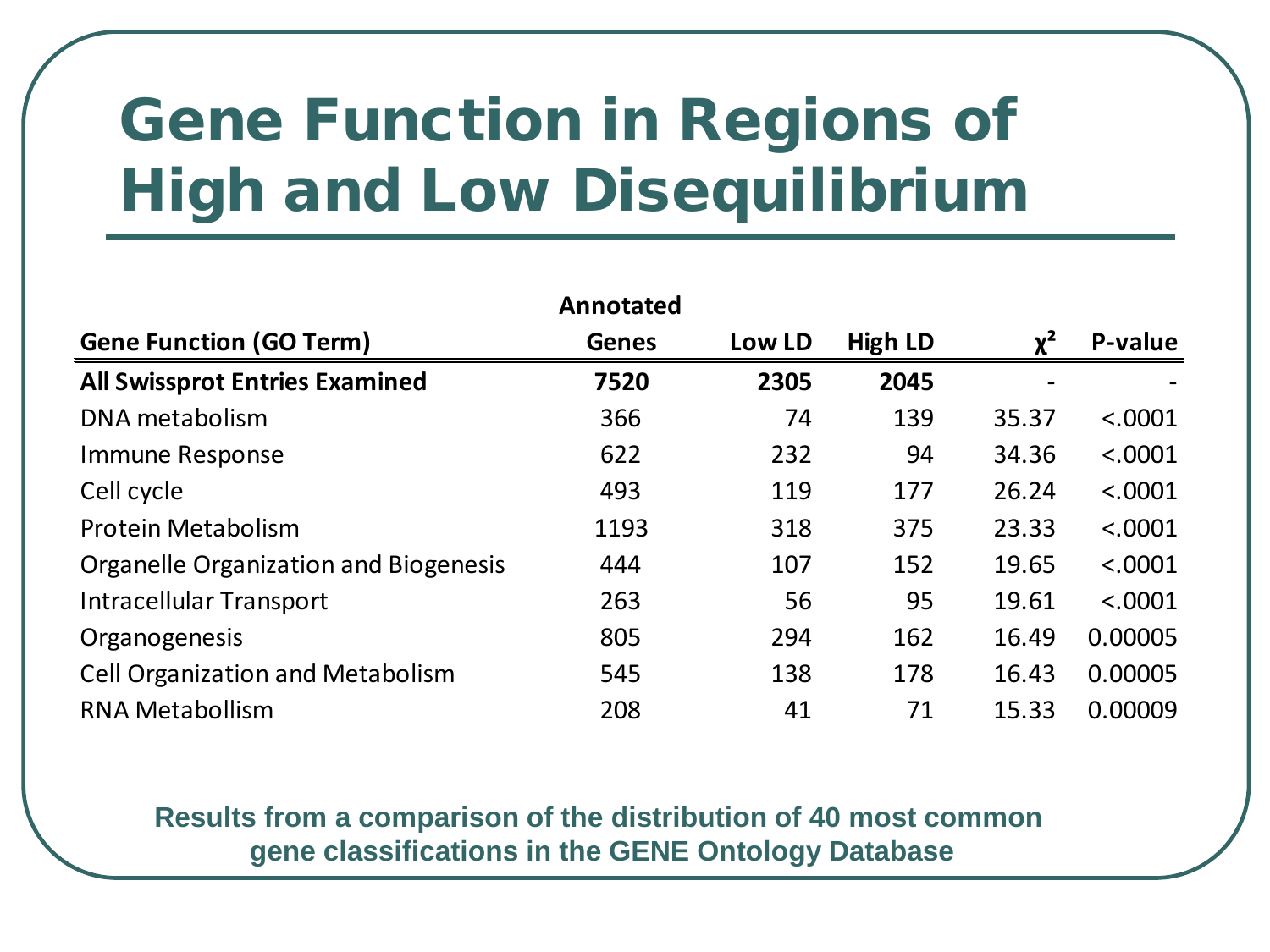# Implications for Association Studies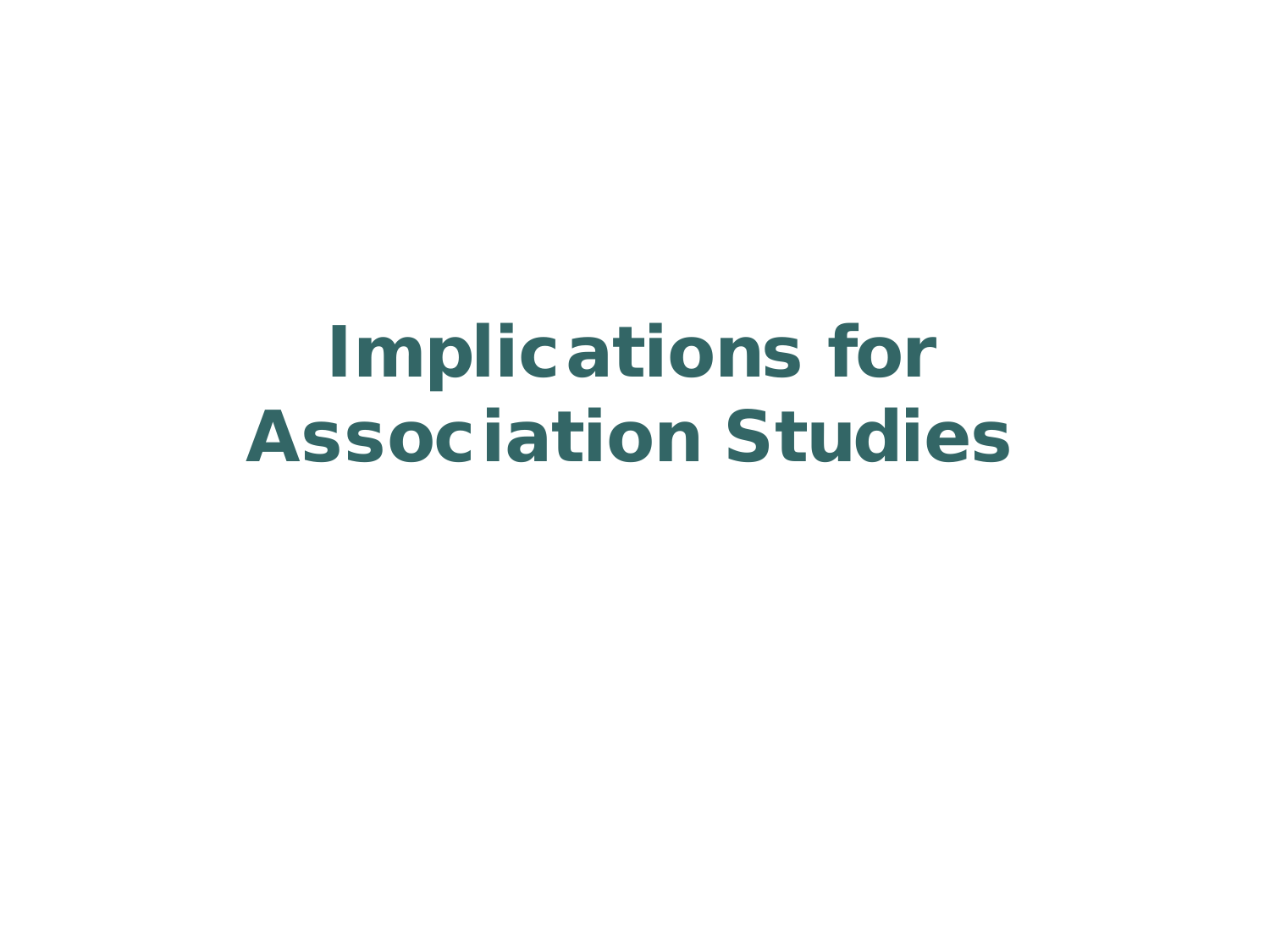#### Linkage Disequilibrium in Association Studies: Psoriasis and IL23A Example



Multiple nearby SNPs show evidence for association with psoriasis. The SNPs are all in linkage disequilibrium, so it is hard to pinpoint causal SNP.

Nair et al, *Nature Genetics, 2009*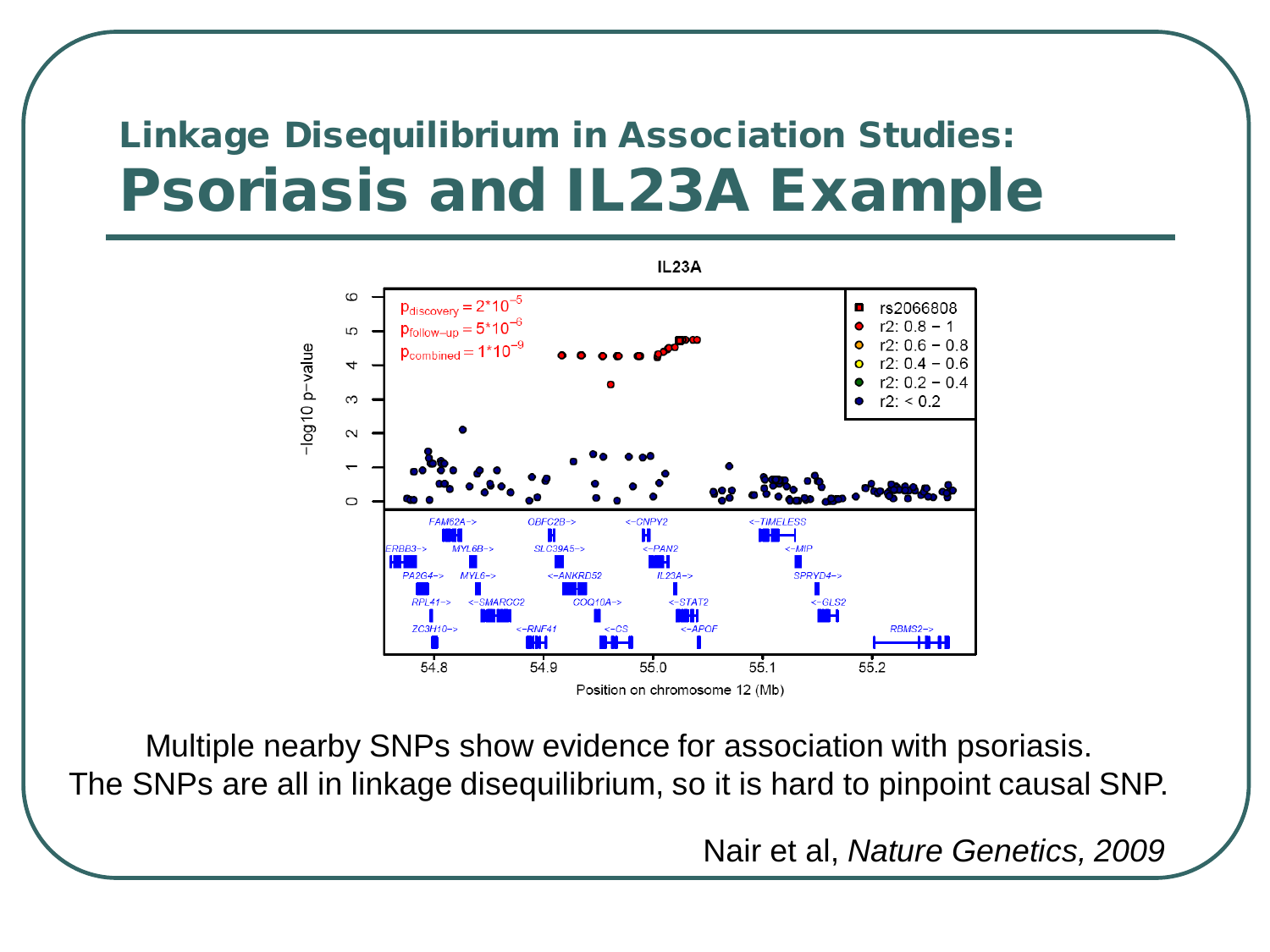#### Linkage Disequilibrium in Association Studies: Tag SNP Picking

- Many nearby SNPs will typically provide similar evidence for association
- To decrease genotyping costs, most association studies will examine selected "tag SNPs" in each region
- The most common tagging strategy focuses on pairwise r2 between SNPs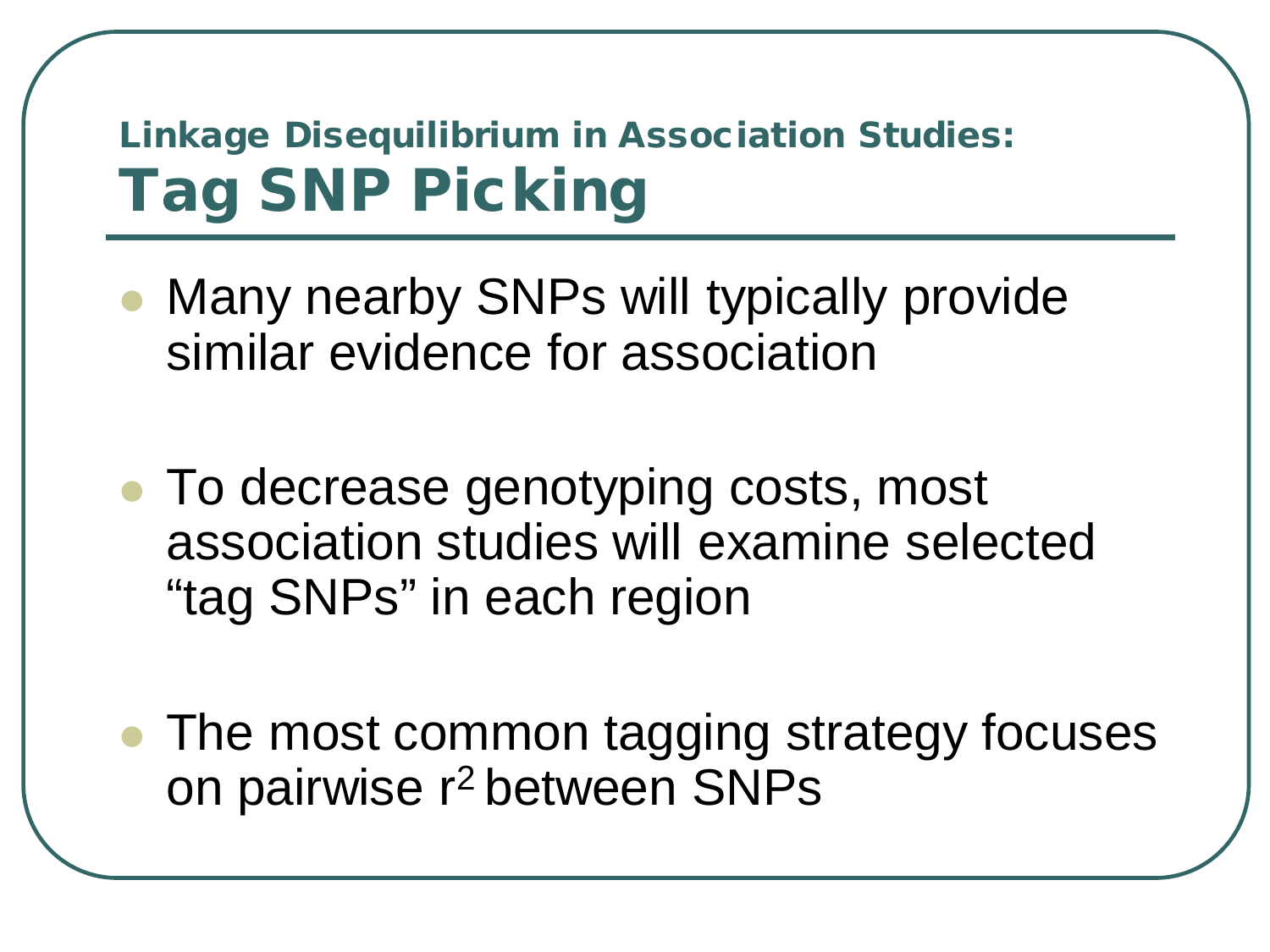#### Linkage Disequilibrium in Association Studies: Pairwise Tagging Algorithm

- Select an r<sup>2</sup> threshold, typically 0.5 or 0.8
	- SNPs with r<sup>2</sup> above threshold can serve as proxies for each other
- For each marker being considered, count the number of SNPs with r2 above threshold
- Genotype SNP with the largest number of pairwise "proxies"
- Remove SNP and all the SNPs it tags from consideration
- Repeat the previous three steps until there are no more SNPs to pick or genotyping budget is exhausted

Carlson et al, AJHG, 2004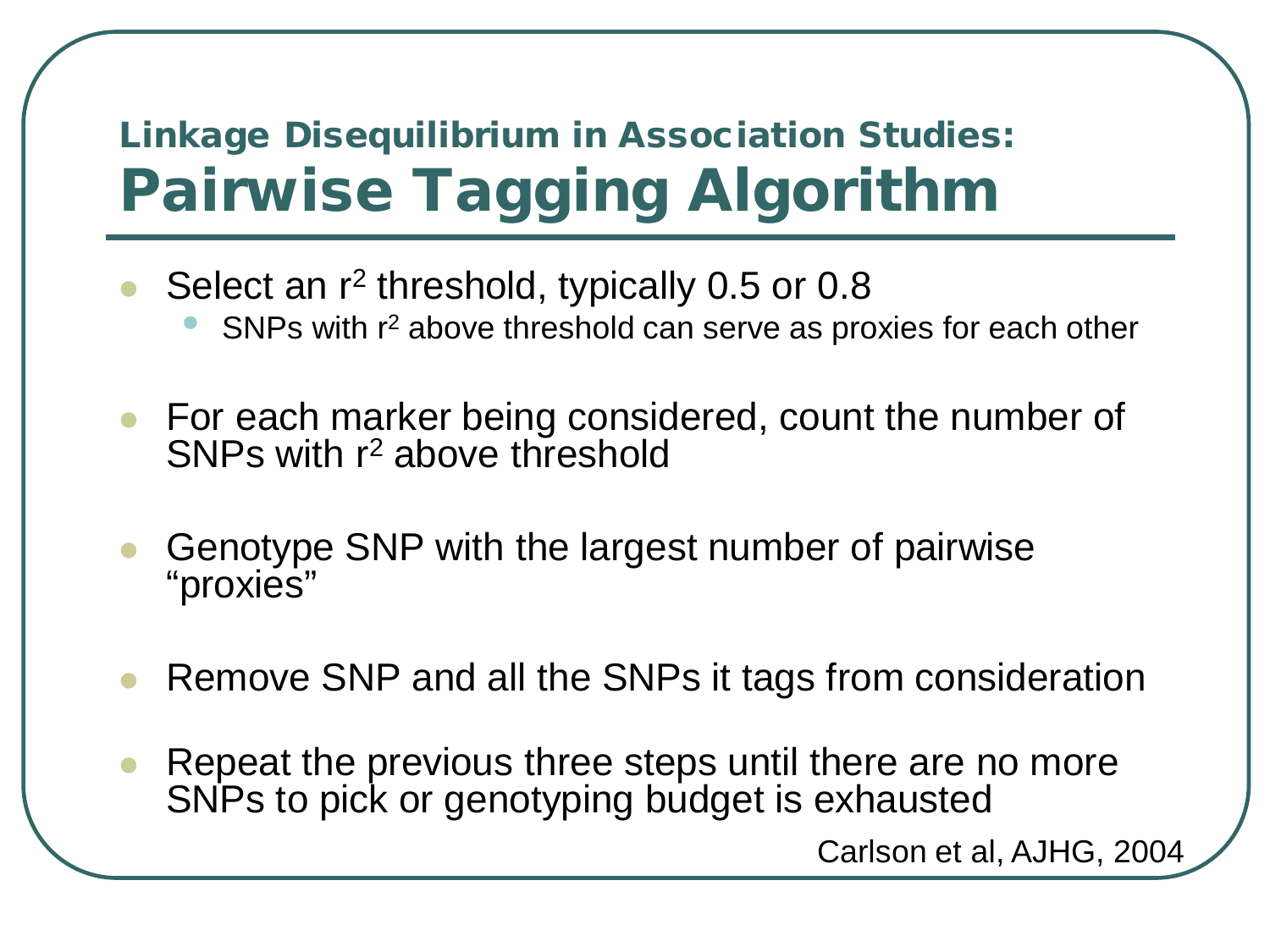# Potential Number of tag SNPs

#### Table 3 | Number of tag SNPs required to capture common (MAF  $\geq$  0.05) **Phase II SNPs**

| <b>Threshold</b> | YRI       | <b>CEU</b> | $CHB+JPT$ |
|------------------|-----------|------------|-----------|
| $r^2 \ge 0.5$    | 627,458   | 290,969    | 277,831   |
| $r^2 \ge 0.8$    | 1,093,422 | 552,853    | 520,111   |
| $r^2 = 1.0$      | 1,616,739 | 1,024,665  | 1,078,959 |

Current tag SNP panels typically examine 500,000 – 1,000,000 SNPs for a cost of \$200 - \$500 per sample.

It is anticipated that future panels will allow for as many as 5 million SNPs.

The International HapMap Consortium, *Nature*, 2007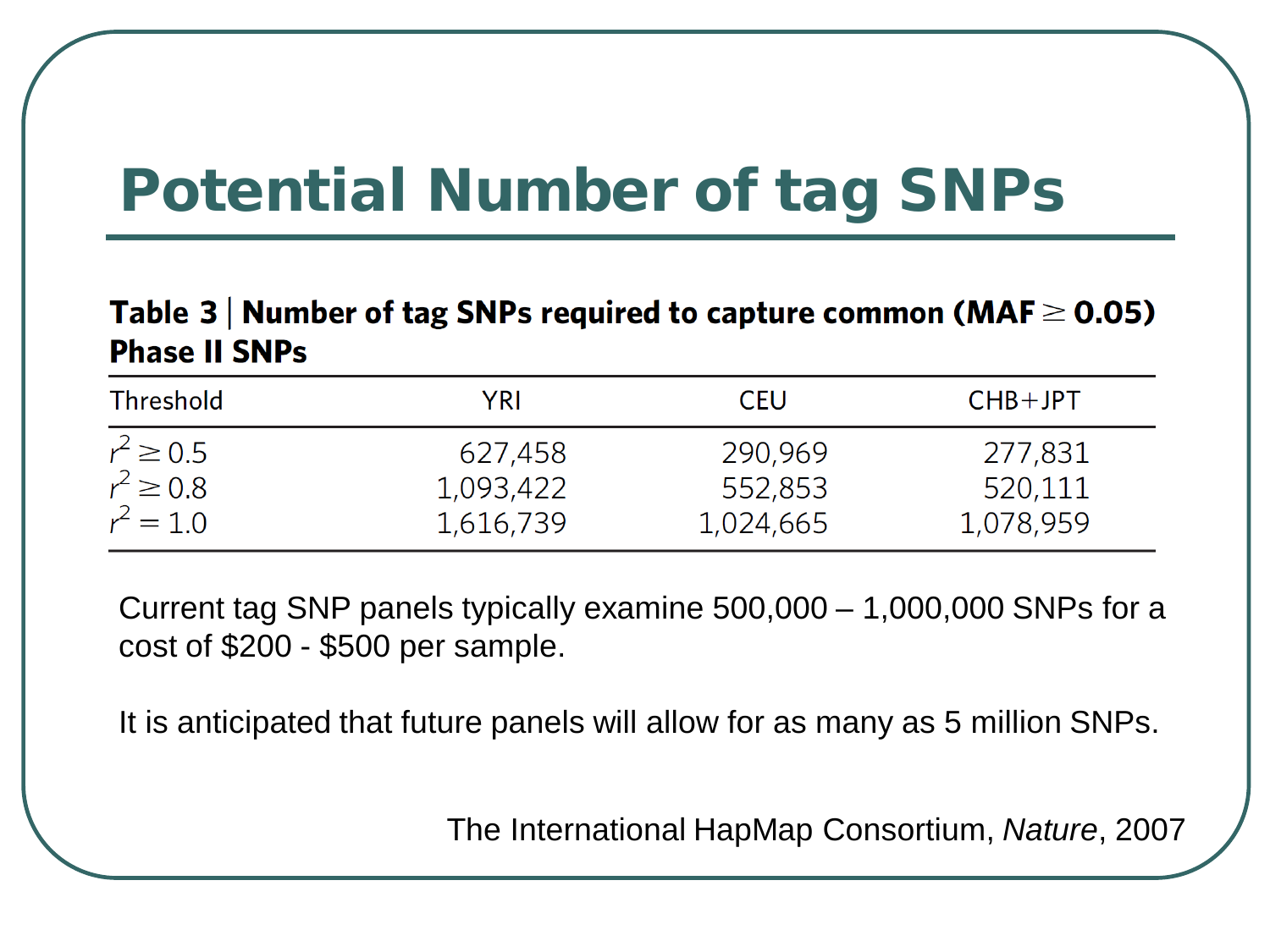# Today …

Basic descriptors of linkage disequilibrium

• Learn when linkage disequilibrium is expected to hold (or not!)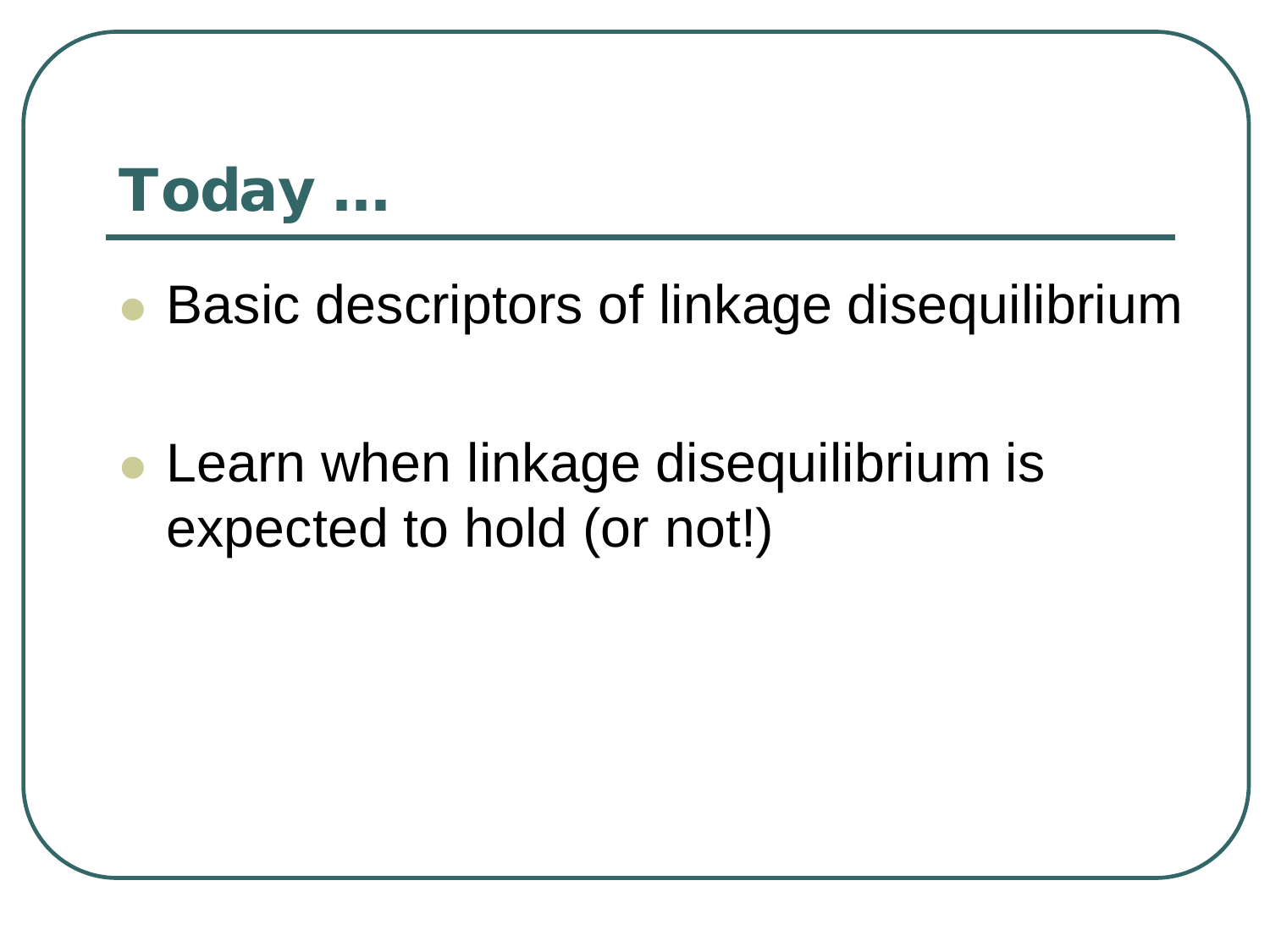### Additional Reading I

- Dawson E et al (2002). A first-generation linkage disequilibrium map of human chromosome 22. Nature **418:**544-548
- The International HapMap Consortium. (2005). A haplotype map of the human genome. Nature 437:1299-320
- Carlson CS et al (2004). Selecting a maximally informative set of single-nucleotide polymorphisms for association analyses using linkage disequilibrium. Am J Hum Genet 74:106-120